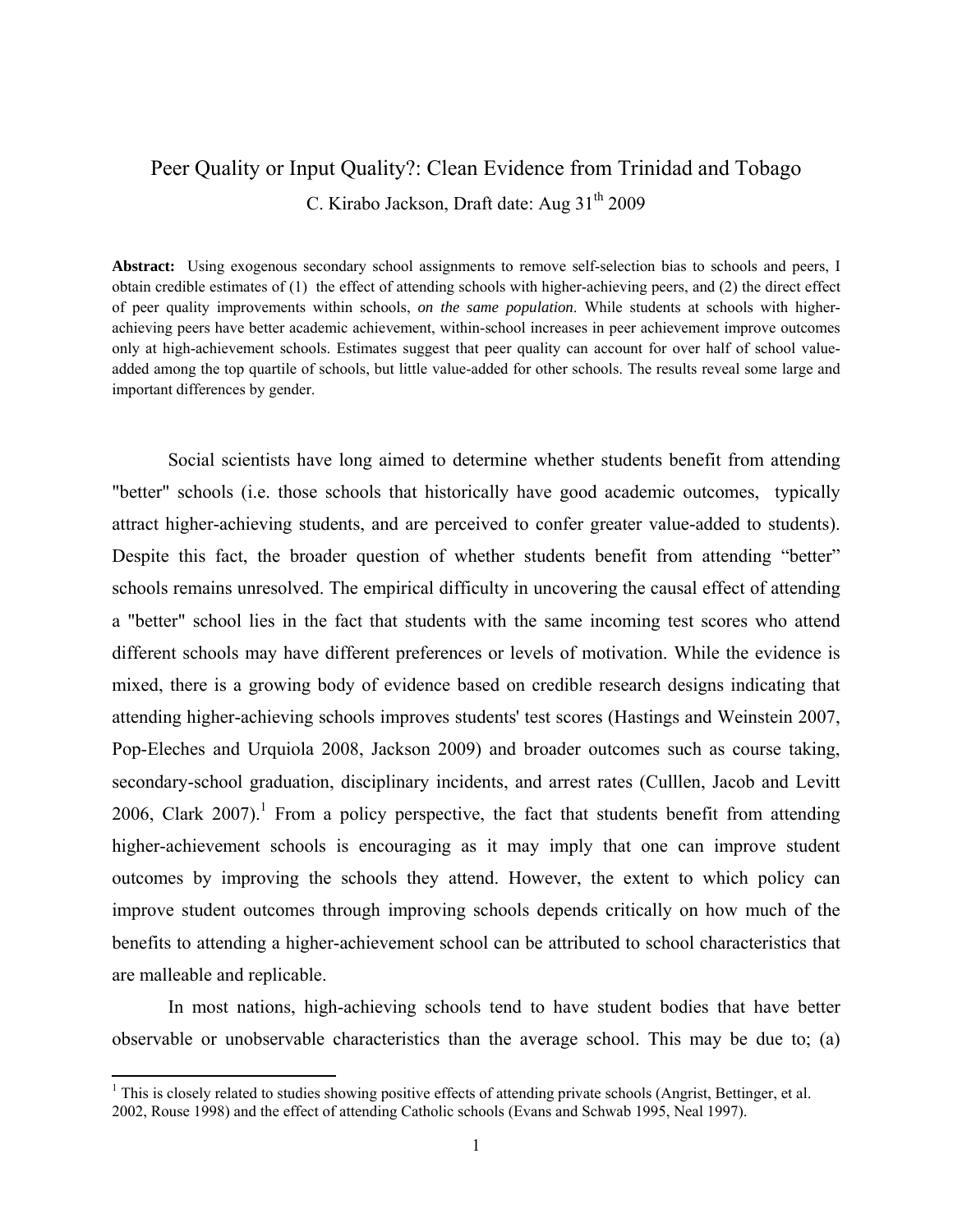residential sorting by income and socioeconomic status in conjunction with local funding for public schools, (b) ability-grouping and tracking policies that consign low-achieving students to low-achievement schools and high-achieving students to high-achievement schools, or (c) selection of high-ability or motivated students into high-achieving schools. There is credible evidence that students may benefit directly from exposure to higher-achieving peers (C. Hoxby 2000, Hoxby and Weingarth 2006, Sacerdote 2001, Zimmerman 2003). As such, part of the benefits to attending a high-achievement school may be attributed to the direct benefits of having higher achieving peers.<sup>2</sup> Supporting this notion, researchers have found patterns consistent with parents choosing schools based on the potential peer group rather than a productive advantage (Willms and Echols 1992, Black 1999, Rothstein 2006) and colleges with higher median SAT scores and lower acceptance rates are more highly ranked by US News and World Report suggesting that peer quality is an important part of attending a school. While this broader point has been made by other researchers [e.g. (Ammermueller and Pischke 2006, Clark 2007, Culllen, Jacob and Levitt 2006)], there is no empirical evidence on the extent to which peer effects can account for school value-added.

 From a policy perspective understanding the relative contribution of direct peer effects is of great importance, as it speaks to the ability to replicate success across schools. For example, suppose having high concentrations of Catholic students (whose parents place a higher value than average on education) engenders an environment particularly conducive to learning. If this were true, adopting those practices used in Catholic schools (e.g. stricter discipline and mandatory uniforms) in traditional public schools may *not* yield improved results as much the "Catholic school effect" could essentially be a "Catholic peers effect". This channel could potentially explain some of the varied results in the charter school literature, and the fact that start-ups (that admit new student bodies) are found to be more successful that conversions charter schools.<sup>3</sup> These examples underscore both the theoretical and the policy importance of

 $2$  Also, in the long run, the quality of other school inputs such as teachers may be endogenous to peer quality (Hanushek, Kain and Rivkin 2004, Jackson 2009, Boyd, et al. 2008). As such, while students may benefit from attending schools with higher achieving peers, it is unclear how much of the benefits to attending a better school are through the direct effect of being exposed to higher achieving peers.

<sup>&</sup>lt;sup>3</sup> Researchers often find negative or no effect of charter schools relative to traditional schools where charters schools draw students with lower initial achievement than traditional school students (E. A. Hanushek, J. F. Kain, et al. 2005, Bifulco and Ladd 2006) modest gains relative to traditional schools for charter schools that draw students similar to traditional school students [ (Hoxby and Rockoff 2004, Hoxby and Murarka 2007)and large positive effects for charter schools that attract high-achieving students (Abdulkadiroglu, et al. 2009).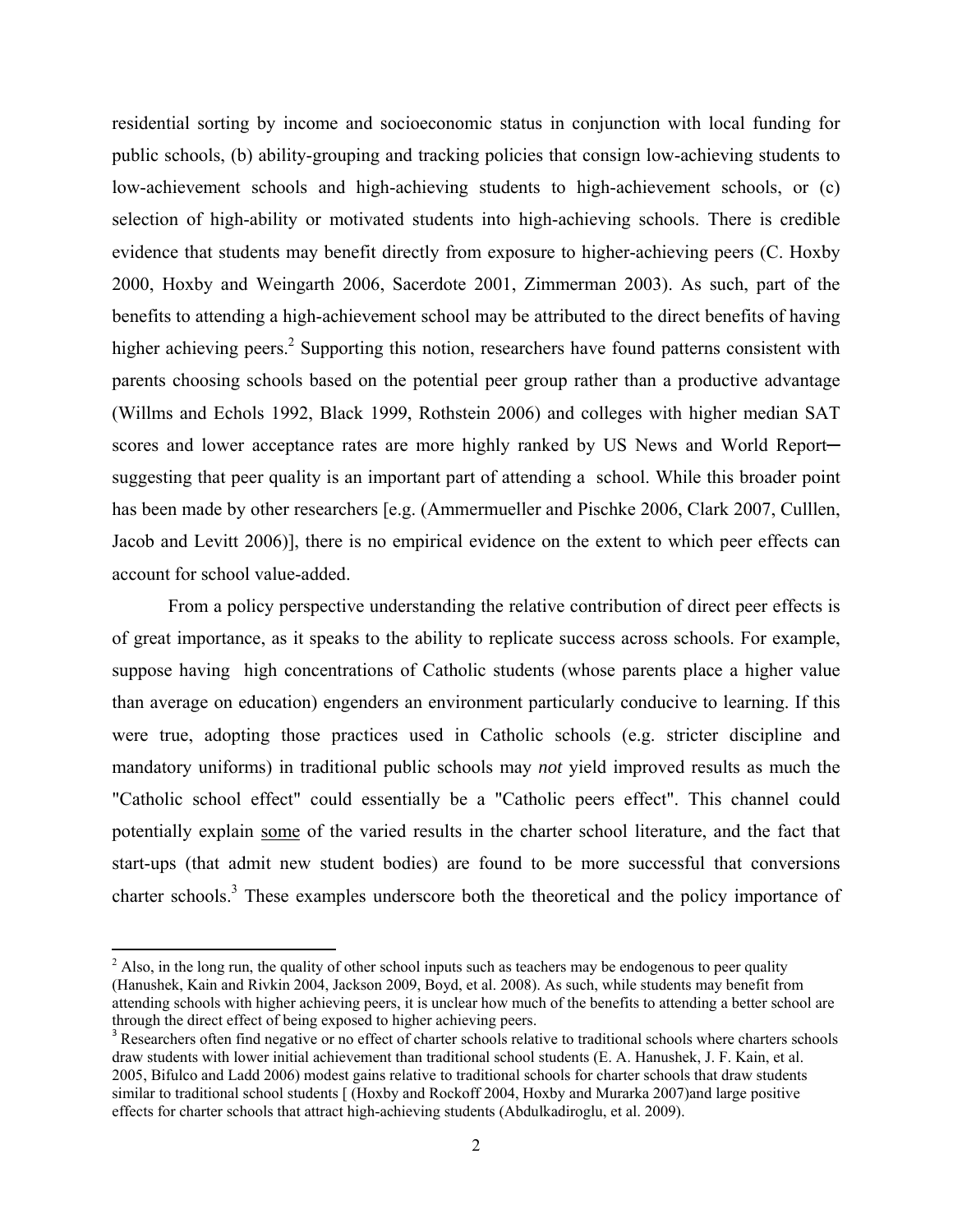understanding not just whether students benefit from attending higher-achieving schools, but also understanding the mechanisms behind such benefits.

 While much research has focused on either the benefits to attending higher-achieving schools, or the benefits to having higher-achieving peers, there is no empirical evidence documenting the relationship between the two. I aim to contribute to both these literatures by shedding some light on the important relationship between school value-added and peer quality using data from Trinidad and Tobago. Specifically, I aim to (1) estimate the effect of attending a secondary school with higher-achieving peers, (2) identify the effect of marginal increases in peer achievement within a school, and (3) compare these two estimates to gain some understanding of how much of the benefits to attending a high-achievement school can be directly attributed to the direct affect of having higher-achieving peers, and how much could be explained by other factors that can be manipulated by policy makers.

 To decompose a school effect into a peer effect and an input effect, one needs clean estimates of *both* peer quality and school quality *on the same outcomes for the same population of students*. While there are some serious econometric obstacles to this agenda the Trinidad and Tobago data are particularly well suited to addressing them. To address the concern that peer quality and input quality are highly collinear and cannot be uniquely identified in the cross section, I identify the effect of attending school with higher-achieving peers in the cross section and estimate the direct effect of peers based on within-school variation in peer quality over time ─ effectively holding input quality constant. To address concerns that students may self-select to schools and peers, I restrict my analysis to a sample of students and schools where students are assigned to schools based on an algorithm ─ precluding self-selection to one's school assignment. To deal with possible self-selection to schools and peers, I use the peer quality and the changes in the peer quality within schools over time that would prevail if all students complied with the exogenous school assignments as instruments for the actual peer quality at the schools attended and the actual change in peer quality within schools over time.<sup>4</sup> I present empirical tests supporting validity of the assertion that the school assignments are exogenous

<sup>&</sup>lt;sup>4</sup> Part of the benefits to attending a school with higher achieving peers has to do with the fact that school that always have high achieving students can attract better teachers, attract wealthier student bodies, and lobby for better school inputs. Randomization of students to schools will get rid of this long-run effect that occurs *in the real world* where schools attract students based on historical performance or reputation. As such, the institutional setup in Trinidad and Tobago (where variation is conditionally exogenous, but not random) is much closer to the ideal setup for addressing this question than a randomized control trail. While randomized control trials are a powerful tool, such a research design would be inappropriate for the particular question at hand.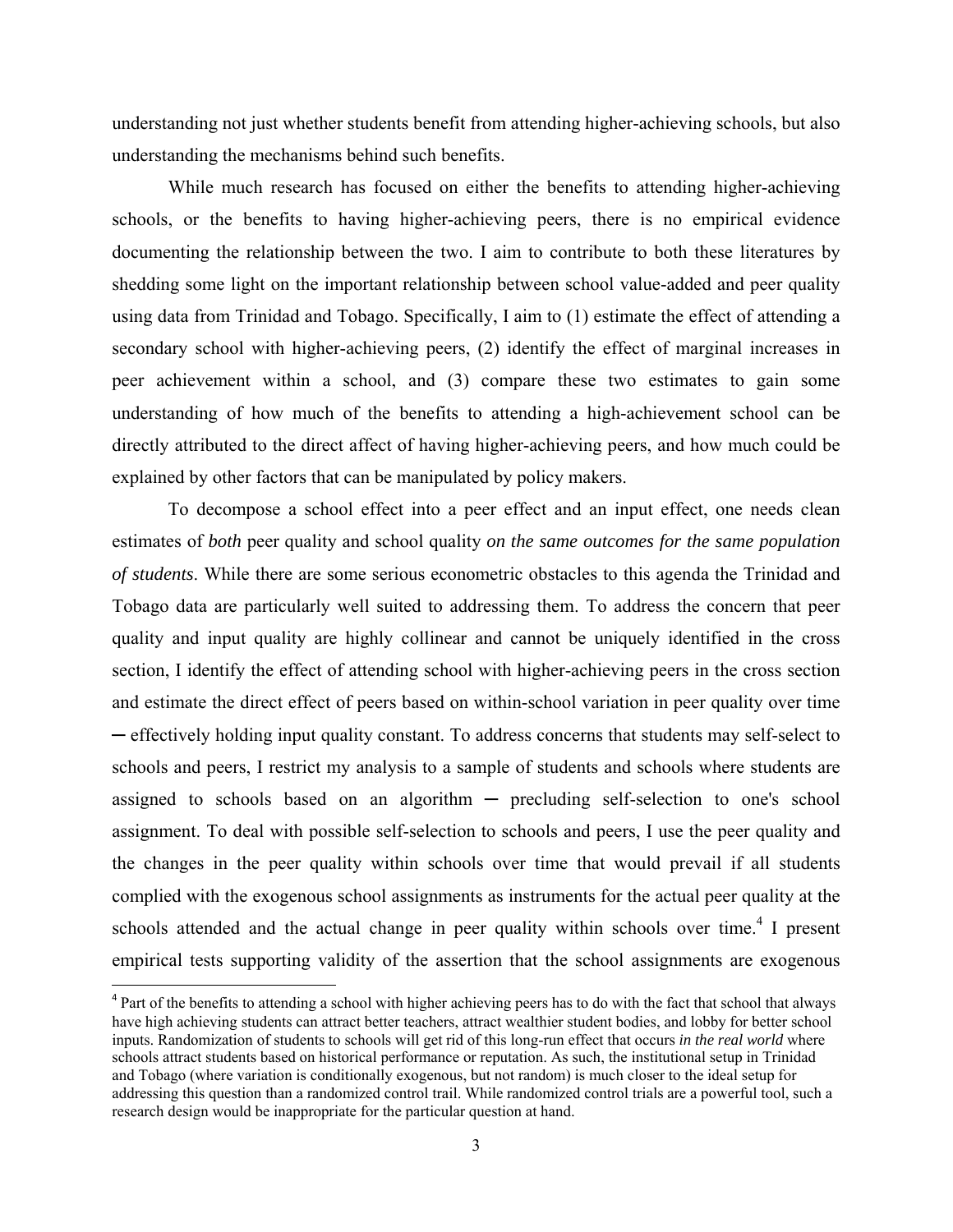within the chosen sub-sample of schools. Furthermore, the Trinidad and Tobago data contain information on student preferences so I can control *directly* for students' school preferences and motivation in ways not possible in most datasets. The remaining concern is that changes in peer quality may be correlated with changes in input quality if schools that fall out of favor lose resources at the same time that high-achieving students may leave the school. To assuage such concerns, I show that schools' rankings in peer achievement level are virtually unchanging over time so that changes in peer quality are driven by idiosyncratic perturbations, and I present empirical tests suggesting that endogenous peer achievement changes are unlikely. Also, the sample of schools used are centrally operated by the Ministry of Education so that improvements in school inputs are slow and are not undertaken on a school-by-school basis — making a correlation between year-to-year changes in assigned peer quality and year-to-year changes in inputs *very* unlikely.

In Trinidad and Tobago, students are assigned to secondary school after  $5<sup>th</sup>$  grade and take a series of secondary school-leaving exams at the end of  $10<sup>th</sup>$  grade. I use the number of these exams passed as my main outcome. This variable is a nice summary statistic for overall educational output because it is sensitive to numerous margins such as (a) performance conditional on taking a given exam, (b) the number of exams attempted, and (b) dropping out of school entirely. To avoid any mechanical endogeneity between peer outcomes and own outcomes and the reflection problem (Manski 1993), I classify peers based on their test scores *before entering secondary school*. Because school prestige and school achievement are highly correlated with incoming peer achievement, I classify schools based on incoming peer achievement. Classifying schools and peers in the same manner allows for a useful decomposition of a school effect into a peer effect and an input effect.

 Across all specifications, observationally similar students who are assigned to, and attend, schools with higher incoming peer achieving pass more exams. However, OLS estimates are somewhat smaller than the instrumental variables estimates. In contrast, while OLS results show that increases in mean peer quality within a school over time are associated with improvements in student outcomes, instrumental variables results indicate that changes in peer quality within schools yield statistically insignificant and small improvements in student outcomes. An analysis by gender however, provides strong evidence that part of the school effect is a peer effect. Specifically, (1) females benefit about 30 percent more than males from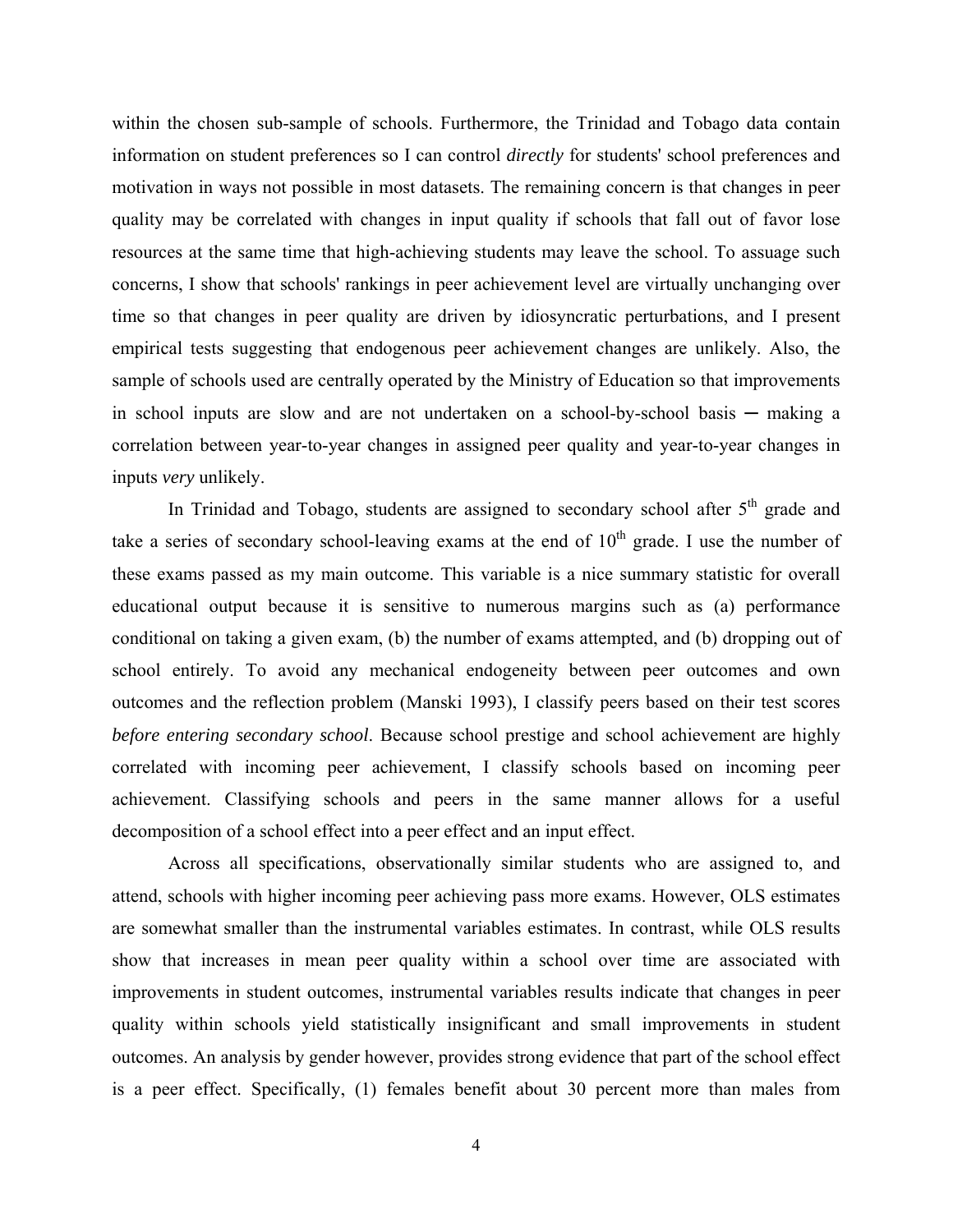attending schools with higher achieving peers, (2) females benefit more than males when peer achievement increases within a given school, and (3) the gender differences in response to peers can completely explain the gender differences in response to schools— suggesting that about 30 percent of the school effect can be explained by the direct contribution of peers. Flexible models that allow for non-linearity lead to a similar conclusion. Specifically (a) the benefits to attending a school with marginally higher-achieving peers are larger at high peer achievement levels and (b) while improvements in peer quality within schools have small effects on average, among those high achievement schools (where the effects of attending a school with marginally higherachieving peers are highest), increases in peer quality have large positive statistically significant effects  $-$  suggesting that much of the very high value-added associated with the highest achievement schools can be attributed directly to peer quality. Regression estimates indicate that direct peer effects can explain over half of the value-added among the top quartile of schools.

 This is the first study to present a credible decomposition of the school effect into a direct peer effect and an input effect, and the first study to show that, *on average*, only a modest proportion of the benefits to attending a higher achievement school is due directly to the fact that such schools have higher-achieving peers. The results do suggest, however, that much of the success at the highest-achieving schools can be directly attributed to having high-achieving peers ─so that while practices at these school confer value-added to students, one should not expect to have the same success as the high achievement schools in regular schools that admit the typical student. The results underscore the importance of understanding the underlying mechanisms behind how schools affect student outcomes and should be of interest to both researchers and policymakers who seek to improve educational outcomes.

 Section II lays out the econometric framework and the assumptions necessary to decompose the school effect into a direct peer effect and other effects. Section III describes the education system in Trinidad and Tobago and describes the data. Section IV lays out the identification strategy and presents specification tests. Section V presents the results, and section VI concludes.

#### **II Econometric Framework**

 In this section I present a model showing that, under reasonable assumptions, the ratio of the coefficient on peer quality obtained in the cross-section and the coefficient on peer quality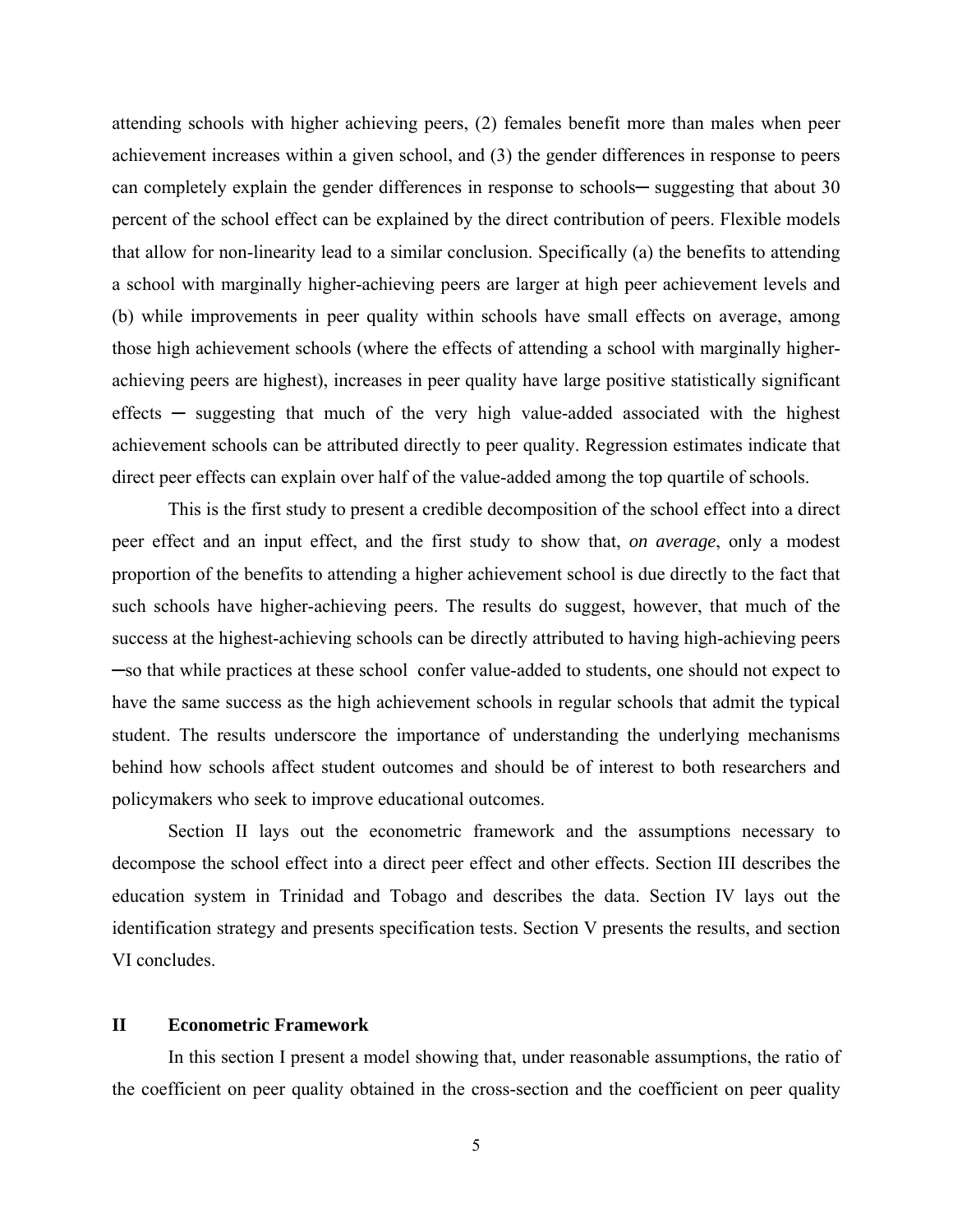obtained in a within-school regression will yield the proportion of the effect of attending a school with higher achieving peers that can be attributed to direct peer effects. Input quality at school *j*, denoted  $I_{jt}$ , is a function of the long-run peer quality  $\overline{P}_j$  and idiosyncratic determinants  $u_{jt}$ . This is written as [1] below.

$$
I_{jt} = f(P_j) + u_{jt}.
$$

This captures the fact that school inputs may be endogenous to the characteristics of the student body. For example, teacher quality may depend on the characteristics of students, the amount of funding a school gets may be a function of alumni donations and political suasion of alumni, or the donation and contribution of students parents. I assume that input quality is not a function of contemporaneous peer quality since (a) input quality changes are likely not sensitive to transitory shocks to peer quality and (b) changes in input quality in response to changes in peer quality will exhibit a considerable lag. Peer quality at school *j* at time t,  $P_{jt} = \overline{P}_j + \mu_{jt}$ , is comprised of an idiosyncratic component  $\mu_{ji}$  and a long run component  $\overline{P}_j$  that captures the fact that the schools that attract the highest/lowest achieving students have typically done so for several years. This modeling assumption would seem very natural for those familiar with secondary schools in Trinidad and Tobago as it would be akin to saying that Harvard and Yale (or Oxford and Cambridge for the UK) have always attracted the top students in any given year and has done so for at least the past twenty years. To support this assumption, in section IV, I show that school rankings in mean peer quality have been extremely stable over the sample period.

 The structural statistical model of student achievement as a function of input quality and peer quality is given by [2] below, where  $Y_{ijt}$  is the achievement level of student *i* at school *j* at time *t*, and  $\varepsilon_{ijt}$  is an idiosyncratic error term.

$$
Y_{ijt} = \alpha + \beta P_{jt} + \gamma I_{jt} + \varepsilon_{ijt}.
$$

The conditional expectation of [2] with respect to peer quality is given by [3] below when  $f(X) = \pi X$ , and the conditional expectations of both  $\varepsilon_{ijt}$  and  $\mu_{jt}$  are zero.

[3] 
$$
E[Y_{ijt} | P_{jt}] = \alpha + \beta P_{jt} + \gamma f(E[\overline{P}_j + \mu_{jt} | P_{jt}]) + E(\varepsilon_{ijt} | P_{jt}) \equiv \alpha + P_{jt}(\beta + \gamma \pi).
$$

Equation [4] illustrates that if school assignment are exogenous to student characteristics, then an OLS regression of student achievement on peer achievement will reflect both the direct effect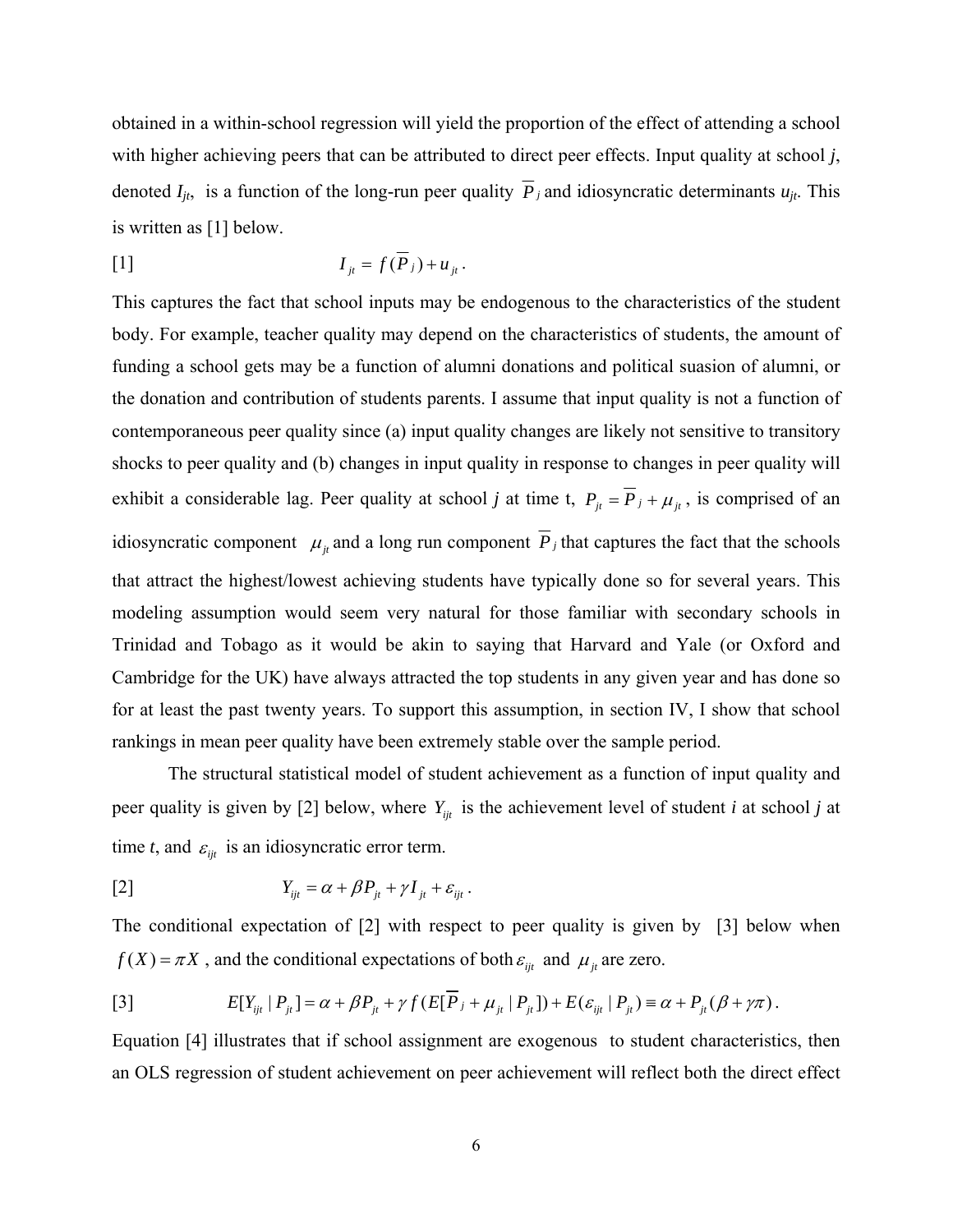of peers on student achievement  $\beta \cdot P_{i}$  and the indirect effect of peers through peers affecting the quality of school inputs  $\gamma \pi \cdot P_{it}$ .

 Consider now the expected change in student achievement over time within the same school conditional on changes in peer achievement within the school.

 $\label{eq:2.1} \left[ 4 \right] \ E[Y_{ijt}-Y_{ijt-1}\mid P_{jt}-P_{jt-1}, J=j] = \beta (P_{jt}-P_{jt-1}) + E \big( \mu_{ijt} - \mu_{ijt-1} + \varepsilon_{ijt} - \varepsilon_{ijt-1} \mid P_{jt}-P_{jt-1} \big) = \beta (P_{jt}-P_{jt-1}) \ .$ Equation 4 illustrates that if changes in peer quality within a school over time are uncorrelated with changes in unobserved determinants of student achievement and changes in inputs over time, one can identify the direct contribution of peers using within-school variation in peer quality─ comparing the outcomes of observationally similar students who attend the same school but we exposed to different peers because they attended at different times.

 The difference between the coefficient on peer quality obtained in the cross section and that obtained using within-school variation will be  $\gamma \pi$ , the effect of a marginal increase in the long-run peer quality through its effect on the level of inputs. As such,  $\beta/(\beta + \gamma \pi)$ , the coefficient on within-school changes in peer quality divided by the coefficient on peer quality in the cross section, is a measure of the fraction of the benefits to attending a school with higher achieving peers that can be attributed to direct peer effects. In section IV, I detail a strategy that will hopefully yield consistent estimates of  $\beta$  and  $\beta + \gamma \pi$ .

 The decomposition relies on the assumptions of (a) linearity and (b) additive separability of inputs and peers. While these assumptions are somewhat restrictive, they do impose enough structure on the data to say something meaningful about the relationship between peer effects and school effects. Since the assumptions of linearity and additive separability may be accurate for small changes in peer achievement, it may not hold for the entire universe of schools. As such, In section V, I relax the strict linearity assumptions and present results for sub-samples with different levels of peer achievement. In Section V I also present evidence consistent with additive reparability of inputs and peers. While one may take issue with some of the modeling assumptions, the decomposition that falls out of the model is certainly a useful exercise, and it is likely to be relatively accurate description of the world among groups of schools with similar levels of peer achievement.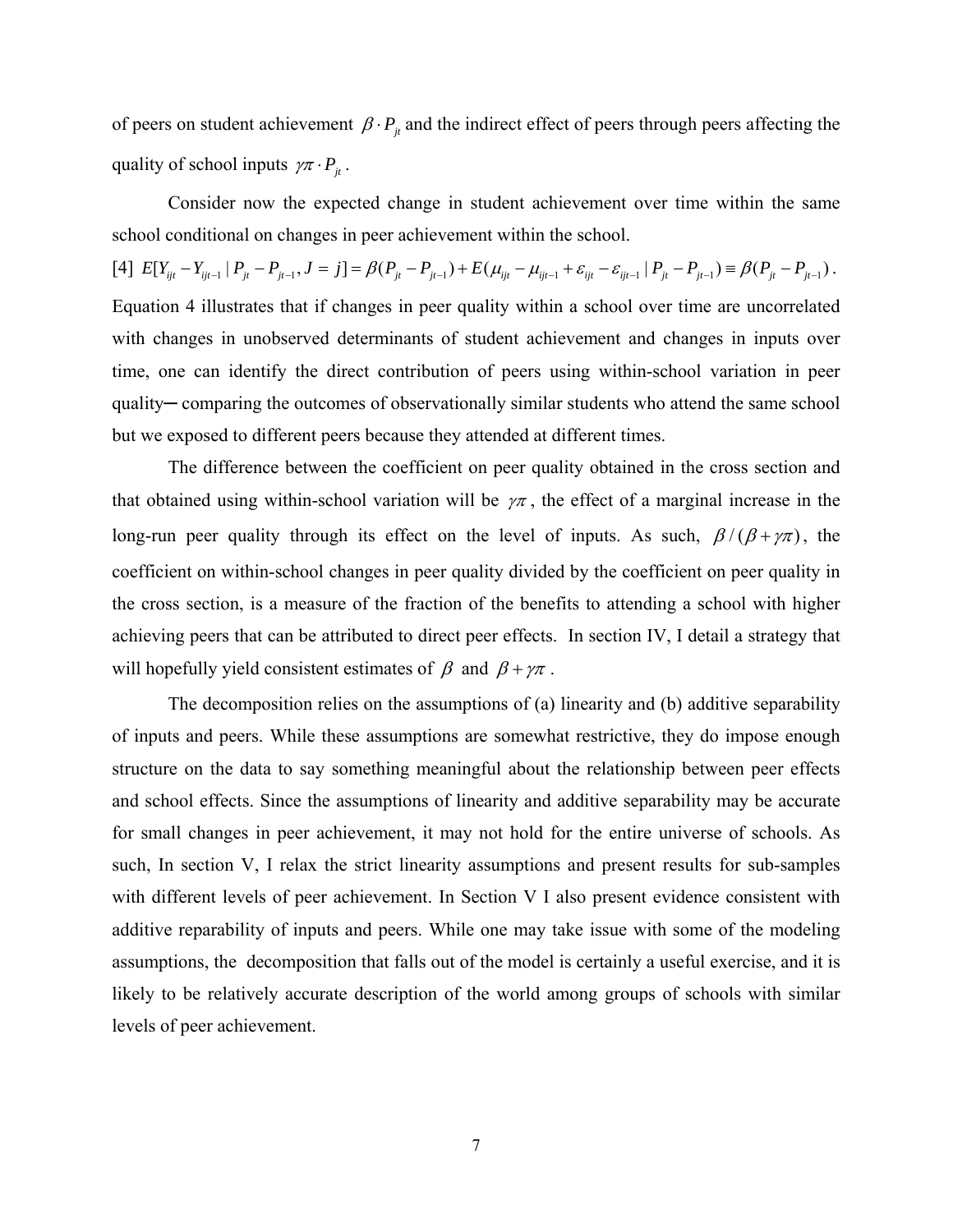### **III The Trinidad and Tobago Education System and the Data.**

The Trinidad and Tobago education system evolved from the English education system. Secondary school begins in first form (the equivalent of grade 6, hereinafter referred to as  $6<sup>th</sup>$ grade) and ends at fifth form (the equivalent of grade 10, hereinafter referred to as  $10<sup>th</sup>$  grade) when students take the Caribbean Secondary Education Certification (CSEC) examinations. These are the Caribbean equivalent of the British Ordinary levels (O-levels) examinations.<sup>5</sup> The CSEC exams are externally graded by examiners appointed by the Caribbean Examinations Council. Students seeking to continue their education typically take five or more subjects, and the vast majority of testers take the English language and mathematics exams.<sup>6</sup>

In Trinidad and Tobago, there are eight educational school districts. Unlike in many countries where private schools are often of higher perceived quality, private schools in Trinidad and Tobago account for a small share of student enrollment and tend to serve those who "fall through the cracks" in the public system.<sup>7</sup> There are three types of public secondary schools: Government schools, Comprehensive schools, and Government Assisted schools. Government schools are secondary schools that provide instruction from  $6<sup>th</sup>$  through  $10<sup>th</sup>$  grade and often continue to  $12<sup>th</sup>$  grade (called upper-sixth form). These schools teach the national curriculum and are fully funded and operated by the Government. The second type of school, Comprehensive schools, are Government schools that were *historically* vocational in focus. In the past, students with low test scores after  $5<sup>th</sup>$  grade were assigned to such schools and after 3 years took an exam to gain admission to a senior secondary school (or possibly a regular Government school) which would prepare them for the CSEC examinations. Senior secondary schools have been phased out, so that by 1995, the relevant sample period, all schools taught the same academic curriculum and only a handful of Comprehensive schools did not provide instruction through to the CSEC

<sup>&</sup>lt;sup>5</sup> There are 31 CSEC subjects covering a range of purely academic subjects such as Physics, Chemistry and Geography, and more work and vocationally related subjects such as Technical Drawing and Principles of Business and Office Procedures.

<sup>&</sup>lt;sup>6</sup> The CSEC examinations are accepted as an entry qualification for higher education in Canada, the United Kingdom and the United States. After taking the CSEC, students may continue to take the Caribbean Advanced Proficiency Examinations (CAPE), at the end of sixth form (the equivalent of grade 12), which is considered tertiary level education but is a prerequisite for admission to the University of the West Indies (the largest University in the Caribbean and is the primary institution of higher learning for those seeking to continue academic studies). The CAPE is the Caribbean equivalent of the English Advanced Levels (A-Levels) examinations.

 $<sup>7</sup>$  This is evidenced by the fact that students who attend private secondary schools have test scores that are a third of</sup> a standard deviation lower than the average SEA taking student, and half a standard deviation lower than the average among those students who take the CSEC exams.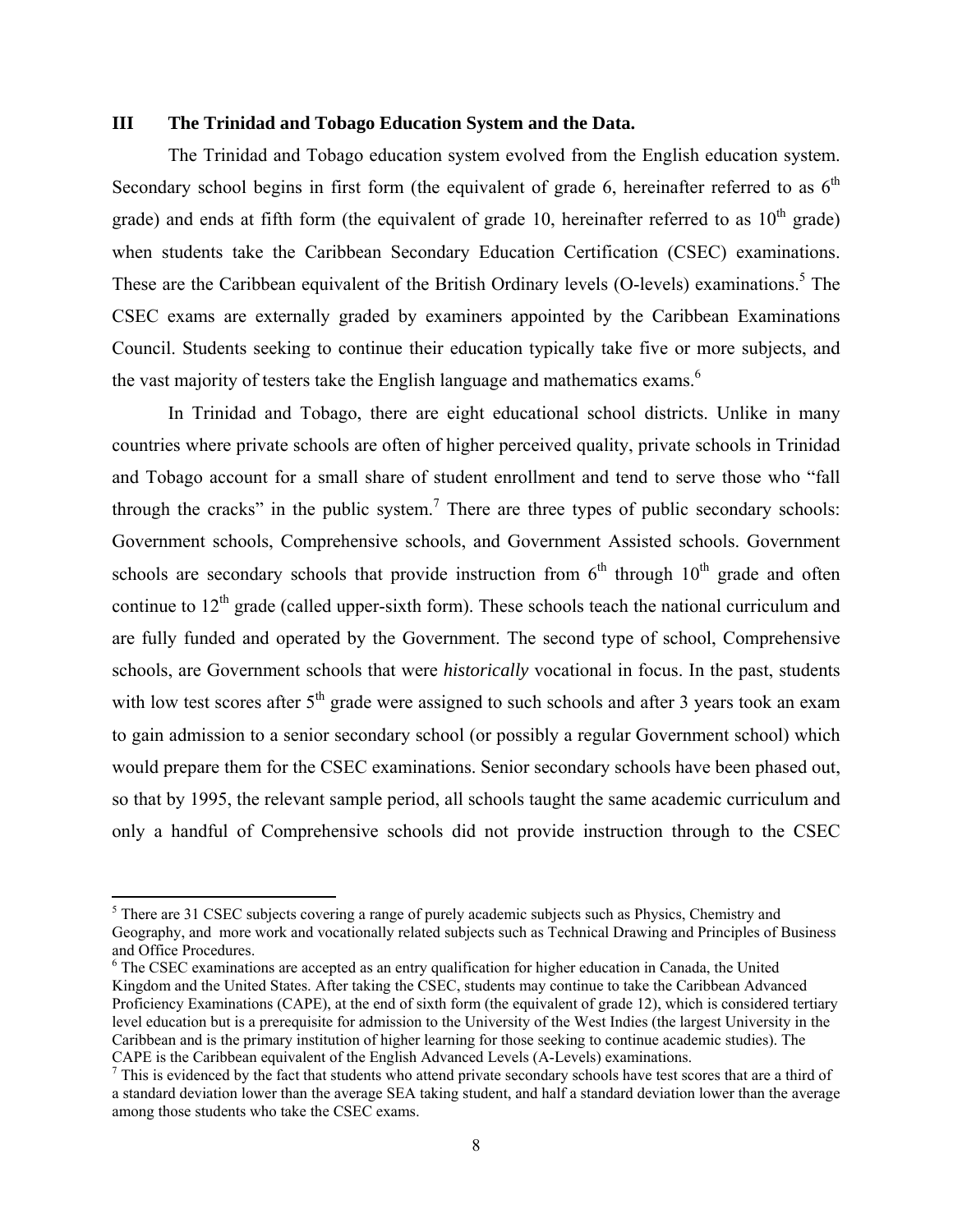exams.<sup>8</sup> The third type of school, Government Assisted schools (Assisted schools), are often the more elite schools and are like Government schools but differ along a few key dimensions. Assisted schools are run by private bodies (usually a religious board) and, while capital expenses are publicly funded, their teacher costs are not paid for by the Government. Another key difference between Assisted schools and government or Comprehensive schools is that the Ministry of education only assigns 80 percent of the student body at Assisted schools, while the Ministry assigns all slots at Government and comprehensive schools. This distinction will be key in finding a sample of students within which variation in schools attended and changes in peer quality are not subject to self-selection bias. Along all other dimensions, Government and Government Assisted schools are identical.

**III.1.** Student Assignment Rules: Due to a disparity between the number of secondary-school places and the number of school-age children, students compete for a limited number of premium slots. After grade five, students take the SEA examinations. Each student lists four ordered secondary school choices. These choices and their SEA score are used by the Ministry of Education to assign them to schools using the following algorithm. Each secondary school has a predetermined number of open slots each year and these slots are filled sequentially such that the most highly subscribed/ranked school fills its spots first, then the next highly ranked school fills its slots and so on and so forth until all school slots are filled. This is done as follows: (1) Each student is put in the applicant pool for their first choice school. The school that is oversubscribed with the highest "cut off" score fills its slots first. For example, suppose both school A and school B have 100 slots, and 150 students list each of them as their top choice. If the  $100<sup>th</sup>$ student at school A has a score of 93% (its "cut-off" score) while the 100<sup>th</sup> student at school B has a score of 89%, school A is ranked first and fills all its spots first. (2) Those filled school slots and the students who are assigned to the highest ranked school are removed from the applicant pool and the process is repeated, where a student's second choice now becomes their first choice if their first choice school has been filled.

<sup>&</sup>lt;sup>8</sup> In those few junior Comprehensive schools that do not provide instruction through to the CSEC exams the vast majority of students would attend the senior secondary school associated with their junior secondary school. For example, a typical student who is assigned to Arima junior secondary school will take the CSEC examinations at Arima senior secondary school, provided the student does not drop out of the system.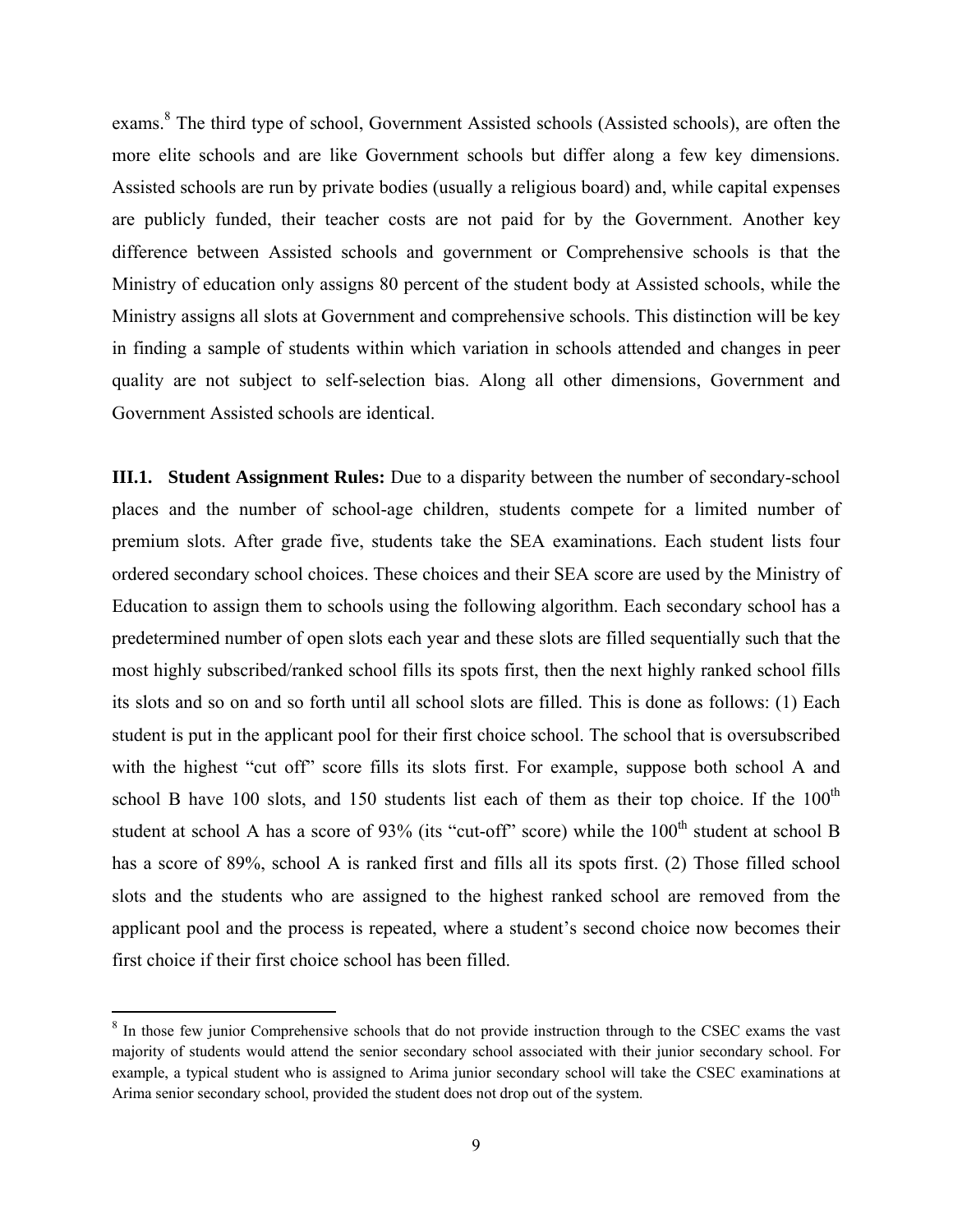This process is used to assign over 95 percent of all students. However, there is a group of students for whom this mechanism may not be used. Government Assisted schools (which account for about 16 percent of school slots) are allowed to admit 20 percent of their incoming class at the principal's discretion. As such, the rule is used to assign 80 percent of the students at these schools, while the remaining 20 percent are handpicked by the school principal before the next highest ranked school fills any of its slots. For example, suppose the highest ranked school has 100 slots and is a Government Assisted school. The top 80 students will be assigned to that school while the principal will be able to hand pick 20 other students who listed the school as their top choice. The remaining 20 students would be chosen based on family alumni connections, being relatives of teachers or religious affiliation (Since Government assisted schools are often run by religious bodies). Only after all the spots (the assigned 80 percent and the hand-picked 20 percent) at the highest ranked school have been filled will the process be repeated for the remaining schools. As such, within the government schools the school assignments are based on a deterministic function of student test scores and student preferences (which is beyond students' control after taking the SEA exams). I show that the student assignment rules operate as described in Appendix note 1.

Students' school choices are based largely on their own perceived ability, geography, and religion. Specifically, higher ability students tend to have higher achievement schools in their list, students often request schools with the same religious affiliation as their own, and students typically list schools that are geographically close to their homes. Since Trinidad and Tobago is small, attending school far from home is uncommon but feasible. Figure 2 shows the cumulative distribution of the mean peer incoming SEA scores of students' school choices. As one would expect, the distribution of mean SEA scores of first choice schools is to the right of the second choice schools which is to the right of the third choice schools which, in turn, is to the right of the fourth choice schools. In other words, students tend to put schools with higher-achieving peers higher up on their preference ranking. In fact, on average the difference between the mean incoming SEA scores at a student's top choice school and second choice school is 0.277 standard deviations, between the top choice school and the third choice school is 0.531 standard deviations, and between the top choice school and the fourth choice school is 0.82 standard deviations. Roughly 15 percent of students make their top choice school, and for those students who did not, the difference in mean total SEA scores between their actual school and their top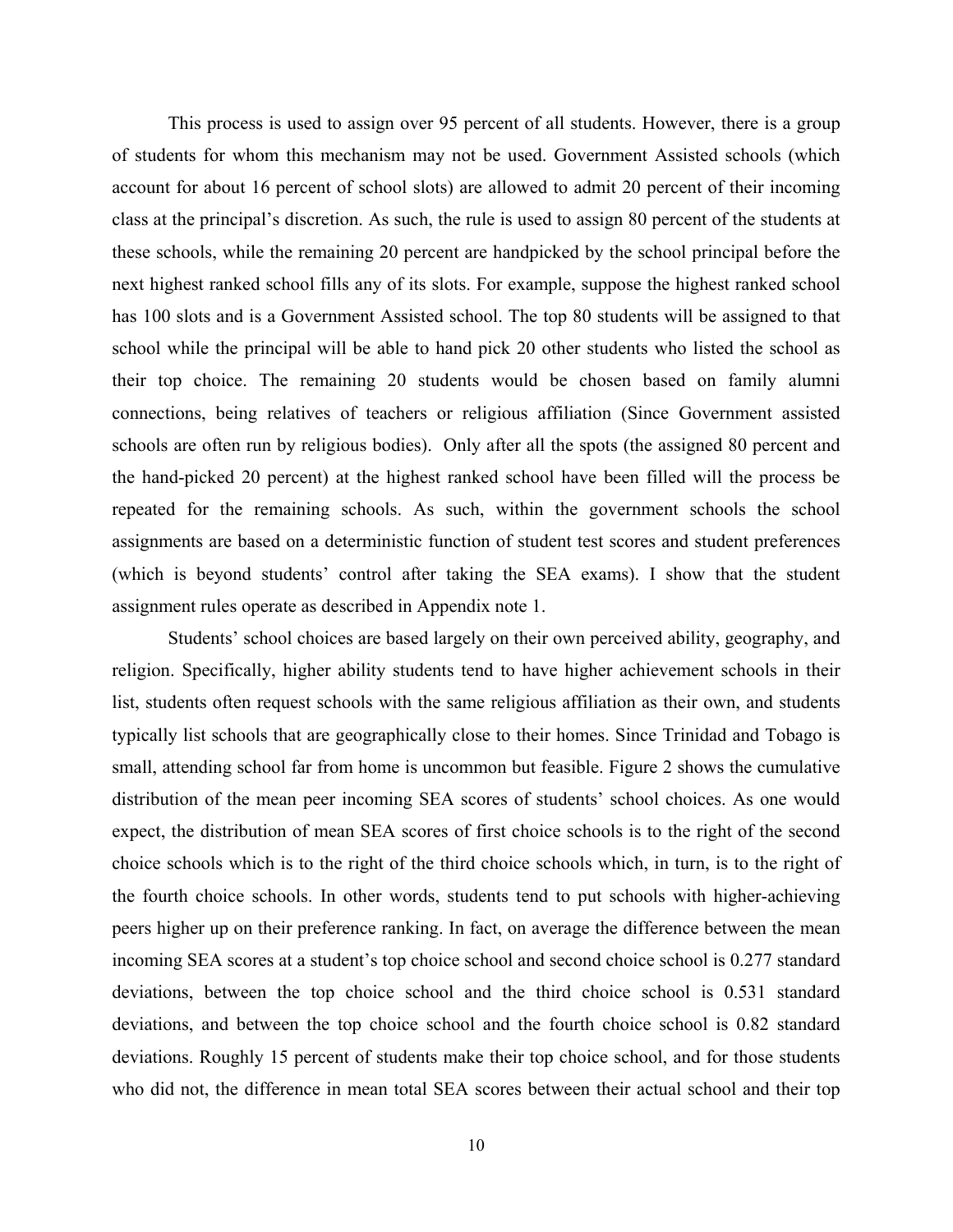choice school is 0.87 standard deviations.

**III.2. Data and Summary Statistics:** The data used in this study come from two sources: the official SEA test score data ( $5<sup>th</sup>$  grade) for the 1995 through 2002 cohorts and the official 2000 through 2007 CSEC test score data (grade 10). The SEA data contain each of the nation's student's SEA test scores, their list of preferred secondary schools, their gender, age, religion  $code<sub>1</sub>$ <sup>9</sup> primary school district, and the secondary school to which they were assigned by the Ministry of Education. The SEA exam is comprised of five subjects that all students take: math, English, science, social studies, and an essay. To track these  $5<sup>th</sup>$  grade students through to secondary school in  $10<sup>th</sup>$  grade, I link the SEA data with the CSEC examination data both four and five years later. Roughly 72 percent of SEA test takers were linked to CSEC exam data.<sup>10</sup> The CSEC data contain each student's test grades on each CSEC exam and secondary school they attended. In the data, there are 123 public secondary schools and several small test taking centers and private schools. Among those students linked to CSEC data, under seven percent attended a private institution, were home schooled, or were unaffiliated with any public education institution. With the CSEC data, I determine whether a student took the CSEC exams, compute the number of examinations taken and passed, and determine if they obtained the prerequirements for tertiary education (passing five CSEC exams including English and mathematics).

Since students who are assigned to Assisted schools could have been hand-picked by the school's principal, I drop all students assigned to Assisted schools (I do not drop students who *attend* Assisted schools unless they were *assigned* to Assisted schools). Dropping students who actually attend Assisted school would generate a sample selection bias so I only drop those who are assigned to assisted school and present clean instrumental variables estimates based on the exogenous assignments. All students who scored too low on the SEA exams to be assigned to schools are dropped from the sample. Students who were assigned to temporary schools or

 $9^9$  To preserve confidentiality I was not given access to the actual religion, but a code that identified students' religions.

 $10$  Students were matched based on name, gender and date of birth. The match rate was just over 70 percent, which is consistent with the national high school dropout rate of one third. Note that students with missing CSEC data are coded as having zero passes *and are included in the regression sample* so that the results are not affected by sample bias. In section V, I present results on the effect on CSEC taking (the extensive margin) and show that the results on the number of exams passed are driven primarily by the intensive margin (i.e. improvements among those who would have taken the CSEC exams regardless of school or peer quality).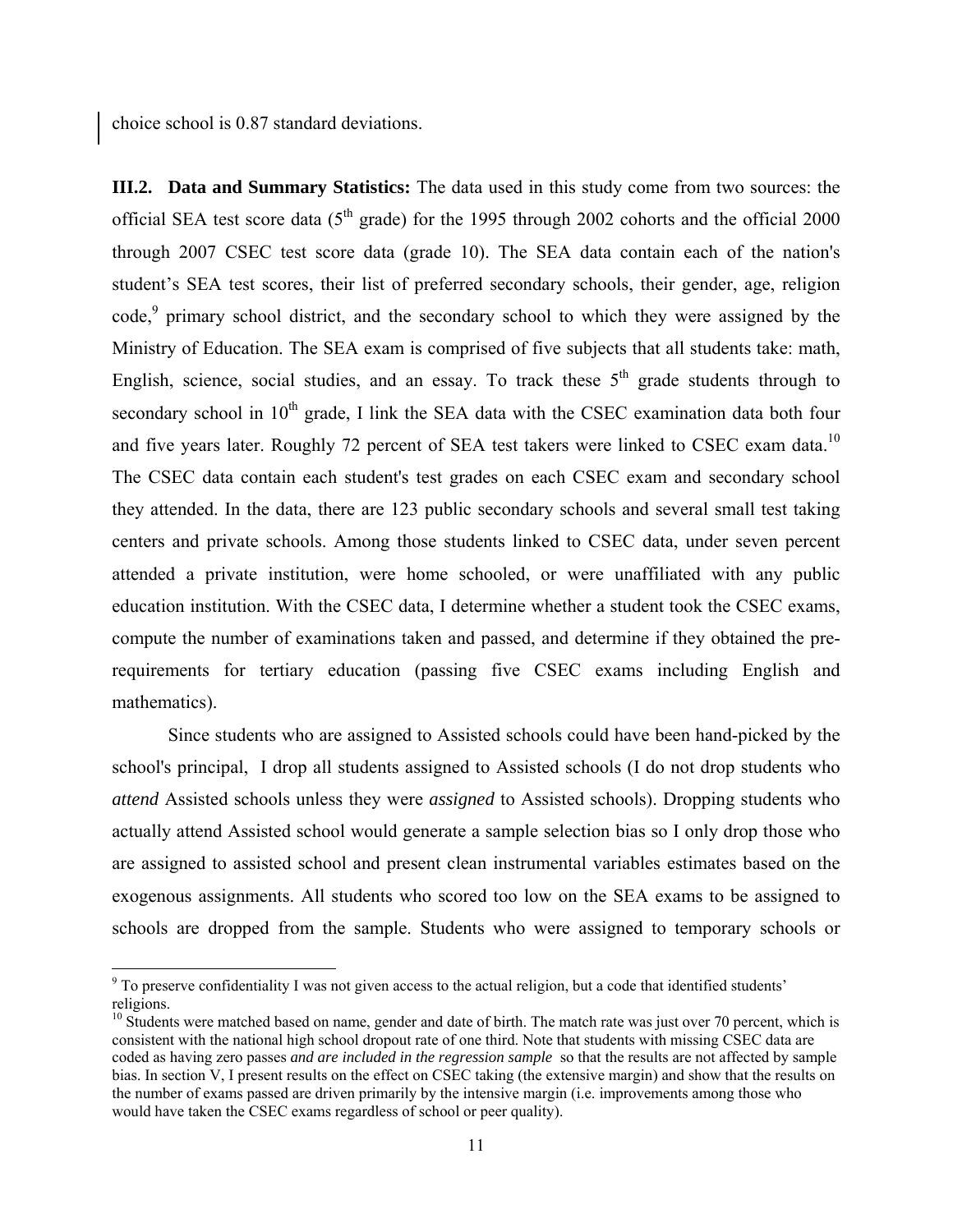private schools (at times the government will purchase private school slots) are also dropped from the sample. It is worth noting that this accounts for about 2 percent of the sample and has virtually no impact on the estimates. The resulting analytical dataset contains 150,701 students and 158 school assignments.

There are two quirks in the data that must be addressed. First, there are more assignments than high schools because (a) several of the Comprehensive schools feed into the same Government secondary school and (b) when there are more students than available school spots the government will assign those students with the lowest SEA scores to small "startup" schools or purchase seats in private schools. Omitting students assigned to such schools does not change the results in any meaningful way. The second quirk is that only for the year 2000 the government decided to assign all students to schools irrespective of their SEA scores. As such, in the analytic dataset there are 18,283 students in 1995, 18,541 in 1996, 18,255 in 1997, 17,659 in 1998, 17,814 in 1999, 25,496 in 2000, 17,187 in 2001, and 17,466 in 2002. To ensure that the unusually large 2000 cohort is not driving any of the findings I verify that all results are robust to excluding the year 2000 cohort and excluding all years after 1999.

Table 1 summarizes the final dataset, broken up by the assigned secondary schools' rankings in incoming SEA scores (i.e. the school with the highest average incoming total SEA scores is ranked first and the school with the lowest average total SEA scores is ranked last). The SEA scores have been normalized each year to have a mean of zero and a standard deviation of one. As one can see in Table 1, there is substantial variation in school and peer quality in Trinidad and Tobago. The average total SEA scores are a full 1.66 standard deviations higher at the top 30 schools than the bottom 67 schools. The difference between the top and bottom ranked schools is a full 3.04 standard deviations. Schools ranked in the top 30 had students with about one standard deviation higher incoming SEA scores than schools ranked between 31 and 90, which in turn had students with average incoming scores over half a standard deviation higher than schools ranked below 90. To provide a deeper sense of the variation in peer quality across schools in Trinidad and Tobago, Appendix Figure A1 shows the distribution of total SEA scores for schools with different ranks in mean peer quality.

In this sample, females make up about half of students in each school group. As one might expect, those schools that have the brightest peers also have the best outcomes. About 87 percent of students at schools ranked better than 30 took the CSEC exams compared to 71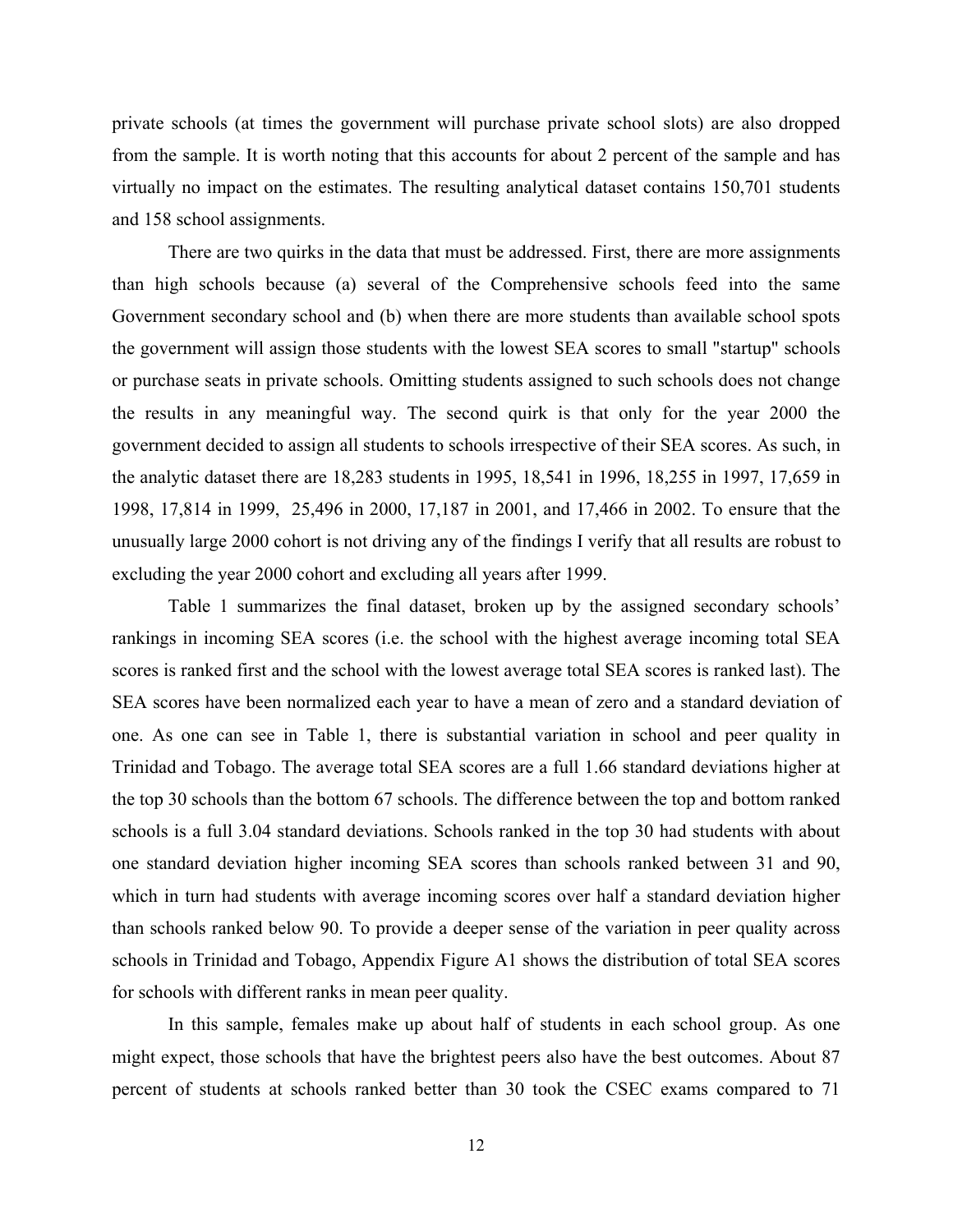percent for schools ranked 31 to 90, and 59 percent for schools ranked below 90. Students in the top 30 schools pass several more exams than students at lower ranked schools, such that the average student at a top 30 school passes 4.44 exams, compared to passing 1.9 exams in schools ranked between 31 and 90 and passing only 1 exam at schools ranked below 90. Some of these differences reflect the fact that students who do not take the CSEC exams have no passes or exams attempted. The last outcome is obtaining a certificate. This variable denotes passing five CSEC subjects including math and English. This is a common prerequisite for continuing education. While I do not analyze this outcome, the large differences in this important outcome across schools is instructive. There are clear differences in this outcome across schools such that half of students at the top 30 schools earn a certificate, compared to only 12 percent at schools ranked between 31 and 90 and 3.7 percent at schools ranked below 90. Surprisingly, virtually no student who attends a school ranked below 90 satisfies the requirement to continue to  $11<sup>th</sup>$  and  $12^{th}$  grades.

In Trinidad and Tobago, as in many nations, the schools that attract the brightest students typically have the best school resources. Table 1 documents that schools with the highest achieving students are on average smaller with cohort sizes being about 120 student at the top 30 schools and about 440 in both other groups of schools. The one input for which there is aggregate data across broad school types is teachers. In 1999, 86 percent of teachers at Government Assisted schools (where mean total SEA scores are 1.46) had a bachelor's degree compared to 70 percent for Government schools ( where mean total SEA scores were 0.57) and only 64 percent for Comprehensive schools (where mean total SEA scores were -0.34). Similarly, 31 percent of Government Assisted school teachers had an education degree compared to 28 percent for Government schools and 12 percent for Comprehensive schools (National Institute of Higher Education and Science and Technology 1999).

### **IV Identification Strategy**

Since students who are assigned to non-assisted schools did not self-select into the assignment, conditional on the variables used to create the school assignment (incoming test scores and student preferences) the actual school assignment within the group of non-Assisted schools is exogenous. Within the sub-sample of students assigned to non-Assisted schools, the student assignment algorithm precludes student self-selection to the assigned school. However, it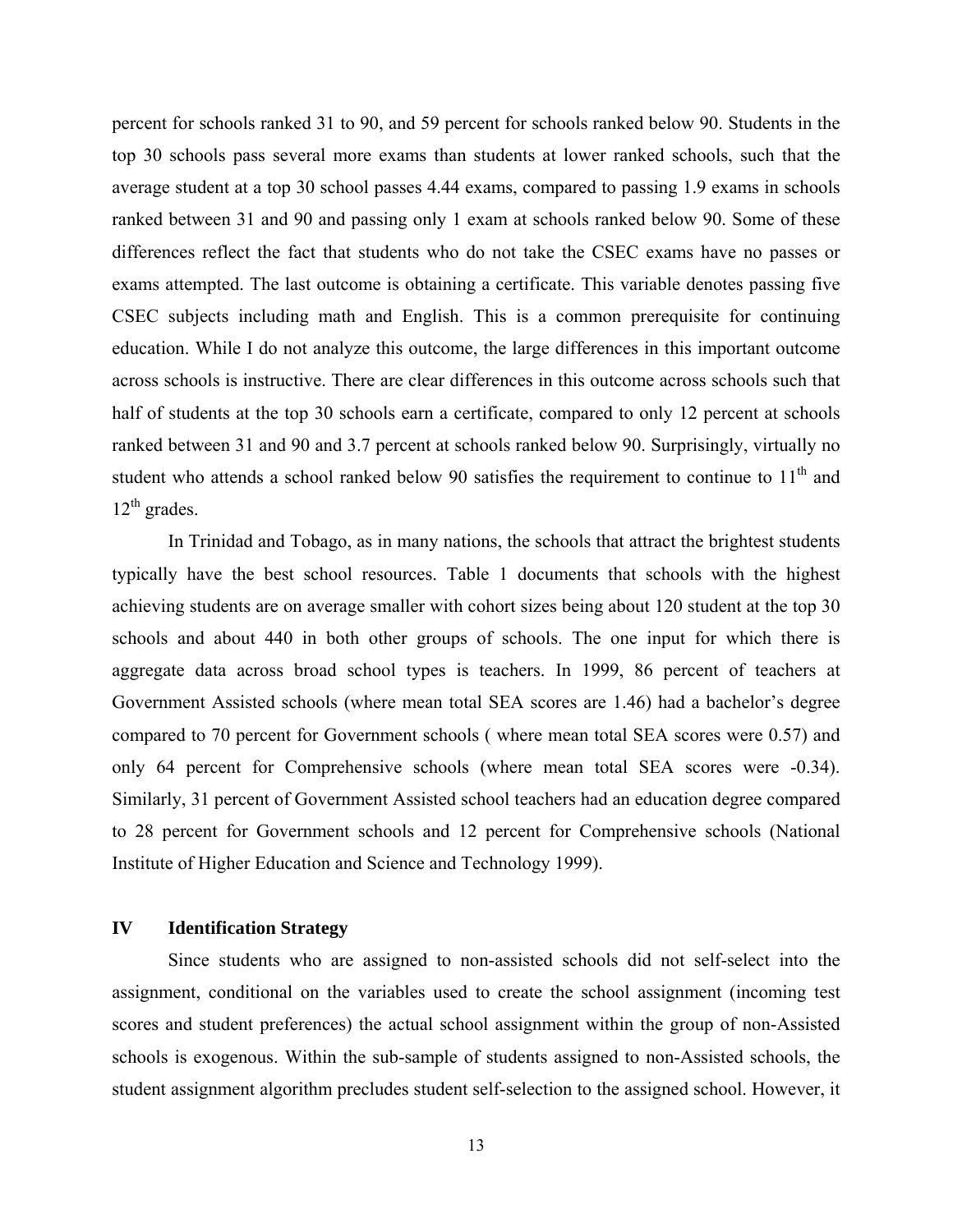is possible for students to transfer out of their initial school assignment so that the actual school attended and the actual peer group the student is exposed to may be subject to self-selection bias. As such, I use the mean peer quality that would prevail if all students complied with their initial school assignment as an instrument for the actual mean peer quality at the school attended. Actual peer quality is defined as the average incoming achievement of all other students who attended the same school as the student (for students with no exam outcomes peer quality at the assigned school is used). Assigned peer quality is defined as the average incoming achievement of all other students assigned to the same school as the student. Unlike the mean achievement of a student's actual peers at their actual schools, assigned peer achievement is not susceptible to selection bias from either (a) students selecting to peers or (b) peers self-selecting to schools  $$ allowing me to use instrumental variables to uncover the casual effect of schools on outcomes

 By the same logic as above, conditional on incoming test scores, student preferences, and the assigned school, changes in the characteristics of assigned peers within schools over time are not subject to self-selection bias. While changes in the actual peer quality within a school over time could be driven by students self-selecting to schools, changes in the characteristics of *assigned* peers over time within an assigned school are driven by changes in the overall distribution of the same observable characteristics that I can control for (e.g. incoming test scores and student school choices). As such, I can use changes in assigned peer quality as an instrument for changes in actual peer achievement within a school to obtain the direct "causal" effect of having higher-achieving peers on outcomes.

 The last remaining concern is that changes in assigned peer achievement within schools over time could be correlated with changes in school inputs. In section IV.3, I explain why this is unlikely to be a problem in the Trinidad and Tobago context and present some empirical tests suggesting that this is not a problem in these data. In section IV.1 and IV.2, I detail the identification strategies used. In section IV.3, I present evidence that these empirical strategies likely yield consistent estimates.

**IV .1 Across-school model:** To estimate the effect of attending a school with higher-achieving peers, the basic empirical strategy is to compare the outcomes of students with similar incoming test scores and school preferences who attend different schools using cross-sectional variation. Since the actual school attended, and therefore the average peer quality at the school attended,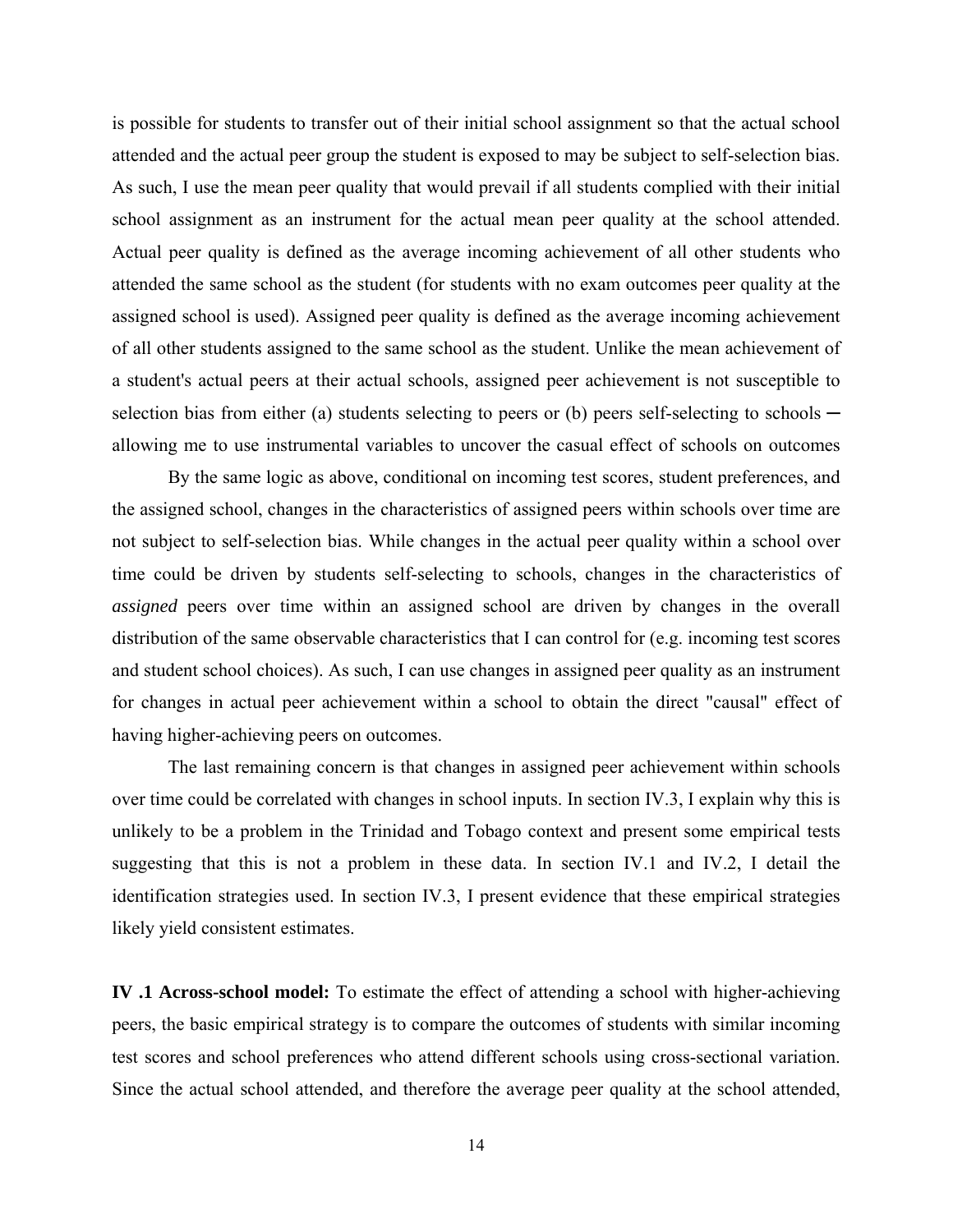may be subject to some self-selection bias, I use the assigned peer quality,  $\overline{SEA_{ijc}}$ , as an instrument for actual peer quality. Specifically, I estimate the outcome of student *i* from cohort *c*, at school *j* with the following system of equations by two-stage-least-squares.

$$
\overline{SEA}_{jc} = f_1(SEA_i) + \overline{SEA}_{ijc} \cdot \delta_1 + \sum I_{P_i = p} \cdot \theta_{p,1} + X_i \rho_1 + \theta_{c,1} + \varepsilon_{i,j,c,1}
$$
\n
$$
Y_{i,j,c} = f_2(SEA_i) + \overline{SEA}_{jc} \cdot (\beta + \gamma \pi) + \sum I_{P_i = p} \cdot \theta_{p,2} + X_i \rho_2 + \theta_{c,2} + \varepsilon_{i,j,c,2}
$$

In [5],  $\overline{SEA}_{j,c}$  is the mean total SEA scores for students assigned to school *j*,  $\overline{SEA}_i$  is a matrix of incoming test scores (the student's total SEA score, total SEA score squared, total SEA score cubed),  $I_{p=p}$  is an indicator variable denoting whether a student has a particular set of school preferences, and  $\theta_{p,2}$  is a preferences fixed effect (i.e. there is an indicator variable denoting each distinct ordered list of schools. For example there is a dummy variable for all students who list schools A,B,C,D as their first, second, third and fourth choice schools, and another different indicator variable for all students who list A,B,D,C as their first, second, third and fourth choice schools.),  $X_i$  includes student gender,  $\theta_c$  is a SEA test taking cohort fixed effect, and  $\varepsilon_{i,j,c}$  is the idiosyncratic error term. 2SLS estimates of the coefficient on peer achievement,  $\beta + \gamma \pi$ , from [5] should be unbiased since (1) the analytic sample only includes those schools and students for whom the initial school assignment is exogenous conditional on incoming test scores and preferences and (2) the excluded instrument, mean peer quality of the students assigned school (based on other students assigned to the school), is not affected by students subsequently transferring to schools they prefer by construction.

In the cross section, variation in school assignments, and therefore attendance, (and therefore peer achievement) come from two sources: (1) individuals with the same test scores but who attend different schools because they have different school preferences, and (b) individuals with the same school preferences but who attend different schools because one scored above a school threshold and the other did not. While one could only exploit the test-score cut-off variation in a regression discontinuity design and throw away the useful variation driven by difference in preferences, the fact that I am able to observe student preferences and control for them directly (in addition to test scores), a unique feature of the Trinidad and Tobago data, allows me to use both sources of variation. (Jackson 2009) shows that results that only use the RD variation are similar to those obtained using all the clean variation.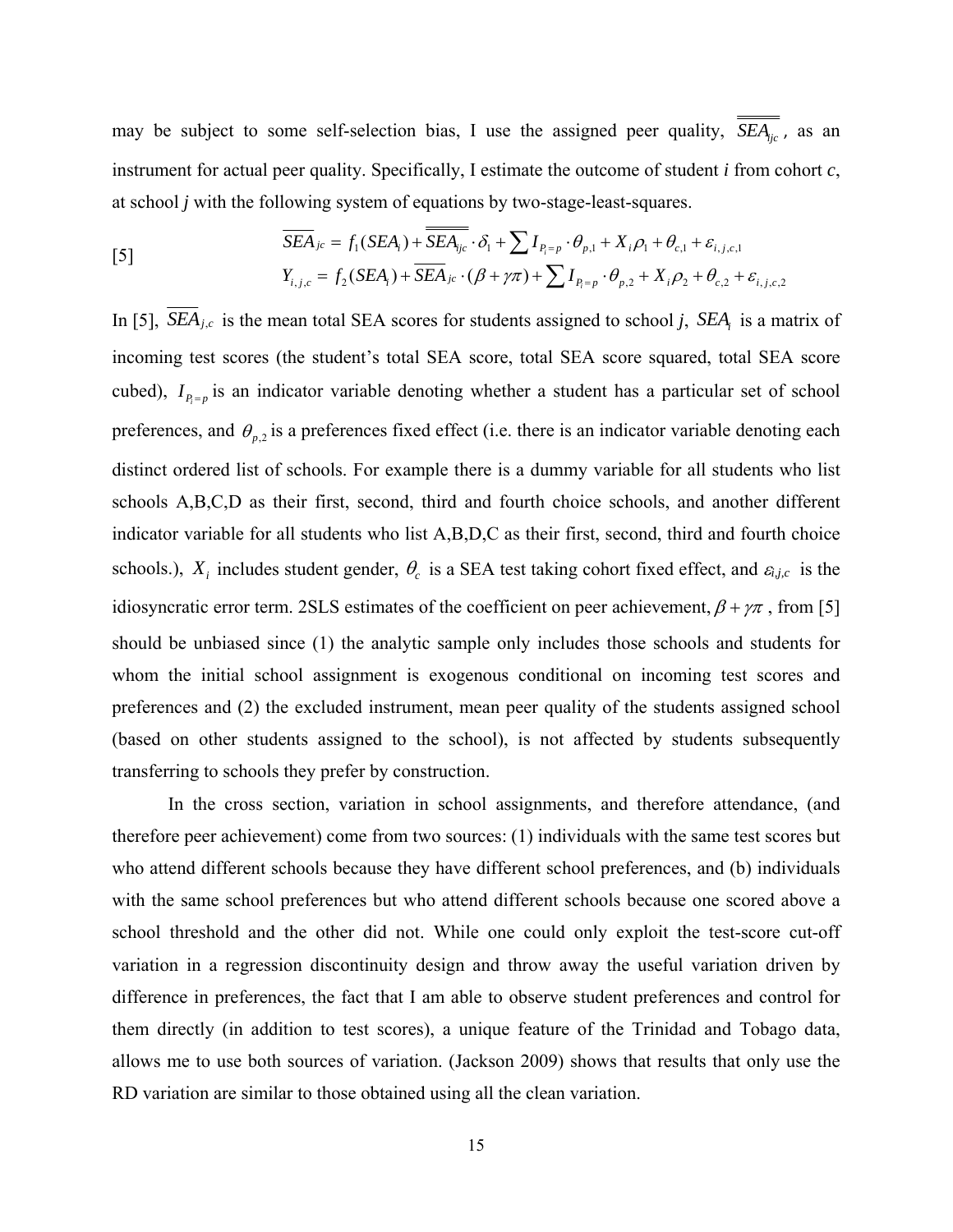While the logic behind the variation driven by test score cut-offs is the familiar regression discontinuity variation, the variation driven by differences in preferences is less familiar. As such, I illustrate it below by example. Consider two students (A and B) with the same test score X. Suppose both A and B list the same first choice school, but list different second choice schools. Assume all students attend their assigned school. If they both just missed the cut-off for their top choice school, then they will both end up attending their second choice schools. A comparison of the outcomes of A and B across their different schools will reflect both differences in preferences and differences in schools. Consider now, two other students (A' and B') such that A' has the same preferences as A, and B' has the same preferences as B, but A' and B' have the same score  $X'$  that is higher than  $X$ . If  $X'$  is above the cut-off for the top choice school, then A' and B' will both attend the same top choice school even though they listed different second choice schools. Any difference in outcomes between A' and B' must reflect only their preferences, since they have the same test scores and attend the same school. Under the assumption that differences in outcomes due to preferences are the same across all levels of achievement, one can subtract the difference between A' and B' from the difference between A and B to isolate the differences in outcomes associated with different schools. In section IV.3, I present evidence that identification based on this variation is likely valid.

**IV.2 Within-school model:** To estimate the effect of being assigned to a school at different points in time when the assigned peers were higher or lower achieving, the empirical strategy is to compare the outcomes of students with the same incoming test scores and preferences who were assigned to the same schools at different times and therefore assigned to the same school inputs but different peers. To do this I augment the cross section equation [5] to include an assigned school fixed effect  $\theta_{i2}$  where all other variables are defined as before.

$$
\overline{SEA}_{jc} = f_1(SEA_i) + \overline{SEA}_{ijc} \cdot \delta_1 + \sum I_{P_i = p} \cdot \theta_{p,1} + X_i \rho_1 + \theta_{c,1} + \theta_{j1} + \varepsilon_{i,j,c,1}
$$
  
\n
$$
Y_{i,j,c} = f_2(SEA_i) + \overline{SEA}_{jc} \cdot \beta + \sum I_{P_i = p} \cdot \theta_{p,2} + X_i \rho_2 + \theta_{c,2} + \theta_{j2} + \varepsilon_{i,j,c,2}
$$

In equation [7], I instrument for changes in actual peer quality within assigned schools over time the with changes in peer quality that would prevail if all students complied with their school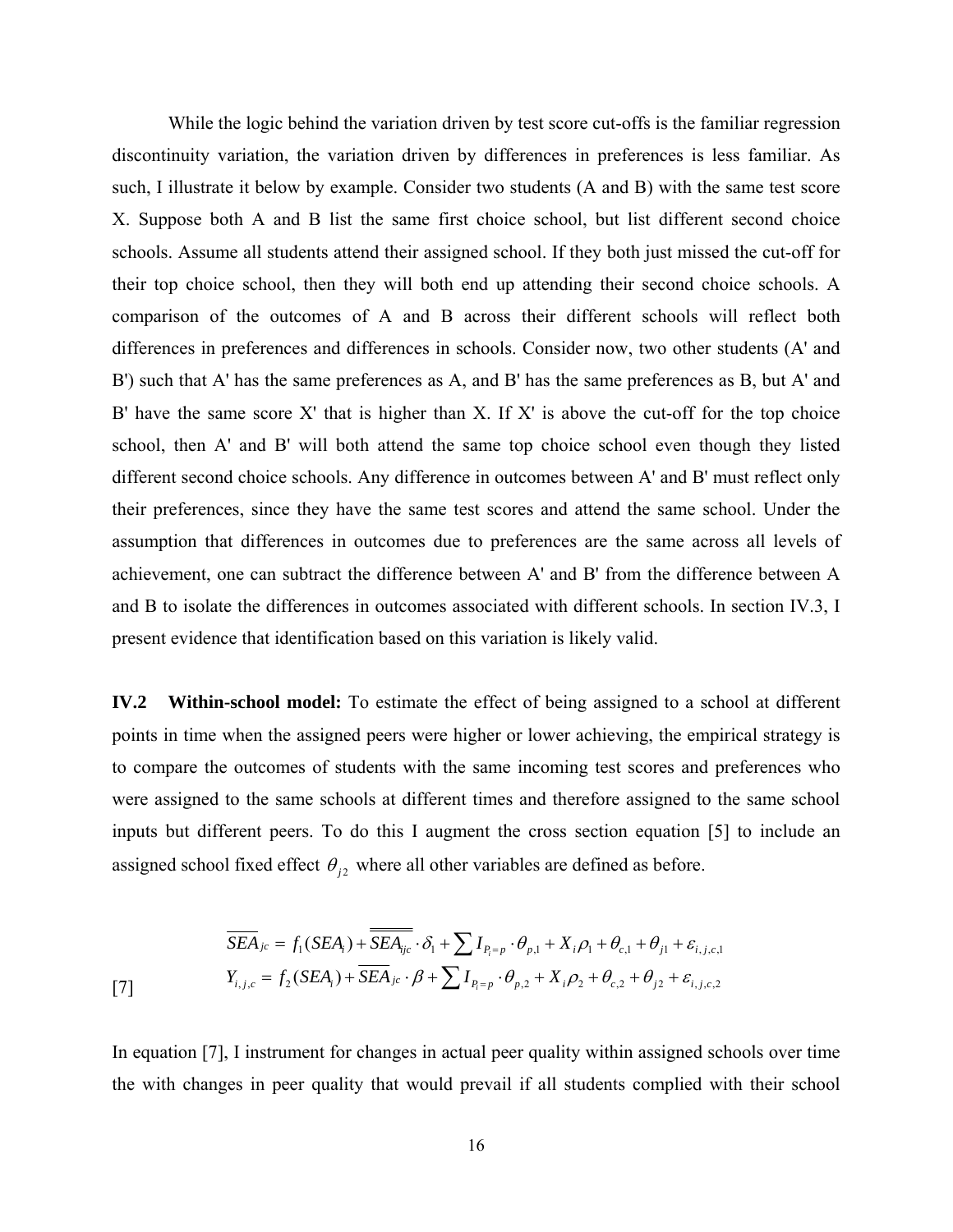assignments. Because there is no opportunity for students to self-select into school assignments or to assigned peers, equation [7] should yield a consistent estimate of the direct effect of peers on student achievement as long as changes in peer achievement are not correlated with *changes* in unobserved school inputs (I address this in the next section). Identification in [7] comes from comparing the outcomes of students who were assigned to the same school, with the same preferences, and the same test score, but who faced different peers as a result of idiosyncratic perturbations in the student assignment mechanism.

Variation in assigned peer achievement within assigned schools over time comes from two sources: (1) variation in aggregate cohort sizes that affect the applicant pools for each school's fixed number of slots, and (2) idiosyncratic variation in the distribution of student preferences over time. Holding preferences fixed, variation in cohort sizes affect peer quality within a school because the number of slots in each school is fixed. For example, if a cohort were to double in size, then twice as many students will apply to the top school. Since the cut-off score for each school is the score of the last person admitted, the cut-off score would be higher when there is a larger test taking cohort and more applicants. Since some variation in peer achievement is driven by *aggregate* changes in cohort size, there may be a concern that changes in peer quality may be correlated with changes in cohort size within a school. Since schools must fill a fixed number of school slots every year there should be no correlation between peer quality changes and cohort size within a school over time. However, I test this possibility empirically. The null hypothesis that within-school changes in assigned mean peer quality are not correlated with within school changes in cohort size yields a *p*-value of 0.65.

The other source of variation is due to changes in student preferences from year to year that will be reflected in changes in assigned peer quality within a school. There are *ex-ante* reasons to expect that changes in peer quality are not correlated with changes in inputs within schools over time. Since the Government and Comprehensive schools in Trinidad and Tobago all receive their funds centrally from the Ministry of Education, *all* funding changes, salary increases, and personnel practices apply to all school in the analytic sample. The fact that school policies that would affect input quality come from the top down make it very unlikely that idiosyncratic changes in assigned peer achievement within assigned schools over time are correlated with changes in input quality within assigned schools over time. In section IV.3, I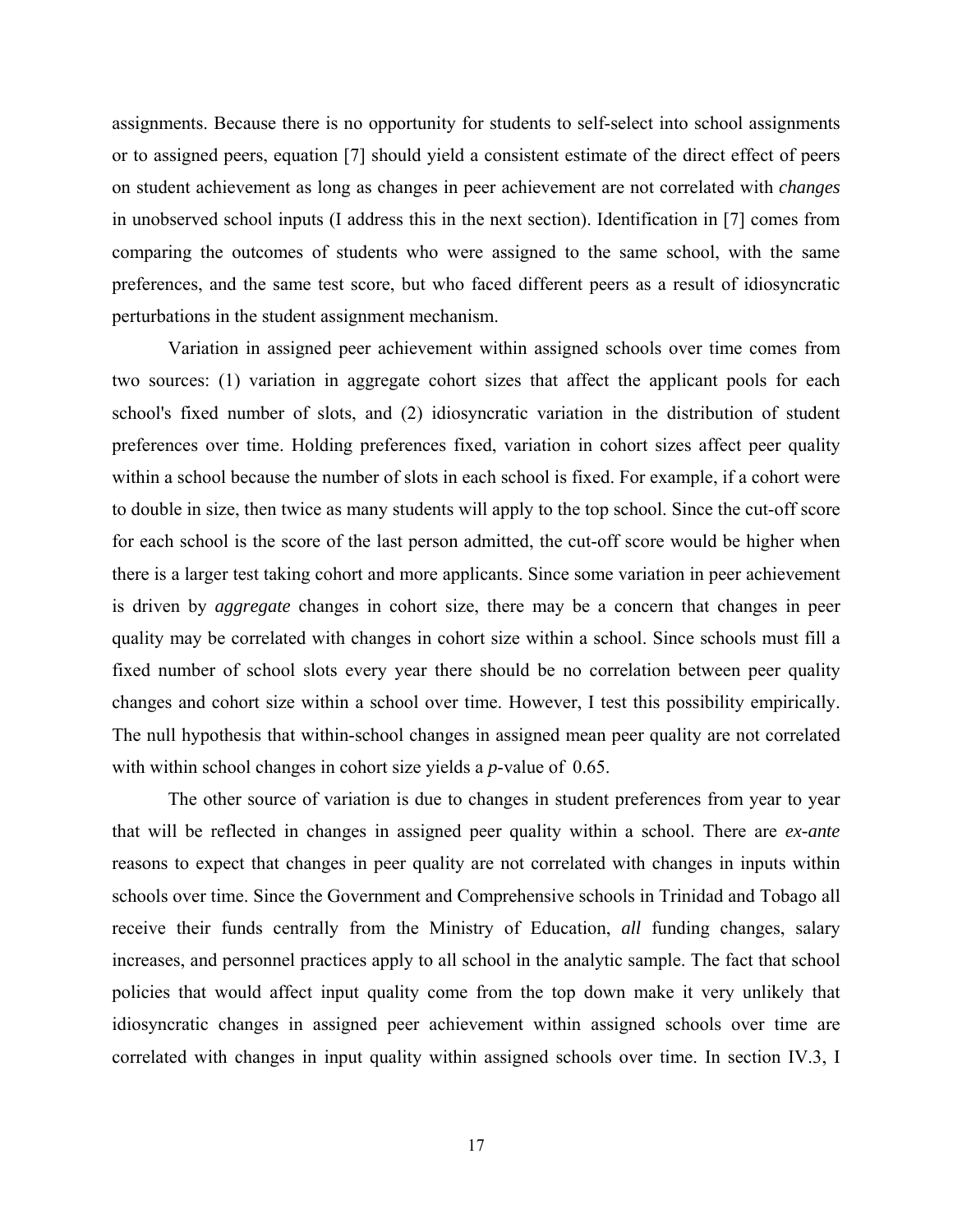present empirical tests suggesting that changes in assigned peer quality within a school over time are not correlated with within school changes in input quality.

**IV.3 Specification and Falsification Tests:** While I have described the sources of variation in assigned peer achievement both in the cross section and within assigned schools over time, and I have asserted that such variation should yield consistent estimates, it is important to present evidence that this may be the case. In this section I address the two potential threats to the validity of the results, and present evidence that the models used are valid.

**Students may self-select to schools and to peers:** I argue that, conditional on test scores and student preferences, on the sub-sample of government schools and comprehensive schools, the school assignments, assigned peer quality, and changes in assigned peer quality within a school over time are orthogonal to unobserved student attributes. While this should be true if the assignment mechanism functions correctly, I test the validity of this assumption by seeing if the mean peer achievement at the assigned school is correlated with other observable student characteristics before entering secondary school.

 Following (Altonji, Elder and Taber 2005), in addition to testing for correlations between assigned peer achievement and pre-treatment characteristics, I also estimate the magnitude of any possible bias. Specifically, I run a separate regression of the outcome on each religion indicator variable, each primary school district indicator variable, and the number of times a student attempted the SEA exams. I then run the falsification test of the pre-treatment covariate on the arguably exogenous assigned peer quality. The product of the coefficient of the pretreatment covariate on the outcome and the coefficient of mean peer quality on the pre-treatment covariate will yield the bias in the estimated relationship between assigned peer quality and the outcome associated with excluding the particular pre-treatment covariate. I calculate the implied bias using both the cross sectional model and the within-school model. The falsification tests and the implied bias are presented in Table 3.

As one can see from Table 3, in the cross section, assigned peer quality is not correlated religion, the number of SEA attempts, or the primary school district the student is from at the five percent level. There is, however, a marginally statistically significant relationship with the number of SEA attempts. In the within-school model, changes in peer quality are not correlated with any of the pre-treatment characteristics at the five percent level, but is correlated with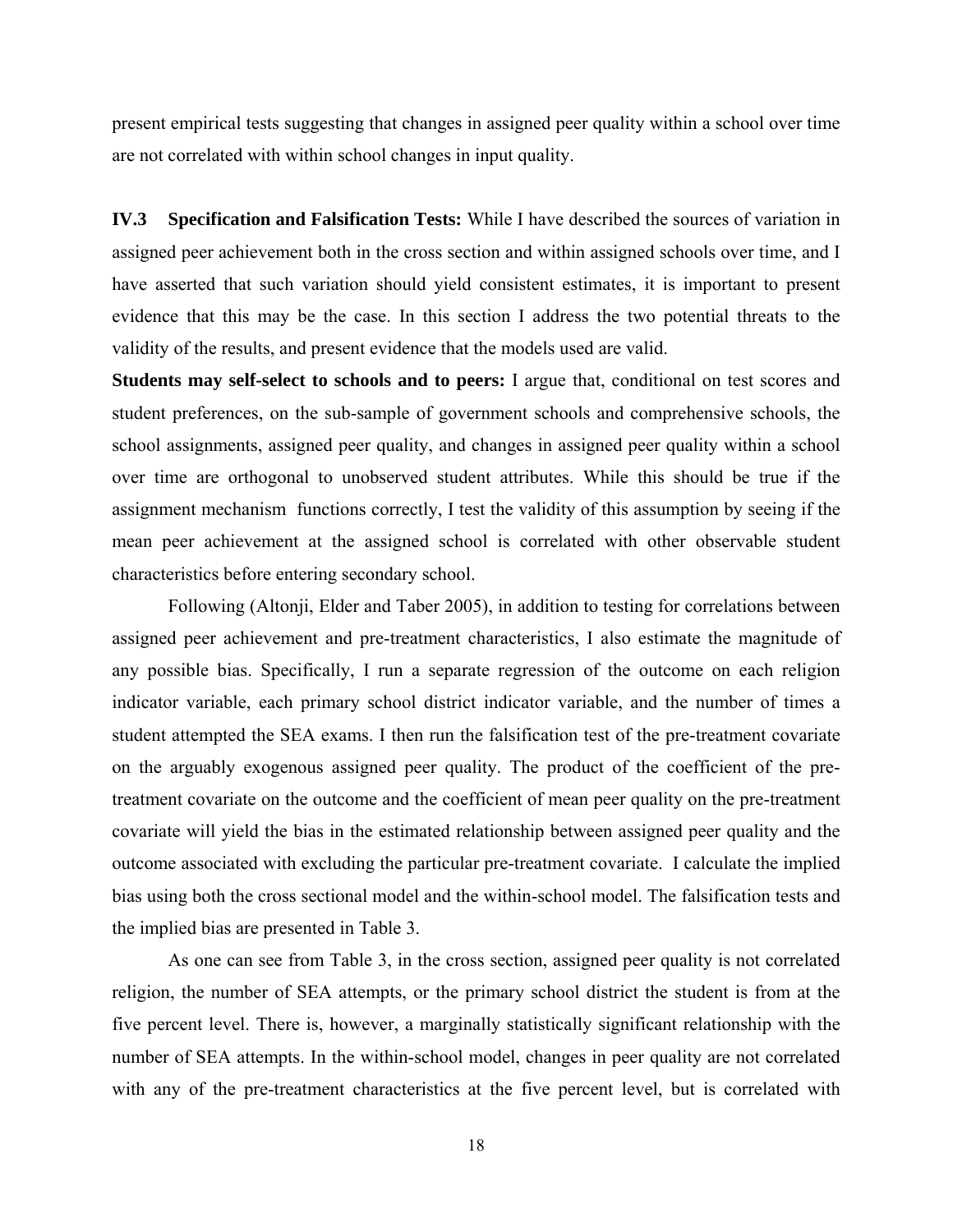changes in the likelihood of being from district 4 at the 10 percent level. In other words, among the 28 models estimated, none are significant at the five percent level and only two are significant at the 10 percent level. One would expect between 2 and 3 to be marginally statistically significant at the 10 percent level due to random chance, so the specification tests suggest that both the within- and across-school models are valid. In addition to the fact that peer achievement and within-school changes in peer achievement, are not correlated with any pretreatment covariates or within-school changes in pre-treatment covariates at the five percent level, the correlations are very small in magnitude.<sup>11</sup> Unlike scenarios where the implied bias may be similar to the estimated coefficient of interest, the most pessimistic estimates of the bias due to unobserved covariates are so insignificant relative to estimated effects and the natural variability of the estimates that it could not possibly affect the results in any meaningful way. As such, the specifications outlined in [6] and [7] are likely to yield consistent and unbiased estimates.

**Changes in peer quality could be correlated with changes in input quality:** While I show that students do not select to their schools or their peers, to identify the direct effect of peer also requires that changes in peer quality are not correlated with changes in input quality. Since more desirable schools attract higher-achieving students and therefore have brighter peers, readers may worry that improvements in input quality at a particular may cause students to rank that school more highly in their preference lists generating a correlation between changes in input quality within a school over time and changes in peer quality within a school over time. In such a scenario, changes in preferences could *potentially* reflect a declining/rising school that is also losing/gaining quality inputs. All scenarios where changes in inputs lead to changes in the peer quality and *vice versa* involve schools moving up or down the rankings in peer quality. Since I can observe students preferences and as such school's ranking I can test for this possibility. To show that this is not a source of bias in these data, I show that such changes in school rankings essentially do not occur in these data.

 $11$  For example, the coefficient of -0.008 on religion 5 suggests that students who are assigned to a school where assigned peer quality is one standard deviation higher are 0.8 of a percentage point more likely to be of religion 5. Given that being of religion 5 is associated with passing 0.05 more exams, the implied bias is only -0.00041. This is less than one thousandth of the size of the actual estimated cross sectional effect and about one hundredth the size of the within school coefficient and is therefore of virtually no consequence. For both the cross-sectional models and the within-school models the maximum estimated implied bias is less than 0.003, which is about one eight of the size of the *standard error* for the estimated cross sectional effects and less than on tenth of the of the size of the *standard error* for the estimated within school effects.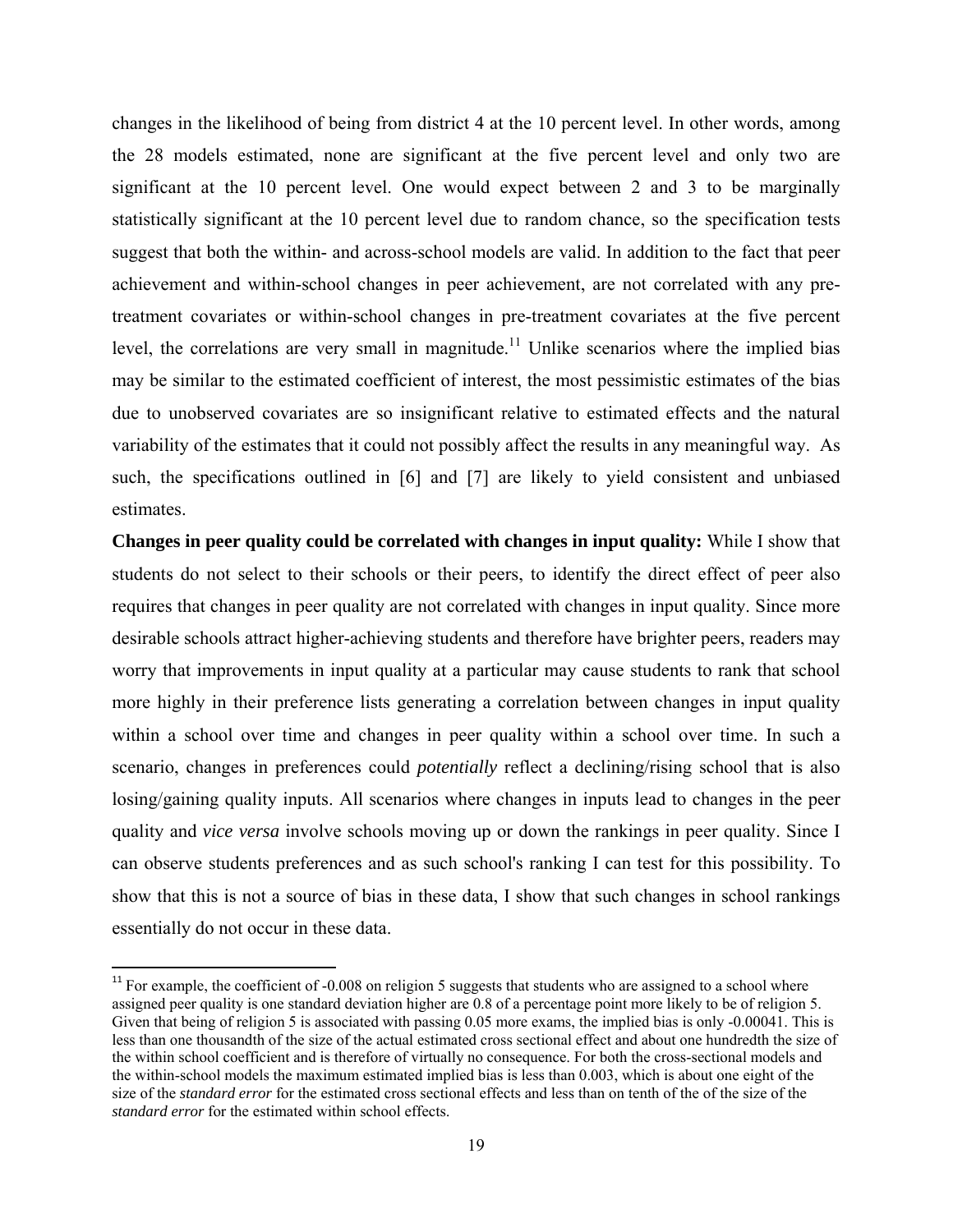Table 2 shows the correlation between a school's rank in cut-off scores across years. The correlation between a school's rank across any two adjacent years in the data is at least 0.98 and the correlation between a school's rank in 1995 and in  $2002$  is  $0.96 -$  so that it is clear that changes in school rankings are not driving the variation in assigned peer achievement within schools over time. As mentioned previously, this would not be surprising to those familiar with schools in Trinidad and Tobago because these schools have well established reputations and the perceived pecking order of schools have been very stable over a long period of time. The stability of school rankings over time corroborates the *a priori* notion that changes in peer achievement within a school over time are driven by idiosyncratic year to year perturbations in cohort size and preferences .

Given the stability of school rankings over time, one may worry that there is no withinschool variation in assigned peer quality to use for identification. The standard deviation of mean peer achievement overall is 0.678, and the standard deviation of residual mean peer quality (after taking out assigned school fixed effects and cohort fixed effects) is 0.19. This indicates that while much of the variation in peer achievement is across school, there remains substantial variation in peer achievement within schools. As such, I am confident that the within-school model is identified.

### **V Results**

Table 4 presents the cross-sectional and within-school estimates for the outcome of interest, the number of exams passed for the full analytic sample. The top panel present the naive OLS results based on students actual schools attended, the second panel presents the reduced forms (RF) effect of assigned peer quality on students outcomes, and the third panel presents the Instrumental Variables (IV) estimates that use assigned peer quality as an exogenous predictor of actual peer quality. Columns 1 through 3 present the across school models, while columns 4 through 7 present the within school models.

A parsimonious OLS model of the number of exams passed as a function of the mean total scores of the students at the actual school, SEA cohort fixed effects, the student's gender, and their total SEA score, its quadratic and its cubic (column 1 top panel) yields an across school coefficient of 1.044 (se  $= 0.082$ ). Controlling for student preferences (column 2) and including indicator variables for 50 SEA test score groups (column 3) yield very similar estimates of 1.229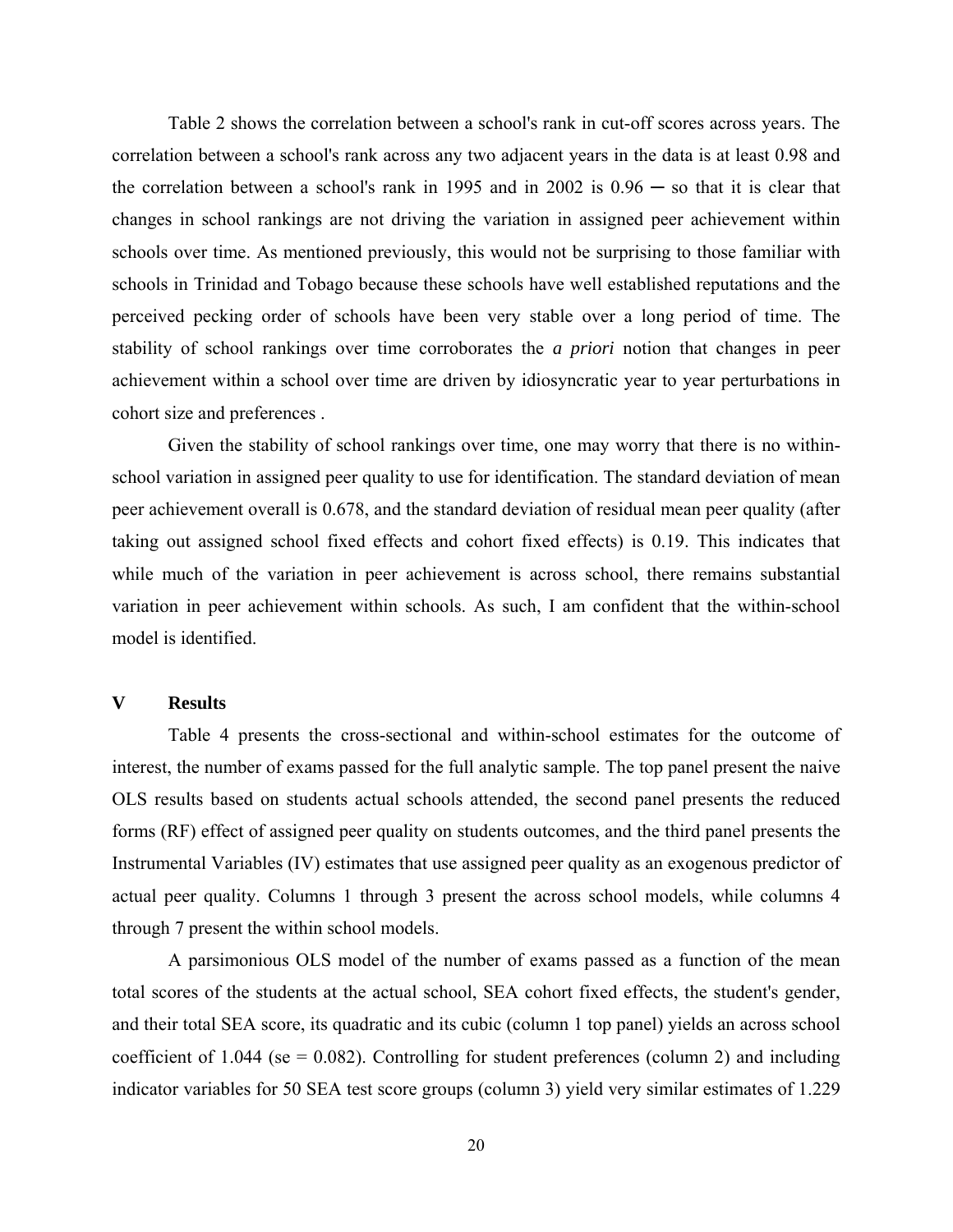$(se = 0.073)$  and 1.235 (se = 0.073), respectively. These OLS results indicate that a student who attends a school where peer test scores are 0.5 standard deviations higher (roughly the variance in peer quality in the cross section and the mean difference in peer achievement between a student's top choice and third choice schools) would pass about 0.61 more exams.

The second panel presents the reduced form effect of being assigned to a school with higher achieving peers that should be free from self-selection bias. The RF estimates range between 0.437 and 0.574 and are all statistically significant at the 1 percent level  $-$  suggesting that there is a causal effect of attending a higher achievement school on the number of exams passed. The IV results in the third panel (row) are slightly smaller than the OLS results yielding statistically significant coefficient estimates between  $0.85$  and  $1.177$  — indicating that a student who is assigned to a school where peer test scores are 0.5 standard deviations higher would pass between about 0.425 and 0.585 more exams.

Columns 4 through 7 present the within-school results. The OLS results are based on a student's actual school attended and include indicator variables for a student's actual school attended. The parsimonious model that includes SEA cohort fixed effects, the student's gender, and their total SEA score, its quadratic and its cubic and fixed effects for the actual school attended (column 4 top panel) yields a within-school coefficient of  $0.14$  (se = 0.067). Controlling for score group dummies (column 5), student preferences (columns 6) and both score group dummies and preferences (column 7) yield very similar within school estimates of 0.144 (se  $=$ 0.067) and 0.135 (se = 0.072) and 0.141 (se=0.074), respectively. These OLS results indicate that a student would pass about 0.07 more exams than an observationally similar student who attends the same school when peer achievement was 0.5 standard deviations lower. If one were to divide the preferred across school OLS coefficient by the preferred within-school coefficient, one gets a ratio of 0.114 ─ suggesting that roughly 11 percent of school value-added can be attributed directly to peer quality differences across schools.

Unlike the across school results, the reduced form within-school estimates (second row, in columns 4 through 7) are all small and statistically insignificant. The RF estimates all yield statistically insignificant coefficients between 0.39 and 0.47. As one would expect, the IV estimates are also statistically insignificant. These range between 0.069 and 0.085. Taken literally, the point estimates suggest that after taking self-selection bias into account, a student would pass between 0.035 and 0.042 more exams than an observationally similar student who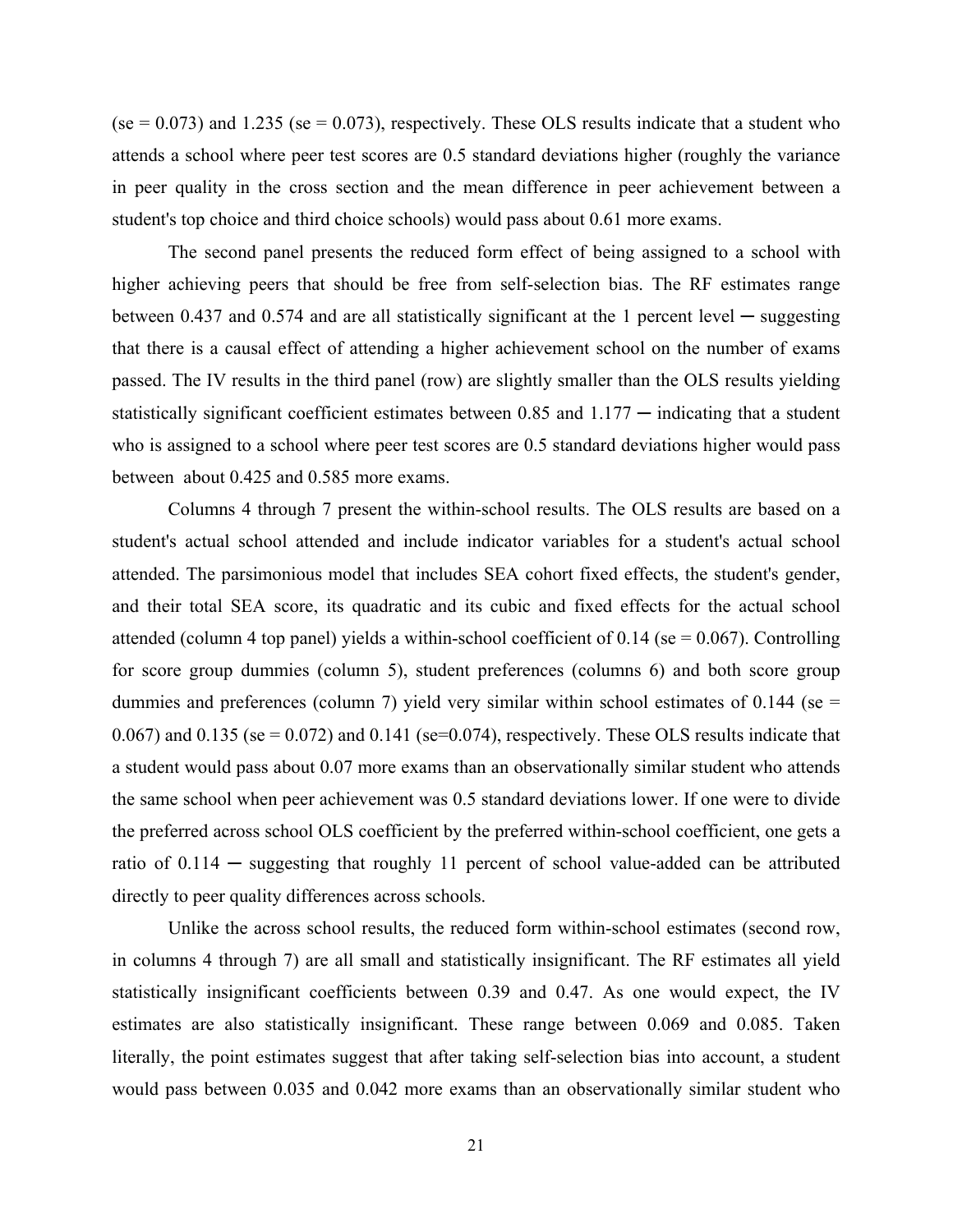was assigned to the same school when peer achievement was 0.5 standard deviations lower. The instrumental variables estimates are about half the size of the OLS estimates, suggesting that there is self-selection bias in the OLS within school estimates. It is worth noting that the first stage F-statistic on assigned peer quality (conditional on assign school fixed effects) range between 400 and 666, so that the results do not suffer from a weak instruments problem. If one uses the instrumental variables estimates to calculate the ratio of the cross school effect that can be attributed directly to peer quality, one obtains a ratio of  $0.072 -$  suggesting that roughly 7.2 percent of school value-added can be attributed directly to peer quality differences across schools.

**Effects by gender:** In light of recent findings in the economics literature of gender differences in response to interventions (Kling, Liebman and Katz 2007, Angrist, Lang and Oreopoulos 2009, Angrist and Lavy forthcoming, Han and Li 2009, Jackson 2009), I present the main results for males and females separately. In Table 5 I present the reduced form results (the top panel) and the instrumental variables results (the bottom panel) for same models as Table 4. The top and second row of each panel present the results for males and females respectively.

For both the RF and IV results, the estimated coefficients in the cross-section (columns 1 through 3) are larger for females than for males. The IV estimates for males are all statistically significant at the one-percent level and range between 0.709 and 1.005, while those for females range between 1.047 and 1.371. These estimates suggests that a male who attends a school where peer test scores are 0.5 standard deviations higher would pass between 0.35 and 0.5 more exams while a female who attends a school where peer test scores are 0.5 standard deviations higher would pass between 0.5 and 0.69 more exams. The difference in the marginal effect between males and females range between 0.338 and 0.366 (these cross sectional gender differences are statistically significant at the one percent level)<sup>12</sup>, indicating that the marginal effects are about 50 percent larger for females than that for males.

The within school RF and IV results also show differences by gender. While none of the point estimates for males are statistically significant at the 5 percent level, they are all negative and one is significant at the 10 percent level. The within school 2SLS coefficients for males

 $12$  To test the statistical significance between the marginal effect for males and females, I estimate a model that interacts all covariates with a female indicator variable. I then test the statistical significance of the interactions between peer achievement and the female indicator variable.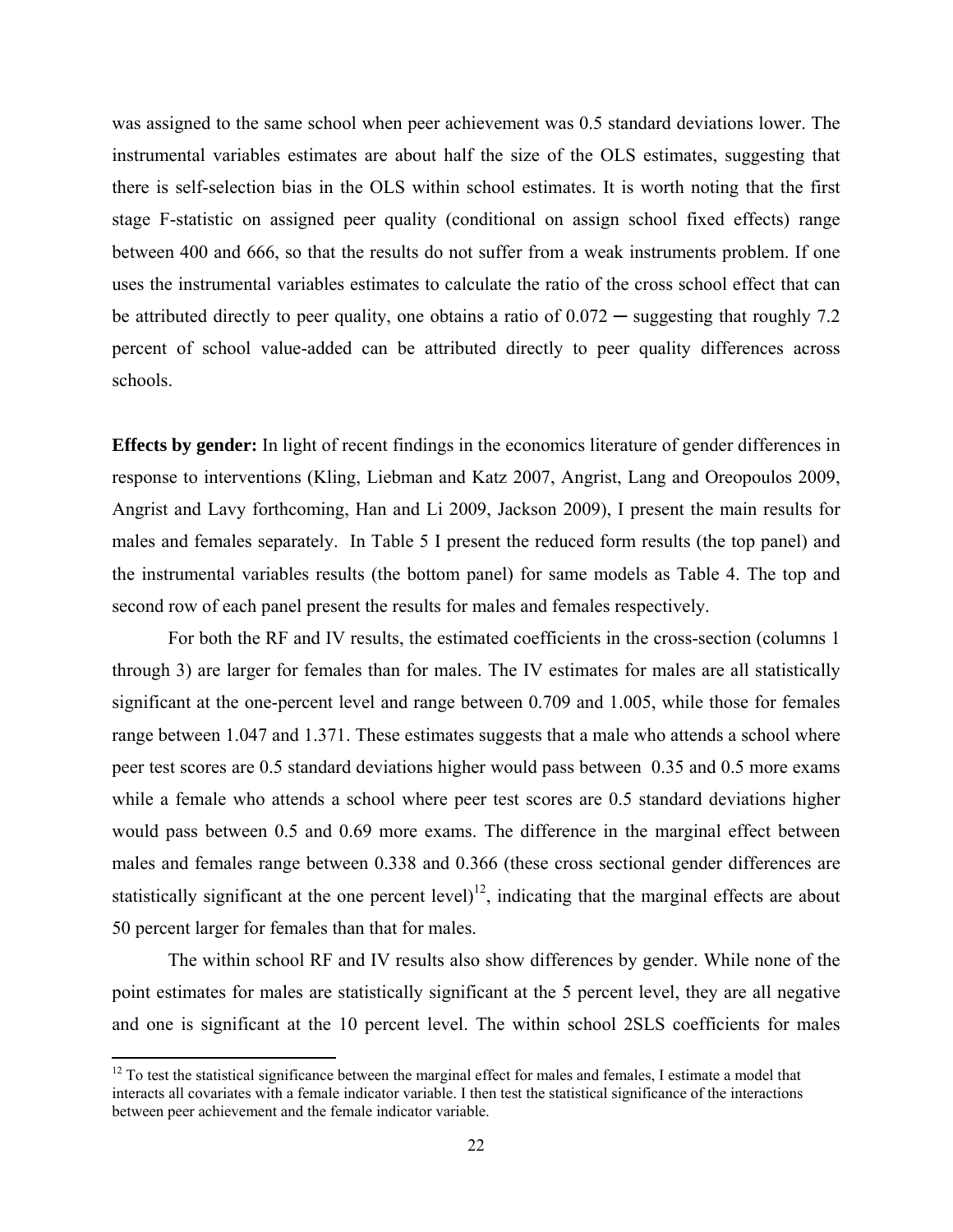range between -0.069 and -0.168 suggesting that a male student would pass between 0.033 and 0.084 *fewer* exams that an observationally similar male who attends the same school when peer achievement was 0.5 standard deviations lower. Unlike the negative estimates for males, all the point estimates for females are positive, albeit not statistically significant. The within school coefficients for females range between 0.013 and 0.119, suggesting that a female student would pass between 0.0065 and 0.06 *more* exams that an observationally similar female who attends the same school when peer achievement was 0.5 standard deviations lower. The difference in the marginal effect between males and females range between 0.09 and 0.276 (these within-school gender differences are statistically significant at the one percent level).

 The similarity between the gender differences across the cross-section and the withinschool models is notable. In the preferred models (columns 3 and 7) the gender difference in the school effect is 0.366 while that for the direct effect of peers is  $0.262$  — suggesting that about 72 percent of the gender difference in response to schools can be explained by gender differences in response to peers. While the point estimates indicate as much as 72 percent of the gender gap in school effects can be explained by peers, statistically, one cannot reject the hypothesis that peer effects account for all of the gender gap.<sup>13</sup> Consistent with this notion, for the reduced form results, *all* of the gender difference in being assigned to schools can be explained by gender differences in response to assigned peers. Results in which researchers have found gender differences where one would expect there to be a social interaction effect, and a psychology literature suggesting that females may be more responsive to peers than males (Cross and Madson 1997, Maccoby and Jacklin 1974, Eagly 1978) lend credibility to this interpretation.

In sum, the results in Table 5 indicate that  $\beta/(\beta + \gamma \pi)$ , the coefficient on within-school changes in peer quality divided by the coefficient on peer quality in the cross section, a measure of the fraction of the benefits to attending a school with higher achieving peers can be attributed to direct peer effects, is about 8.5 percent for females and 16.8 (negative) percent for males. In other words, the point estimates suggest that the direct contribution of peers to achievement can explain between 8 and 16 percent of the effect of attending a school with higher-achieving peers.<sup>14</sup> The differential effects by gender corroborate this calculation. Females who benefit more from exposure to higher achieving peers within the same school benefit more than males from

 $13$  The difference between the cross-school difference and the within-school gender difference is 0.104. The standard errors on the across school and within school gender differences are 0.12 and 0.07, respectively.

<sup>&</sup>lt;sup>14</sup> Readers should note that omitting the 2000 through 2002 SEA cohorts does not qualitatively change the results.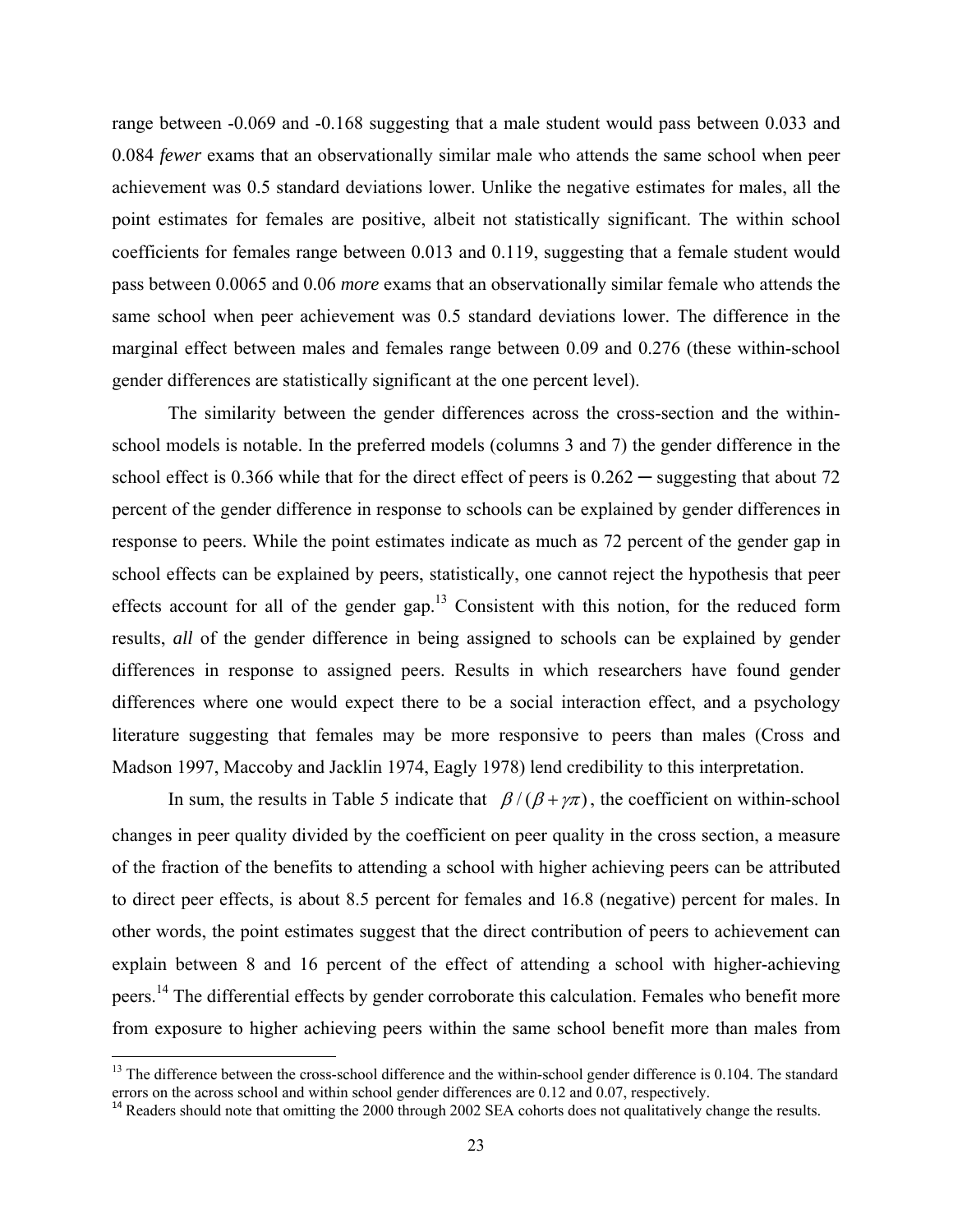attending schools with high-achieving peers, and the differential peer response can explain most  $(i)$  f not all) the differential response to schools  $-$  compelling evidence that between 8 and 8+16=24 of the school effect can be directly attributable to peers. Also, the similarity in the gender differences in response to schools  $\beta + \gamma \pi$ , and the gender differences in response to peers  $\beta$ , (particularly in the reduced form results) suggest that the assumption of additive separability of inputs and peer quality is a good first approximation.

**Non-linear effects:** Given recent research documenting that peer effects may be non-linear and heterogeneous across different populations and students of different ability levels, it is worthwhile to move away from the restrictive specification that assumes that the effect is the same across all students and all types of schools to a more flexible model. I do this in two ways. First, in a simple commonsense approach, I present the reduced form and instrumental variables results broken up by subsamples. This mitigates error due to linear extrapolation across schools with very different levels of peer achievement. The second approach is to present flexible semiparametric reduced form estimates of the effects of being assigned to schools with higherachieving peers and the effects of increases in assigned peer achievement within assigned schools over time. Similarities in the non-linearity of the effect between the across-school models and the within-school models may provide further evidence of the importance of direct peer effects in explaining school effects. Since the full cross sectional effect (under additive separability) is  $\beta + \gamma \pi$ , then one might expect than any non-linearity in  $\beta$  will also be present in  $\beta + \gamma \pi$ . I present evidence of this below.

 The top panel of Table 6 present the across-school estimates and the second panel present the within school-estimates. Within each panel, the top row shows the reduced form results and the second row presents the instrumental variables results. In columns 1,2, and 3, I present linear peer effect estimates for different subsamples of schools based on rank (while controlling for gender, preference fixed effects, total SEA score, total SEA score squared, and total SEA score cubed). The reduced form across school coefficient on mean peer achievement is 2.7 for the top 30 schools, 0.45 for schools ranked 31 through 90, and 0.313 for the bottom 68 schools (ranked below 90) Consistent with the RF results, the instrumental variables across school coefficients on mean peer achievement is 2.614 for the top 30 schools, 0.853 for schools ranked 31 through 90, and  $0.662$  for the bottom 68 schools (all effects are significant at the 1 percent level)  $-$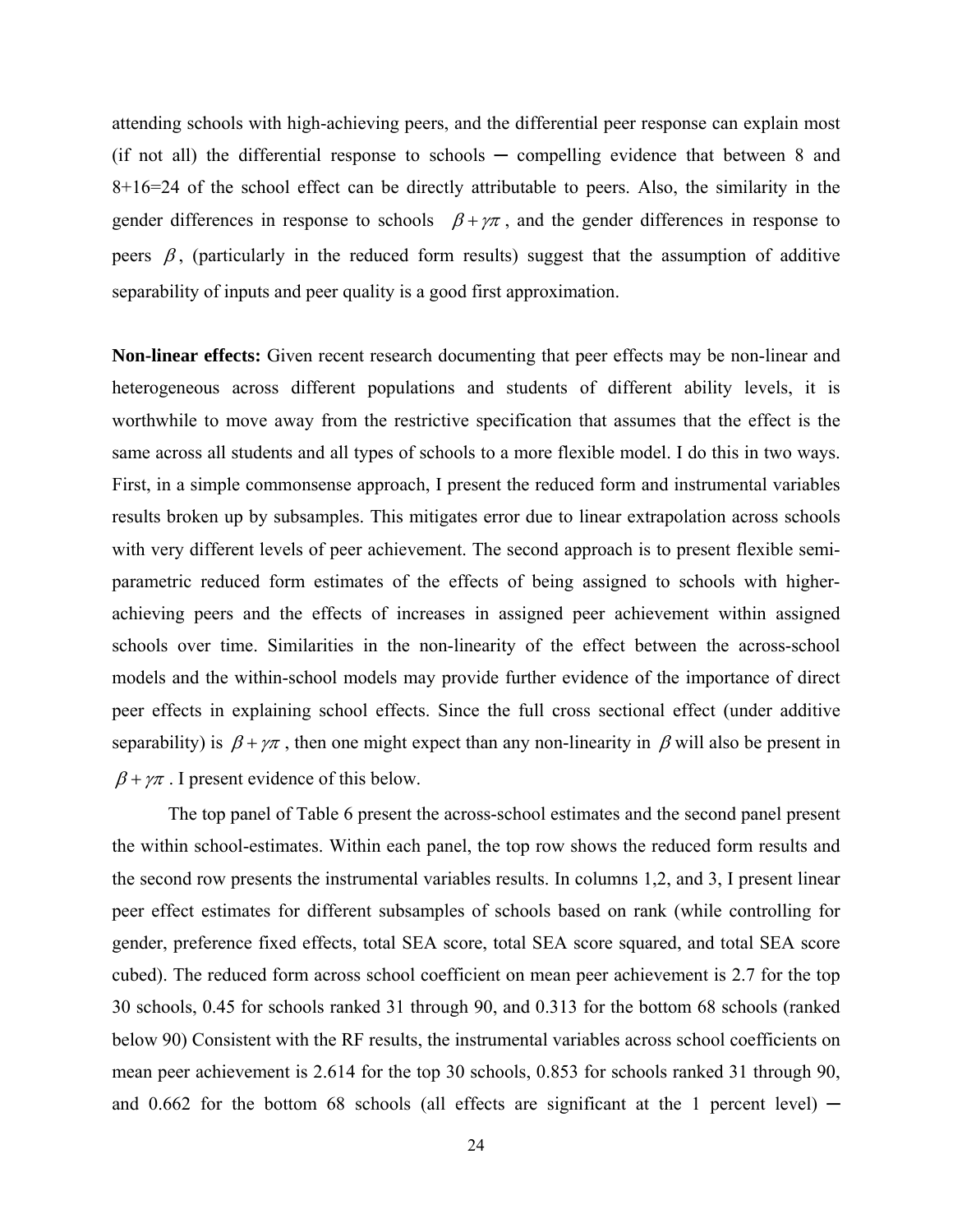suggesting that being assigned to a school with marginally higher-achieving peers has a larger positive effect on the number of exams passed among schools with high achievement levels.

 The lower panel of Table 6 presents within-school estimates of the direct contribution of peers for the same groups of schools. All models include assigned school fixed effects, preference fixed effects, gender fixed effects, total SEA score, total SEA score squared, and total SEA score cubed. For increased efficiency, I also include interactions of incoming test scores and cohort indicator variables with gender  $-$  this has little effect on the point estimates but does reduce the size of the standard errors. The reduced form within school coefficients on mean peer achievement is a sizable  $1.416$  for the top 30 schools ( $p$ -value= 0.012), a statistically insignificant -0.091 for schools ranked 31 through 90, and a statistically insignificant 0.005 for the bottom 68 schools (ranked below 90).<sup>15</sup> The instrumental variables within school coefficients on mean peer achievement is a sizable 1.902 for the top 30 schools (*p*-value= 0.03), a statistically insignificant -0.032 for schools ranked 31 through 90, and a statistically insignificant 0.088 for the bottom 68 schools (ranked below 90). In words, while increases in peer quality have little or no effect in most schools, increases in peer quality have a large positive effect on achievement among the top 30 schools. $16$ 

 The fact that the non-linearity in the school effects track very closely the non-linearity in the direct peer effect strongly suggests that among the top 30 schools, some of the increased value-added can be attributed to the direct contribution of peers on outcomes. Consistent with this interpretation  $\beta/(\beta + \gamma \pi)$ , the fraction of the across school effect explained by direct peer influences is between 0.73 (based on the IV results) and 0.57 (based on the reduced form results) in the top 30 schools, and essentially 0 at other schools (since the within-school point estimates for schools ranked 31 through 158 are not statistically significant).

These non-linearities across different schools could be driven by (a) non-linearity in the effect of peers or (b) heterogeneity in the response to peers across students with different ability levels who typically attend different schools. As one can see in appendix Figure 1, there is substantial overlap in the distributions of incoming test scores across schools of different achievement levels. As such, one can test for the second possibility by estimating the within-

<sup>&</sup>lt;sup>15</sup> If one looks at males and female separately one sees the same pattern. However, the direct positive effect of peers for females at top 30 schools is statistically significant at the 5 percent level, while that for males is not significant at the 10 percent level.

<sup>&</sup>lt;sup>16</sup> While not present in here results by gender yield a similar pattern, however the marginal benefits of peers are always higher for females than for males.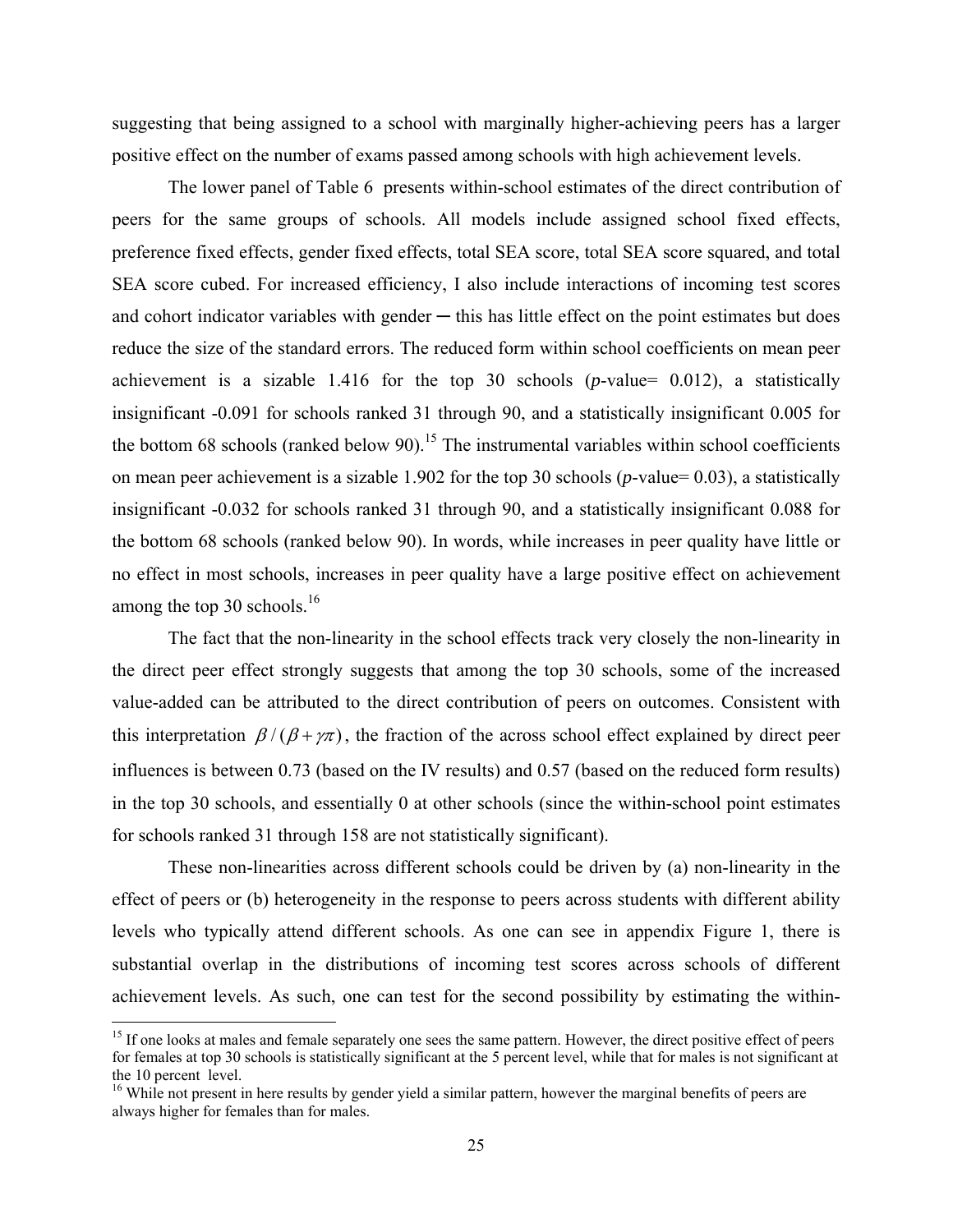school model among students with different levels of incoming test scores (irrespective of the schools they attend). Columns 4 through 7 present the results broken up by quartile of the student in incoming SEA scores. None of the within-school models yield results that are close to statistical significance and the pattern of point estimates are not consistent with the results in columns 1 through  $3 -$  suggesting that response heterogeneity by student ability does not drive the non-linear peer effects.

To provide visual evidence of the nonlinear peer effects the left panel of Figure 2 shows the local polynomial fit of the number of exams passed (after taking out the effects of own incoming test scores, preferences and gender) on the mean assigned peer level of the assigned school (this is semi-parametric representation of the reduced form). It would appear that between -2 and 0, there are small increases in the number of examinations passed, however among schools with assigned peer achievement above 0, there are large benefits to attending a school with higher-achieving peers. This is consistent with the findings of Table 7. On the right panel of Figure 2, I show the relationship between the within-school effect of increases in assigned peer achievement and the mean peer achievement of the school over time. Specifically, I estimate the reduced form within-school model for each school, and then fit a local polynomial of the estimated *betas* to the mean assigned peer achievement level of the school. Since the *betas* are the effect of a marginal increase in peer quality holding all else constant, the right panel is a plot of the first partial derivative of achievement with respect to peer quality by initial peer quality. While the relationship is not precisely estimated, one can clearly see that the marginal effect of increasing peer quality within a school is highest among high-achievement schools. Both patterns are consistent with the regression evidence, and both suggest that non-linearity in the cross-sectional effects are driven, in part, by non-linearity in the within-school effects  $$ compelling evidence that direct peer effects are responsible for much of the very high valueadded among high-achieving schools. As with the evidence by gender, the non-linear analysis also provides empirical support for the assumption of additive separability of inputs and peers.

**Intensive or Extensive Margin?:** While the number of exams passed is a good measure of overall academic achievement, one may wonder if these effects are driven by students being less likely to drop out at schools that have higher achieving peers or due to improvements in outcomes conditional on taking the CSEC exams. To get a sense of this, I re-estimate the main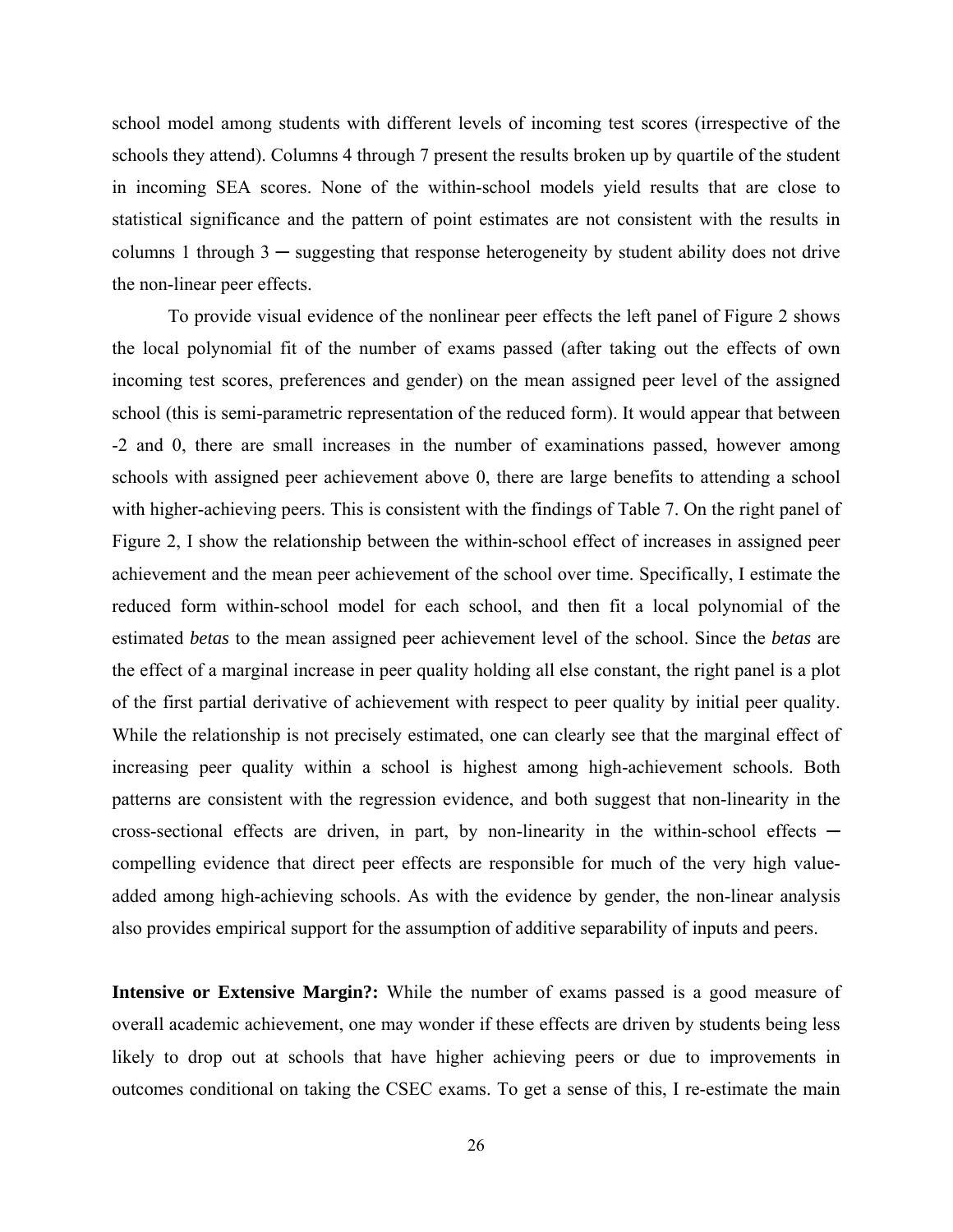preferred specifications using taking the CSEC exams as the dependent variable. In the crossschool model one gets a reduced form coefficient of 0.17, indicating that attending a school where peers have half a standard deviation higher achievement would increase the likelihood of taking the CSEC exams by as much as 8 percentage points. To get some sense of how this may affect the estimates, I follow a procedure outlined in (Angrist 1995) to obtain consistent estimates of the effect on those students who would have taken the CSEC exams irrespective of school or peer quality. This entails estimating the likelihood of taking the CSEC exams based on observed covariates, and then estimating the effect on the number of examinations passed on the sample of CSEC takers while including the estimated likelihood of taking the CSEC exams as a covariate. Such a model yields an extensive margin across school coefficient of  $1.16$  (se = 0.119) ─ indicating that much of the cross school effect was on the intensive margin.

 In contrast, the within-school model yields a coefficient of -.0001496 with a *p*-value of 0.99. This suggests that none of the direct effects of peers, on average, are driven by changes in the extensive margin, but are through improvements in achievement conditional on taking the CSEC exams. Even at the top 30 schools where there are large positive effects on the number of exams passed, the coefficient on taking the CSEC exams is a statistically insignificant 0.142 (se  $= 0.141$ ). The within school extensive margin coefficient is 1.46 (se  $= 1.01$ ), very similar to the effect in Table 7, suggesting that much of the direct peer effect is on intensive margin. The loss of statistical significance for the intensive margin within school effect is likely due to collinearity with the estimated propensity which has a *p*-value of 0.7.

### **VI Conclusions**

There is a growing body of evidence based on credible research designs indicating that attending higher achieving-schools may improve students' test scores and may also improve broader outcomes such as course taking, secondary-school graduation, disciplinary incidents, and arrest rates. It is also well accepted that high-achieving schools tend to have student bodies that have better observable or unobservable characteristics than the average school, and there is some credible evidence that students benefit directly from being in schools or classrooms with higherachieving peers. As such, part of the benefits to attending a high-achievement school may be attributed to the direct benefits associated with having higher-achieving peers. However, due to the difficulty of obtaining data that allows one to credibly estimate both peer effects and the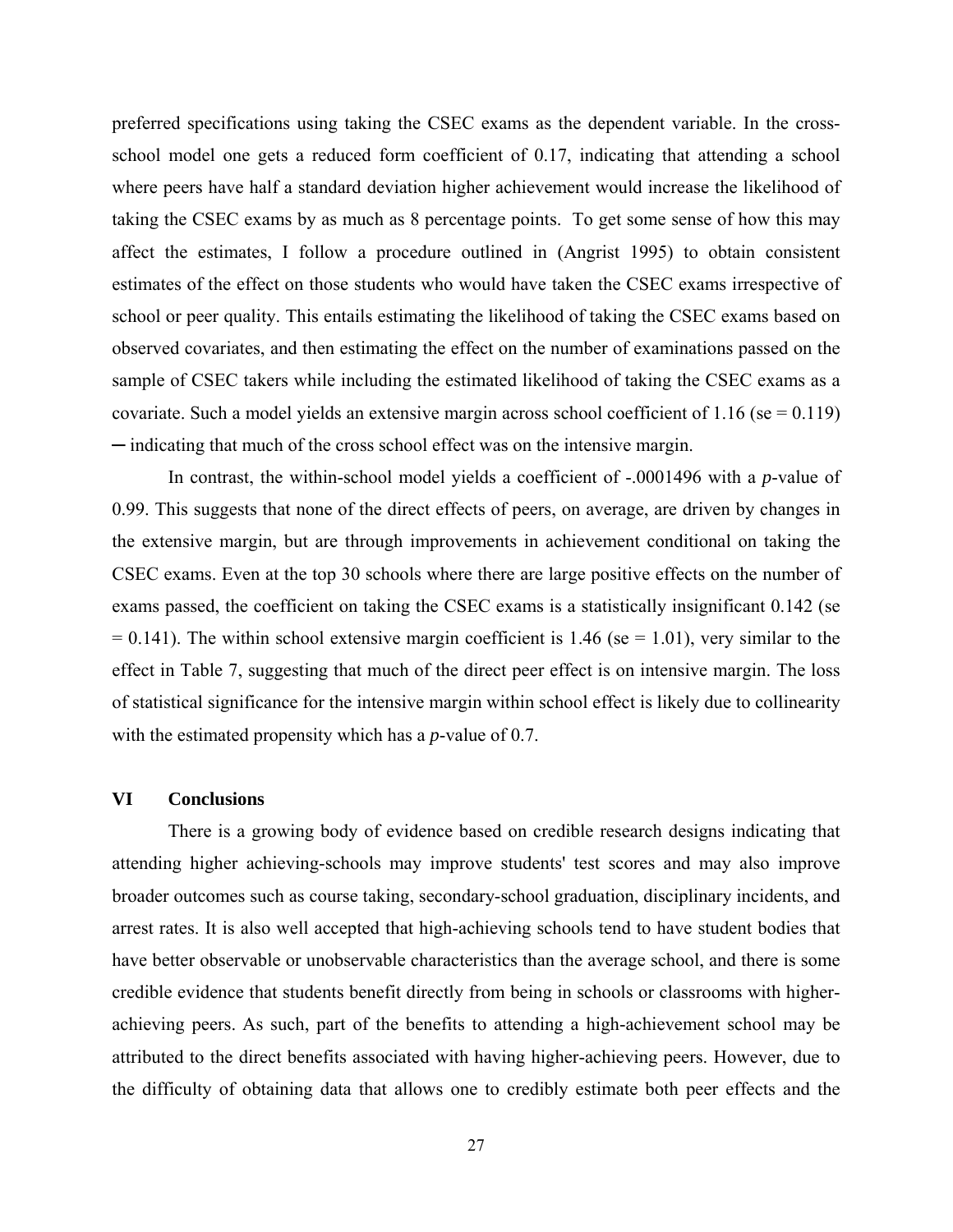effect of attending particular schools, there is no previous empirical evidence on the relationship between school value-added and peer quality.

Using a unique dataset from Trinidad and Tobago and a carefully selected group of students where there is no self-selection of students to assigned schools or assigned peers, I attempt to overcome a variety of econometric obstacles to estimating credible school valueadded effects and direct peer effects. To obtain peer effect estimates that are not confounded with school input quality, I estimate the effect of attending a school with higher achieving peers in the cross-section and I estimate the effect of attending the same school over time as the achievement level of one's assigned peers changes using exogenous school assignments to remove selfselection bias. Even though the school assignments should preclude student self-selection *by construction*, I do present specification tests indicating that these results are unlikely to be subject to bias. Within this subsample where there is no self-selection of students to assigned schools or peers, I find that being assigned to, and attending, a school with higher-achieving peers is associated with substantial improvements in academic outcomes. However, I find that, on average, improvements in assigned and actual peer quality within a school are associated with small, statistically insignificant improvements. The point estimates suggest that, on average, between 8 and 20 percent of the school effect can be directly attributed to peer quality differences across schools.

The effects by gender reveal some interesting patterns. Similar to results found in (Hastings, Kane and Staiger 2006) the marginal effects of being assigned to and attending a school with higher achieving peers are about 50 percent more for females than for males. The differences are statistically significant. Looking at the direct effect of peers, the result suggests that, on average males may perform slightly worse when peer achievement increases within a school while females perform slightly better. The differences in response to peers are also statistically significant. The gender differences in response to peers can account for most of the gender differences in response to school achievement — suggesting that some of the school effect can be explained by the direct contribution of peers.

I also find that there is substantial non-linearity in the effect of attending a school with higher achieving peers. Similar to (Ding and Lehrer 2007) and (Pop-Eleches and Urquiola 2008), I find that the marginal effect of attending a school with marginally higher achieving peers is greatest among high peer achievement schools. Looking at the direct effect of peers, the marginal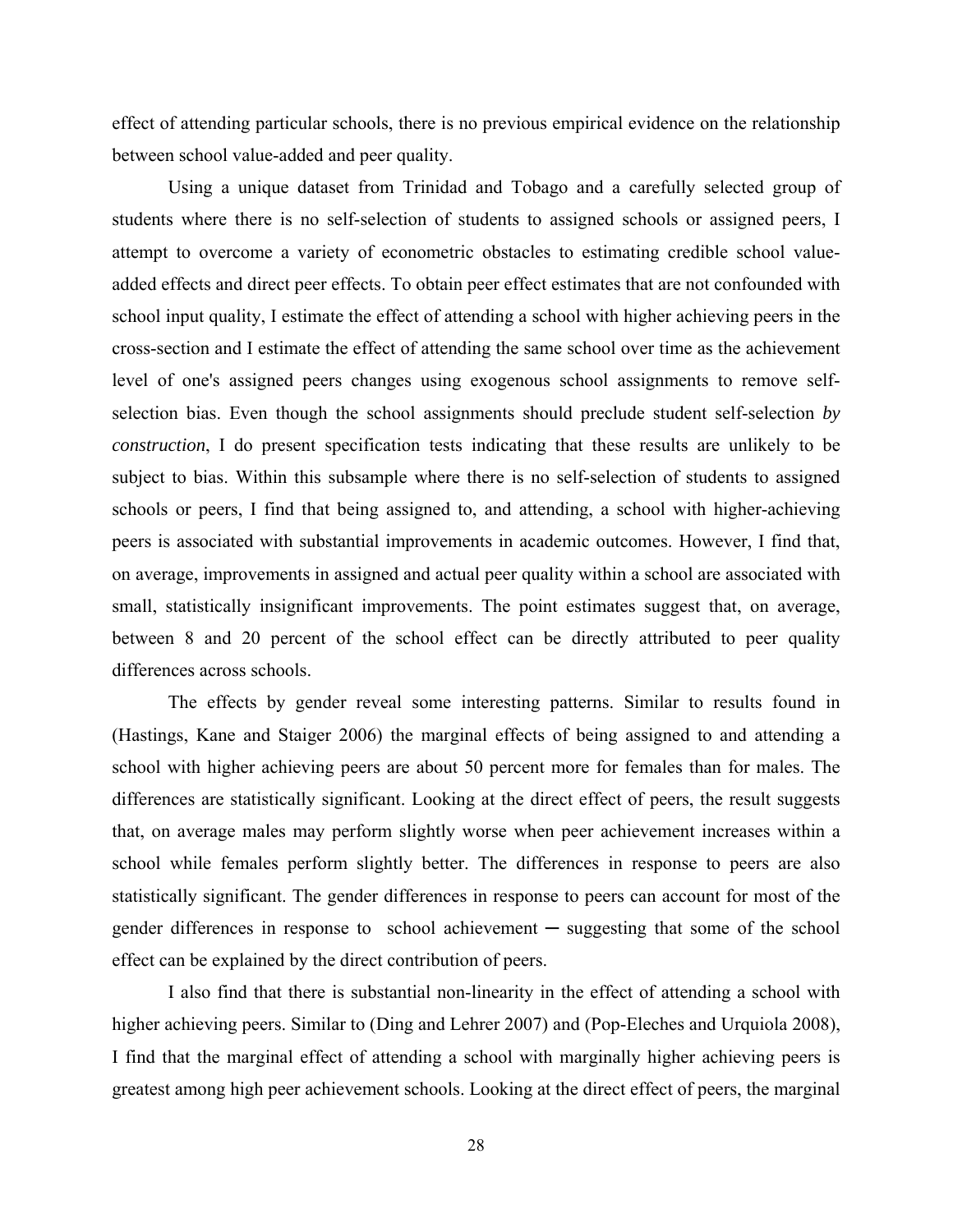effect of improvements in peer achievement within a school is largest at high peer achievement levels. Consistent with direct peer effects being responsible for some of the effect of attending schools with higher achieving peers, the schools within which the marginal effect of attending a school with higher achieving peers is highest are exactly those schools for which the direct contribution of peers is estimated to be the highest. This symmetry in the non-linearity leads me to conclude that that while direct peer effects may explain little of the benefits to attending a school with higher-achieving peers among the bottom 75 percent of schools, over half of the benefit to attending a school with higher-achieving peers among the quarter of schools can be attributed to peer quality.

Owing to the uniqueness of the institutional setup in Trinidad and Tobago, this paper is the first to rely on independent exogenous variation in schools attended *and* school inputs (in this case peer quality) on the same student population  $-$  allowing for a credible decomposition of a school effect into an input affect and a peer effect. While these findings are particular to Trinidad and Tobago, they highlight the importance of understanding the underlying mechanisms through which schools may improve students' outcomes. From a policy perspective the finding that for most schools, differences in peer quality do not account for much of the differences in valueadded is encouraging, as it leaves open the possibility that schools with higher-achieving students bodies confer greater benefit to students due to school inputs or differences in educational technologies across schools. As such, outcomes of students at the lowest performing school can be improved by adopting some of the practices of more successful higherachievement schools. However, the finding that peer quality can account for more than half of the value-added at the highest achieving schools suggests that the success associated with transplanting practices and technologies from the *most* successful schools to regular schools may be limited.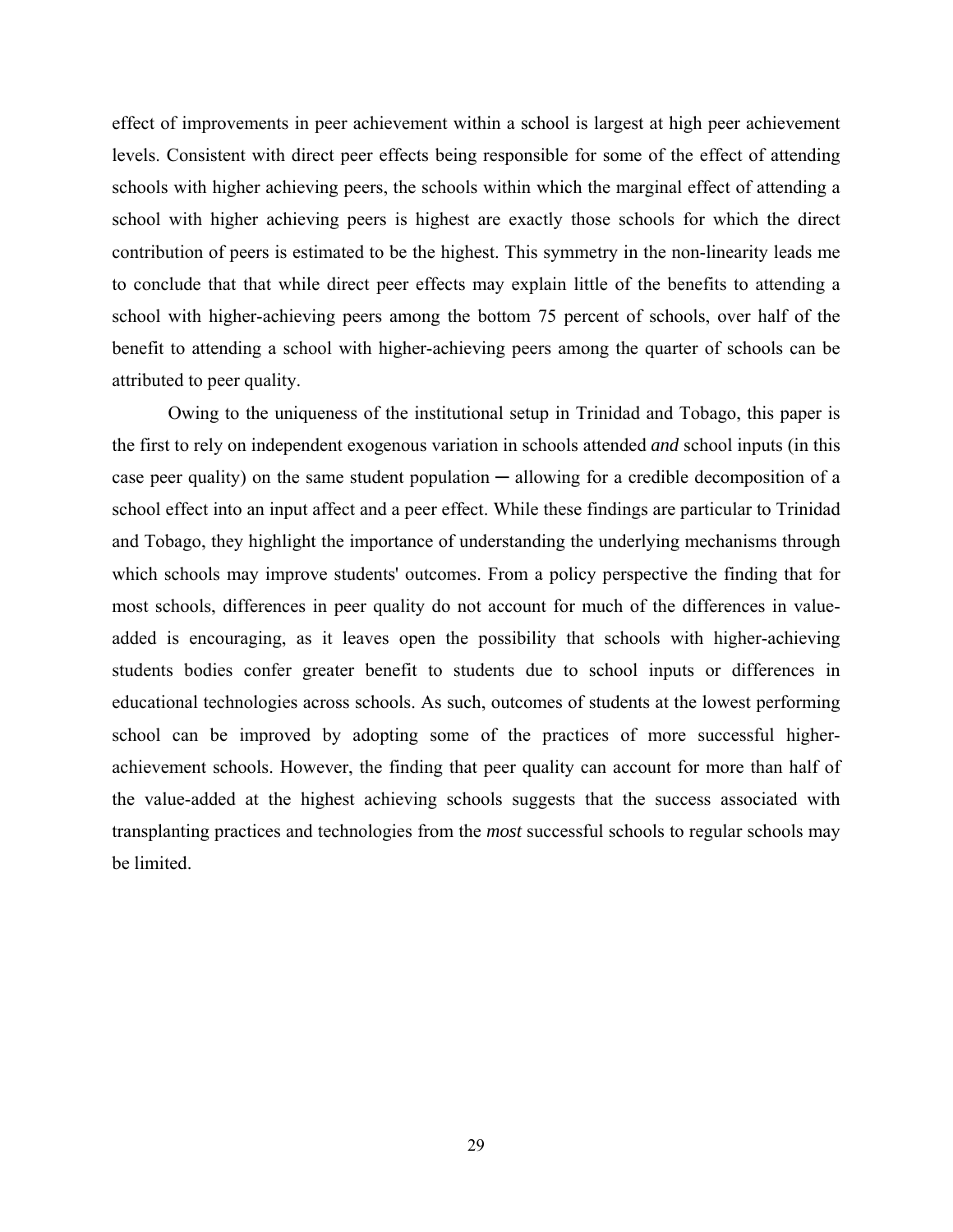#### **Bibliography**

- Abdulkadiroglu, Atila, Joshua Angrist, Susan Dynarski, Thomas Kane, and Parag Pathak. *Informing the Debate: Comparing Boston's Charter,Pilot, and Traditional Schools".* The Boston Foundation , 2009.
- Altonji, Joseph G., Todd E. Elder, and Christopher R. Taber. "Selection on Observed and Unobserved Variables: Assesing the Effectiveness of Catholic Schools." *Journal of Political Economy* 113 (2005): 151-184.
- Ammermueller, Andreas, and Jörn-Steffen Pischke. "Peer Effects in European Primary Schools: Evidence from PIRLS." *Institute for the Study of Labor (IZA) Discussion Papers 2077.*, 2006.
- Angrist, Joshua. "Conditioning on the Probability of Selection to Control Selection Bias." *NBER Technical Working Paper 181*, 1995.
- Angrist, Joshua, and Victor Lavy. "The Effects of High Stakes High School Achievement Awards: Evidence from a Group-Randomized Trial." *Amercian Economic Review*, forthcoming.
- Angrist, Joshua, Daniel Lang, and Philip Oreopoulos. "Incentives and Services for College Achievement: Evidence from a Randomized Trial." *American Economic Journal: Applied Economics* 1, no. 1 (2009): 136-163.
- Angrist, Joshua, Eric Bettinger, Erik Bloom, Elizabeth King, and Michael Kremer. "Vouchers for private schooling in Colombia: Evidence from a randomized natural experiment." *American Economic Review* 92, no. 5 (2002): 1535-1558.
- Bifulco, Robert, and Helen F. Ladd. "The impacts of charter schools on student achievement: Evidence from North Carolina." *Education Finance and Policy*, 2006.
- Black, Sandra. "Do Better Schools Matter? Parental Valuation of Elementary Education." *Quarterly Journal of Economics* 144, no. 2 (May 1999): 577-599.
- Boyd, Donald, Pam Grossman, Hamilton Lankford, Susanna Loeb, and James Wyckoff. "Who leaves? Teacher attrition and studnet achievment." *National Bureau of Economic Research Working Paper No. 14022*, 2008.
- Clark, Damon. "Elite Schools and Academic Performance." *mimeo*, 2007.
- Cross, S. E., and L. Madson. "Models of the self: Self-construals and gender." *Psychological Bulletin*, no. 122 (1997): 5–37.
- Culllen, Julie B., Brian Jacob, and Steven Levitt. "The Effect of School Choice on Student Outcomes: Evidence from Randomized Lotteries." *Econometrica* 75, no. 5 (2006): 1191-1230.
- Ding, Weili, and Steven F. Lehrer. "Do Peers Affect Student Achievement in China's Secondary Schools?" *Review of Economics and Statistics* 89, no. 2 (2007): 300-312.
- Eagly, A. H. "Sex differences in influenceability." *Psychological Bulletin*, no. 85 (1978): 86-116.
- Evans, William N., and Robert Schwab. "Finishing High School and Starting College: Do Catholic Schools Make a Difference?" *Quarterly Journal of Economics* 110, no. 4 (1995): 941-974.
- Han, Li, and Tao Li. "The gender difference of peer influence in higher education." *Economics of Education Review* 28, no. 1 (February 2009): 129-143.
- Hanushek, Eric A., John F. Kain, Steven G. Rivkin, and Gregory F. Branch. "Charter School Quality and Parental Decision Making with School Choice." *National Bureau of Economic Research Working Paper No. 11252*, 2005.
- Hanushek, Eric A., John Kain, and Steven Rivkin. "Why public schools lose teachers." *Journal of Human Resources* 39, no. 2 (2004): 326-354.
- Hastings, Justine S., Thomas Kane, and Douglas Staiger. "Gender, Performance and Preferences: Do Girls and Boys Respond Differently to School Environment? Evidence fromSchool Assignment by Randomized Lottery." *American Economic Review Papers and Proceedings* 96, no. 2 (2006): 232-236.
- Hastings, Justine, and Jeffrey Weinstein. "No Child Left Behind: Estimating the Impact on Choices and Student Outcomes." *National Bureau of Economic Research Working Paper*, 2007.
- Hoxby, Caroline M, and Gretchen Weingarth. "Taking Race Out of the Equation: School Reassignment and the Structure of Peer Effects." *mimeo*, 2006.
- Hoxby, Caroline Minter, and Jonah Rockoff. "The impact of charter schools on student achievement." *Working paper, Harvard University*, 2004.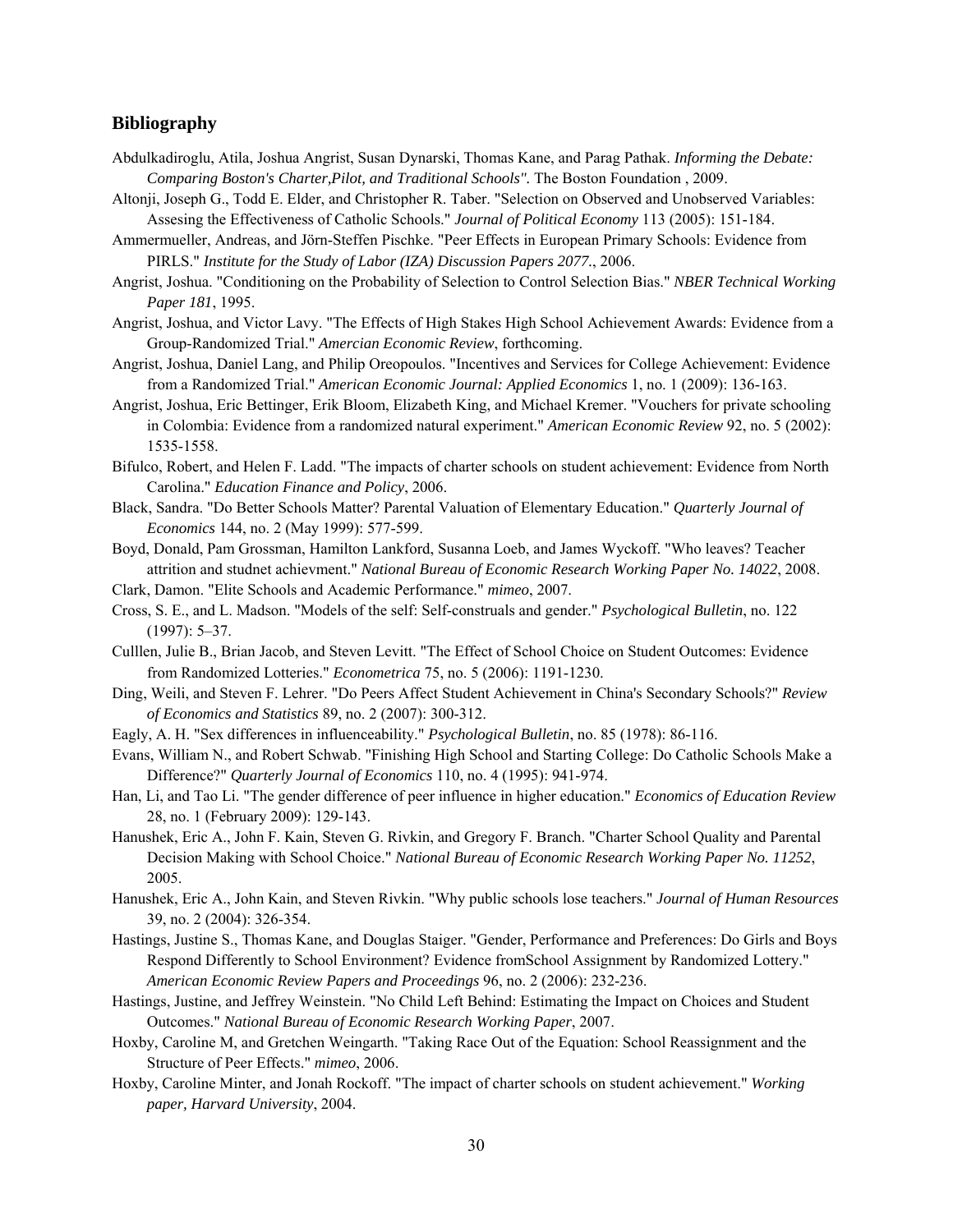- Hoxby, Caroline. "Peer Effects in the Classroom: Learning from Gender and Race Variation." *National Bureau of Economic Reserch Working Paper 7867*, 2000.
- Hoxby, Caroline, and Sonali Murarka. "New York City's Charter Schools Overall Report." New York City Charter Schools Evaluation Project, Cambridge MA, 2007.
- Jackson, C. Kirabo. "Ability-grouping and Academic Inequality: Evidence from Rule-Based Student Assignments." *National Bureau of Economic Research Working Paper*, 2009.
- Jackson, C. Kirabo. "Student Demographics, Teacher Sorting, and Teacher Qualty: Evidence From the End of School Desegregation." *Journal of Labor Economics* 27, no. 2 (2009): 213-256.
- Kling, Jeffrey R., Jeffrey B. Liebman, and Lawrence F Katz. "Experimental Analysis of Neighborhood Effects." *Econometrica* 75, no. 1 (2007): 83-119.
- Maccoby, E. E., and C. N. Jacklin. *The psychology of sex differences.* Stanford: Stanford University Press, 1974.
- Manski, Charles F. "Identification of Endogenous Social Effects: The Reflection Problem." *The Review of Economic Studies* 60, no. 3 (1993): 531-42.
- Neal, Derek. "The Effect of Catholic Secondary Schooling on Educational Attainment." *Journal of Labor Economics* 15, no. 1 (1997): 98-123.
- Pop-Eleches, Christian, and Miguel Urquiola. "The Consequences of Going to a Better School." *mimeo*, 2008.
- Rothstein, Jesse M. "Good Principals Or Good Peers? Parental Valuation Of School Characteristics,Tiebout Equilibrium, And The Incentive Effects Of Competition Among Jurisdictions." *American Economic* 96, no. 4 (September 2006): 1333-1350.
- Rouse, Cecilia. "Private school vouchers and student achievement: An evaluation of the." *Quarterly Journal of Economics* 113, no. 2 (1998): 555-602.
- Sacerdote, Bruce. "Peer Effects with Random Assignment: Results fro Dartmouth Roommates." *Quarterly Journal of Economics* 116, no. 2 (2001): 681-704.
- Sass, Tim R. "Charter schools and student achievement in Florida." *Education Finance and Policy*, 2006: 91-122.
- Willms, J. Douglas, and Frank H. Echols. "Alert and Inert Clients: The Scottish Experience of Parental Choice of Schools." *Economics of Education Review* 11, no. 4 (1992): 339-350.
- Zimmerman, David. "Peer Effects in Academic Outcomes: Evidence from a Natural Experiment." *Review of Economics and Satistics* 85, no. 1 (November 2003).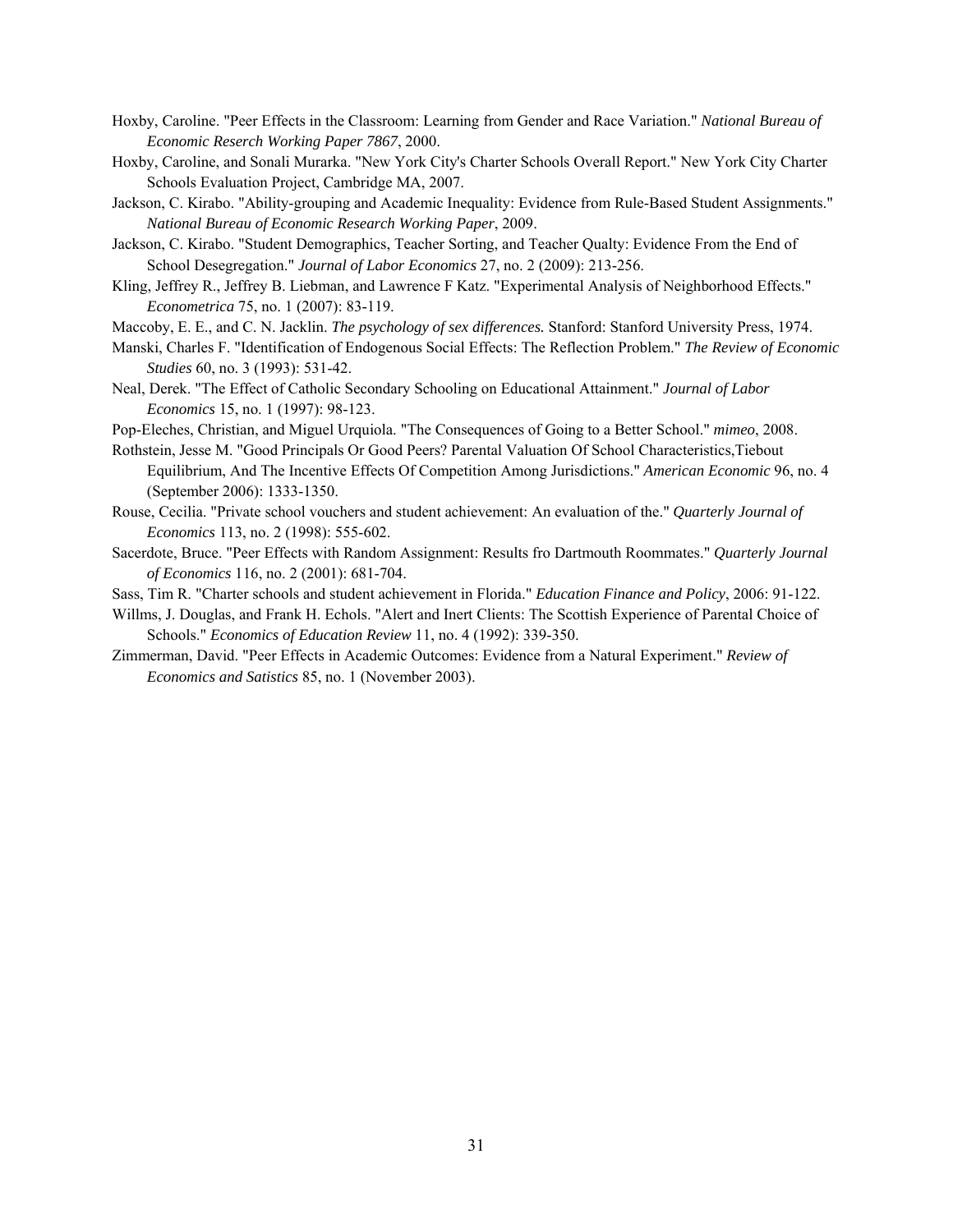| School is ranked 1 through 30 in mean peer quality over time  |       |            |           |  |  |  |  |  |
|---------------------------------------------------------------|-------|------------|-----------|--|--|--|--|--|
| Variable                                                      | Obs   | Mean       | Std. Dev. |  |  |  |  |  |
| <b>Total SEA score</b>                                        | 17811 | 1.102142   | 0.332909  |  |  |  |  |  |
| Female                                                        | 17811 | 0.490259   | 0.499919  |  |  |  |  |  |
| Take the CSEC Exams                                           | 17811 | 0.871259   | 0.334922  |  |  |  |  |  |
| Number of Exams Passed                                        | 17811 | 4.443546   | 2.62827   |  |  |  |  |  |
| Certificate                                                   | 17811 | 0.507664   | 0.499955  |  |  |  |  |  |
| Cohort size                                                   | 17811 | 119.0497   | 63.57304  |  |  |  |  |  |
| School is ranked 31 through 90 in mean peer quality over time |       |            |           |  |  |  |  |  |
| Variable                                                      | Obs   | Mean       | Std. Dev. |  |  |  |  |  |
| <b>Total SEA score</b>                                        | 84746 | 0.122312   | 0.693467  |  |  |  |  |  |
| Female                                                        | 84746 | 0.498997   | 0.500002  |  |  |  |  |  |
| Take the CSEC Exams                                           | 84746 | 0.705638   | 0.455758  |  |  |  |  |  |
| Number of Exams Passed                                        | 84746 | 1.939006   | 2.308109  |  |  |  |  |  |
| Certificate                                                   | 84746 | 0.127593   | 0.333638  |  |  |  |  |  |
| Cohort size                                                   | 84746 | 439.6736   | 218.533   |  |  |  |  |  |
| School is ranked below 91 in mean peer quality over time      |       |            |           |  |  |  |  |  |
| Variable                                                      | Obs   | Mean       | Std. Dev. |  |  |  |  |  |
| <b>Total SEA score</b>                                        | 48144 | $-0.56061$ | 0.654401  |  |  |  |  |  |
| Female                                                        | 48144 | 0.505089   | 0.499979  |  |  |  |  |  |
| Take the CSEC Exams                                           | 48144 | 0.58593    | 0.492566  |  |  |  |  |  |
| Number of Exams Passed                                        | 48144 | 1.00459    | 1.746091  |  |  |  |  |  |
| Certificate                                                   | 48144 | 0.037284   | 0.189459  |  |  |  |  |  |
| Cohort size                                                   | 48144 | 443.8953   | 241.9063  |  |  |  |  |  |

## **Table 1:** *Summary Statistics*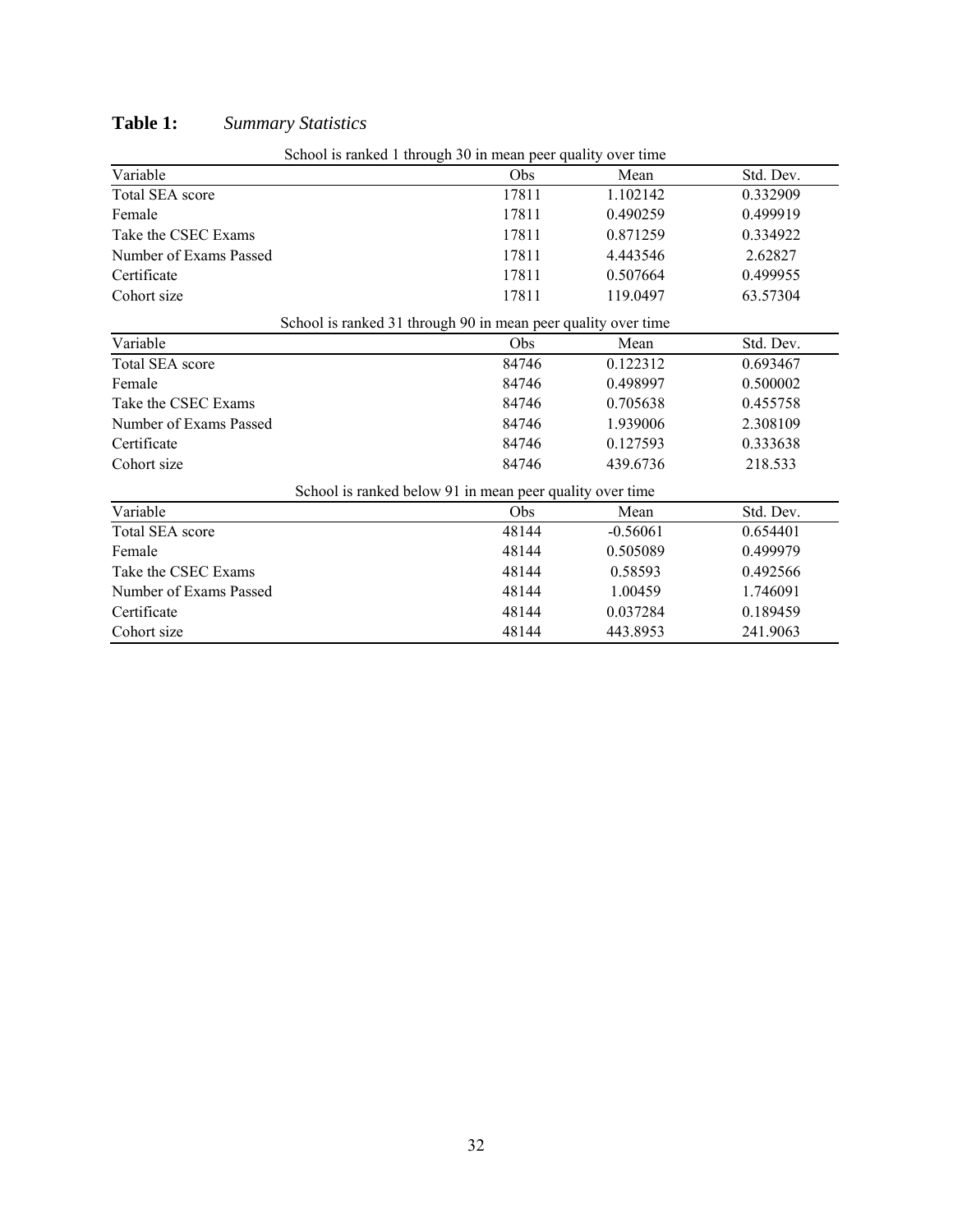|              |            |                |            | Cross-Section Bias tests |            |               |                     |                                       |  |
|--------------|------------|----------------|------------|--------------------------|------------|---------------|---------------------|---------------------------------------|--|
|              |            |                | Religions  |                          |            |               | <b>SEA Attempts</b> |                                       |  |
|              |            | $\overline{2}$ | 3          | 4                        | 5          |               |                     | attempts                              |  |
| Mean Total   | 0.001      | $\theta$       | $-0.005$   | 0.009                    | $-0.008$   |               |                     | 0.013                                 |  |
|              | [0.004]    | [0.006]        | [0.005]    | [0.006]                  | [0.005]    |               |                     | $[0.007]+$                            |  |
| Implied bias | $-0.00001$ | < 0.00000      | $-0.00033$ | $-0.00082$               | $-0.00041$ |               |                     | $-0.0021$                             |  |
|              |            |                |            | <b>Districts</b>         |            |               |                     |                                       |  |
|              | 1          | $\overline{2}$ | 3          | 4                        | 5          | 6             | 7                   | 8                                     |  |
| Mean Total   | $-0.003$   | $-0.003$       | 0.004      | < 0.00000                | $-0.002$   | $-0.001$      |                     | < 0.00000 < 0.00000                   |  |
|              | [0.003]    | [0.002]        | [0.003]    | [0.002]                  | [0.002]    | [0.005]       | [0.000]             | [0.000]                               |  |
| Implied bias | $-0.00111$ | $-0.00035$     | $-0.0009$  | < 0.00000                |            |               |                     | $0.00025 - 0.00005 0.00004 < 0.00000$ |  |
|              |            |                |            |                          |            |               |                     |                                       |  |
|              |            |                |            | Within-School Bias tests |            |               |                     |                                       |  |
|              |            |                | Religions  |                          |            |               |                     | <b>SEA</b> Attempts                   |  |
|              |            | $\overline{2}$ | 3          | 4                        | 5          |               |                     | attempts                              |  |
| Mean Total   | $-0.004$   | < 0.00000      | 0.019      | $-0.014$                 | < 0.00000  |               |                     | 0.005                                 |  |
|              | [0.005]    | [0.008]        | [0.015]    | [0.012]                  | [0.009]    |               |                     | [0.012]                               |  |
| Implied bias | $-0.00013$ | 0.00001        | 0.00063    | 0.00104                  | $-0.00003$ |               |                     | $-0.001$                              |  |
|              | Districts  |                |            |                          |            |               |                     |                                       |  |
|              |            | $\overline{2}$ | 3          | 4                        | 5          | 6             | 7                   | 8                                     |  |
| Moon Total   | 0.004      | 0.008          | 0.024      | <u>ስ ሰሰ7</u>             | 0.004      | <u>በ በ</u> 21 |                     | $>$ በ በበበበበ $>$ በ በበበበበ               |  |

**Table 2** : *Falsification Tests and Implied Bias*

|              |            |                |          |                  |            |                              |         | ------------                |
|--------------|------------|----------------|----------|------------------|------------|------------------------------|---------|-----------------------------|
| Mean Total   | $-0.004$   | < 0.00000      | 0.019    | $-0.014$         | < 0.00000  |                              |         | 0.005                       |
|              | [0.005]    | [0.008]        | [0.015]  | [0.012]          | [0.009]    |                              |         | [0.012]                     |
| Implied bias | $-0.00013$ | 0.00001        | 0.00063  | 0.00104          | $-0.00003$ |                              |         | $-0.001$                    |
|              |            |                |          | <b>Districts</b> |            |                              |         |                             |
|              |            | $\mathfrak{D}$ | 3        | 4                | 5          | 6                            |         | 8                           |
| Mean Total   | 0.004      | 0.008          | $-0.024$ | $-0.007$         | 0.004      | $-0.021$                     |         | $\leq 0.00000 \leq 0.00000$ |
|              | [0.007]    | [0.008]        | [0.018]  | $[0.004]+$       | [0.013]    | [0.016]                      | [0.000] | [0.000]                     |
| Implied bias | 0.00077    | 0.00078        | 0.00242  | $-0.00011$       |            | $-0.00024 - 0.00206$ 0.00001 |         | $-0.00003$                  |

Robust standard errors in brackets

+ significant at 10%; \* significant at 5%; \*\* significant at 1%

| Rank in | 1995   | 1996   | 1997   | 1998   | 1999   | 2000   | 2001   | 2002 |
|---------|--------|--------|--------|--------|--------|--------|--------|------|
| 1995    |        |        |        |        |        |        |        |      |
| 1996    | 0.993  |        |        |        |        |        |        |      |
| 1997    | 0.9855 | 0.9914 |        |        |        |        |        |      |
| 1998    | 0.9838 | 0.9888 | 0.9929 |        |        |        |        |      |
| 1999    | 0.9779 | 0.9835 | 0.991  | 0.9933 |        |        |        |      |
| 2000    | 0.9724 | 0.9793 | 0.981  | 0.9877 | 0.9875 |        |        |      |
| 2001    | 0.9622 | 0.971  | 0.9717 | 0.9754 | 0.9754 | 0.9833 |        |      |
| 2002    | 0.9618 | 0.9697 | 0.9701 | 0.9721 | 0.9736 | 0.9824 | 0.9951 |      |

**Table 3:** *Correlations between schools' ranks across years*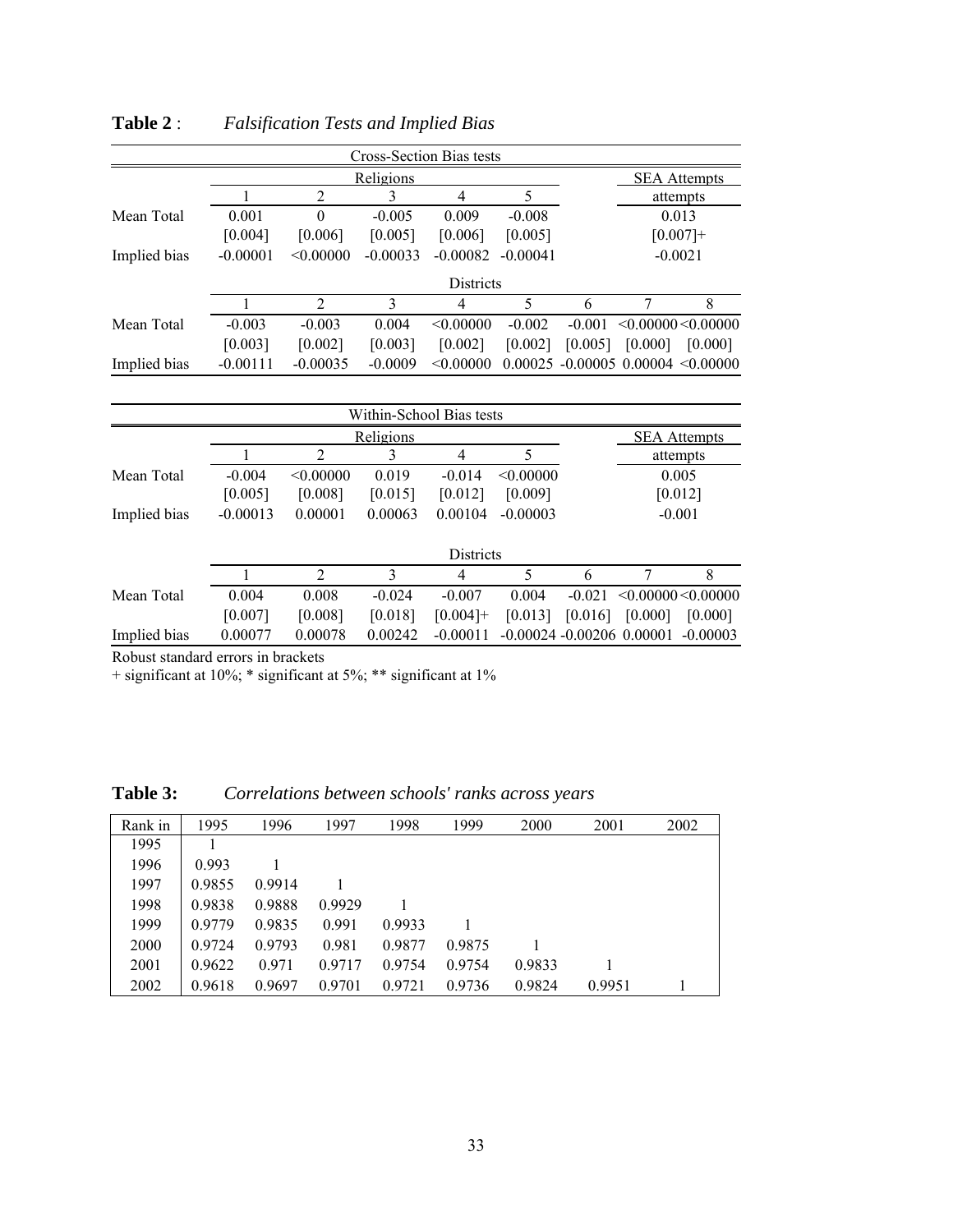## **Table 4**

| Number of Exams Passed: Full Sample |              |                         |              |            |                       |             |             |         |  |
|-------------------------------------|--------------|-------------------------|--------------|------------|-----------------------|-------------|-------------|---------|--|
|                                     |              | 2                       | 3            | 4          | 5                     | 6           | 7           | Ratio b |  |
|                                     |              | Cross sectional results |              |            | Within School results |             |             |         |  |
| Actual (OLS)                        | 1.044        | 1.229                   | 1.235        | 0.14       | 0.144                 | 0.135       | 0.141       | 0.114   |  |
|                                     | $[0.082]$ ** | $[0.073]**$             | $[0.073]**$  | $[0.067]*$ | $[0.067]$ *           | $[0.072]$ * | $[0.074]$ * |         |  |
|                                     |              |                         |              |            |                       |             |             |         |  |
| Assigned (RF)                       | 0.437        | 0.57                    | 0.574        | 0.039      | 0.043                 | 0.038       | 0.047       | 0.082   |  |
|                                     | $[0.062]$ ** | $[0.057]**$             | $[0.057]**$  | [0.058]    | [0.059]               | [0.079]     | [0.079]     |         |  |
|                                     |              |                         |              |            |                       |             |             |         |  |
| Actual (2SLS)                       | 0.851        | 1.171                   | 1.177        | 0.07       | 0.076                 | 0.069       | 0.085       | 0.072   |  |
|                                     | $[0.124]$ ** | $[0.094]$ **            | $[0.092]$ ** | [0.105]    | [0.105]               | [0.144]     | [0.144]     |         |  |
| First stage F-Statistic             | 578.48       | 390.3                   | 396.23       | 666.88     | 453.67                | 513.023     | 519.67      |         |  |
|                                     |              |                         |              |            |                       |             |             |         |  |
| Cohort Fixed Effect?                | <b>YES</b>   | <b>YES</b>              | <b>YES</b>   | <b>YES</b> | <b>YES</b>            | <b>YES</b>  | <b>YES</b>  |         |  |
| Preference Effects? <sup>a</sup>    |              | <b>YES</b>              | <b>YES</b>   |            |                       | <b>YES</b>  | <b>YES</b>  |         |  |
| Score Group Dummies?                |              |                         | <b>YES</b>   |            | <b>YES</b>            |             | <b>YES</b>  |         |  |
| School Fixed Effects?               |              |                         |              | <b>YES</b> | <b>YES</b>            | <b>YES</b>  | <b>YES</b>  |         |  |
|                                     |              |                         |              |            |                       |             |             |         |  |
| Observations                        | 150701       | 150695                  | 150695       | 150701     | 150701                | 150695      | 150695      |         |  |
| R-squared                           | 0.39         | 0.62                    | 0.62         | 0.41       | 0.42                  |             |             |         |  |

Robust standard errors in brackets. Standard errors are adjusted for clustering at the assigned school level.

+ significant at 10%; \* significant at 5%; \*\* significant at 1%

a. note that preferences include gender so that all models with preference fixed effect are within both preference and gender.

b. The estimate of  $\beta/(\beta+\pi\delta)$  — the coefficient in column 7 divided by the coefficient in column 3.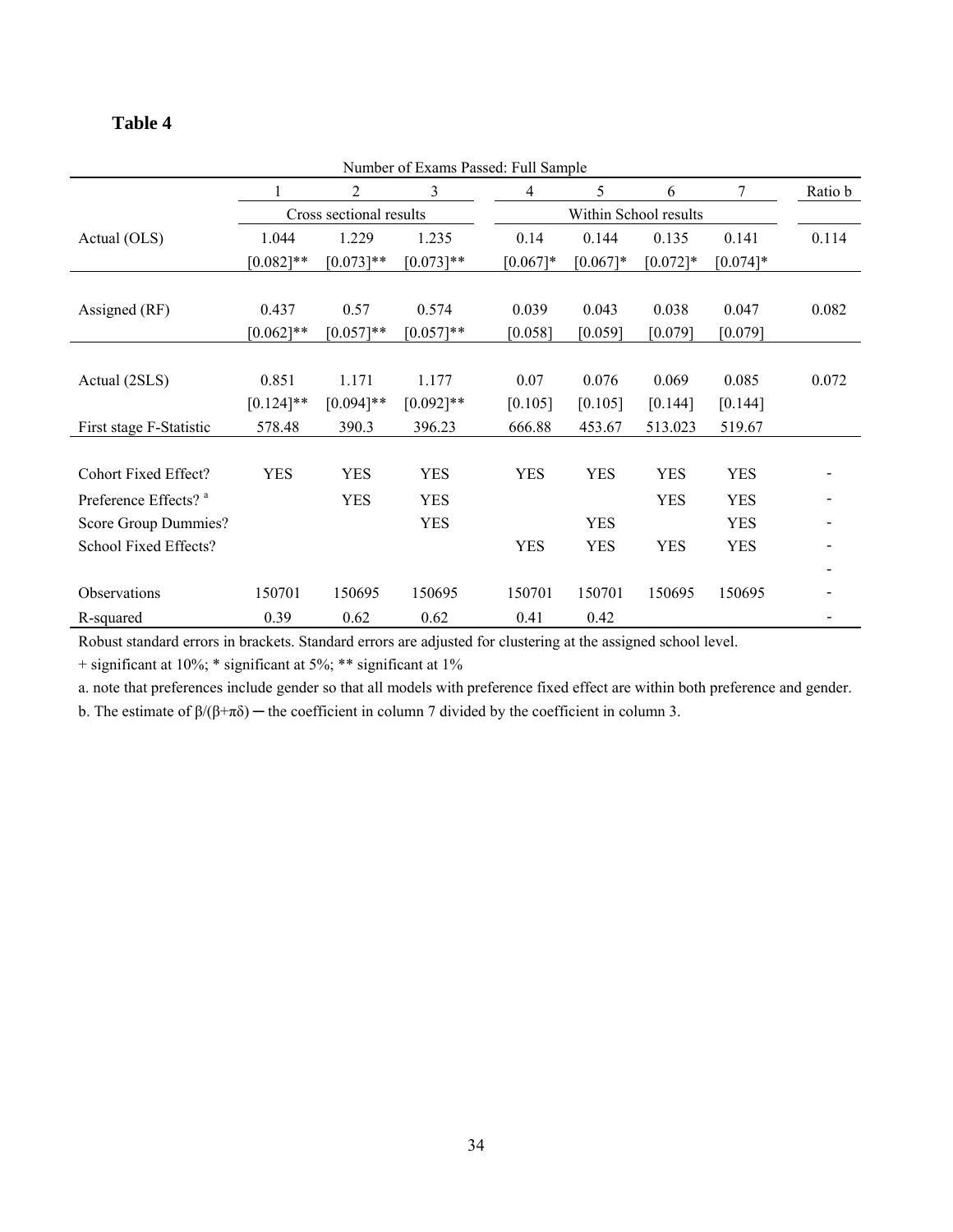### **Table 5**

|                                  | Requeed Form and 2SLS Results on The Number of Exams Passed. By Gender |                         |              |                              |                       |             |            |  |  |  |
|----------------------------------|------------------------------------------------------------------------|-------------------------|--------------|------------------------------|-----------------------|-------------|------------|--|--|--|
|                                  |                                                                        | 2                       | 3            | 4                            | 5                     | 6           | 7          |  |  |  |
|                                  |                                                                        | Cross sectional results |              |                              | Within School results |             |            |  |  |  |
|                                  |                                                                        |                         |              | Reduced Form OLS Regressions |                       |             |            |  |  |  |
| Mean Total (assigned)            | 0.38                                                                   | 0.515                   | 0.512        | $-0.048$                     | $-0.04$               | $-0.097$    | $-0.083$   |  |  |  |
| Male                             | $[0.054]$ **                                                           | $[0.067]**$             | $[0.065]$ ** | [0.060]                      | [0.057]               | $[0.059]+$  | [0.079]    |  |  |  |
|                                  |                                                                        |                         |              |                              |                       |             |            |  |  |  |
| Mean Total (assigned)            | 0.519                                                                  | 0.638                   | 0.646        | 0.007                        | 0.012                 | 0.056       | 0.062      |  |  |  |
| Female                           | $[0.081]$ **                                                           | $[0.068]$ **            | $[0.069]**$  | [0.064]                      | [0.065]               | [0.100]     | [0.100]    |  |  |  |
| Female-Male                      | 0.139                                                                  | 0.123                   | 0.134        | 0.055                        | 0.052                 | 0.153       | 0.145      |  |  |  |
| P-value Male=Female              | < 0.01                                                                 | < 0.01                  | < 0.01       | < 0.01                       | < 0.01                | < 0.01      | < 0.01     |  |  |  |
|                                  |                                                                        |                         |              | 2SLS Regressions             |                       |             |            |  |  |  |
| Mean Total (actual)              | 0.709                                                                  | 1.013                   | 1.005        | $-0.084$                     | $-0.069$              | $-0.168$    | $-0.143$   |  |  |  |
| Male                             | $[0.103]$ **                                                           | $[0.105]$ **            | $[0.101]**$  | [0.103]                      | [0.097]               | $[0.102] +$ | [0.102]    |  |  |  |
|                                  |                                                                        |                         |              |                              |                       |             |            |  |  |  |
| Mean Total (actual)              | 1.047                                                                  | 1.353                   | 1.371        | 0.013                        | 0.021                 | 0.108       | 0.119      |  |  |  |
| Female                           | $[0.169]$ **                                                           | $[0.120]$ **            | $[0.120]$ ** | [0.119]                      | [0.119]               | [0.129]     | [0.129]    |  |  |  |
| Female-Male                      | 0.338                                                                  | 0.34                    | 0.366        | 0.097                        | 0.09                  | 0.276       | 0.262      |  |  |  |
| P-value Male=Female              | < 0.01                                                                 | < 0.01                  | < 0.01       | < 0.01                       | < 0.01                | < 0.01      | < 0.01     |  |  |  |
|                                  |                                                                        |                         |              |                              |                       |             |            |  |  |  |
| <b>Cohort Fixed Effect?</b>      | <b>YES</b>                                                             | <b>YES</b>              | <b>YES</b>   | <b>YES</b>                   | <b>YES</b>            | <b>YES</b>  | <b>YES</b> |  |  |  |
| Preference Effects? <sup>a</sup> |                                                                        | <b>YES</b>              | <b>YES</b>   |                              |                       | <b>YES</b>  | <b>YES</b> |  |  |  |
| Score Group Dummies?             |                                                                        |                         | <b>YES</b>   |                              | <b>YES</b>            |             | <b>YES</b> |  |  |  |
| School Fixed Effects?            |                                                                        |                         |              | <b>YES</b>                   | <b>YES</b>            | <b>YES</b>  | <b>YES</b> |  |  |  |

Reduced Form and 2SLS Results on The Number of Exams Passed: By Gender

Robust standard errors in brackets. Standard errors are adjusted for clustering at the assigned school level.

+ significant at 10%; \* significant at 5%; \*\* significant at 1%

a. note that preferences include gender so that all models with preference fixed effect are within both preference and gender. The regressions on the sample of females have 75337 observations and that for males have 75361 observations.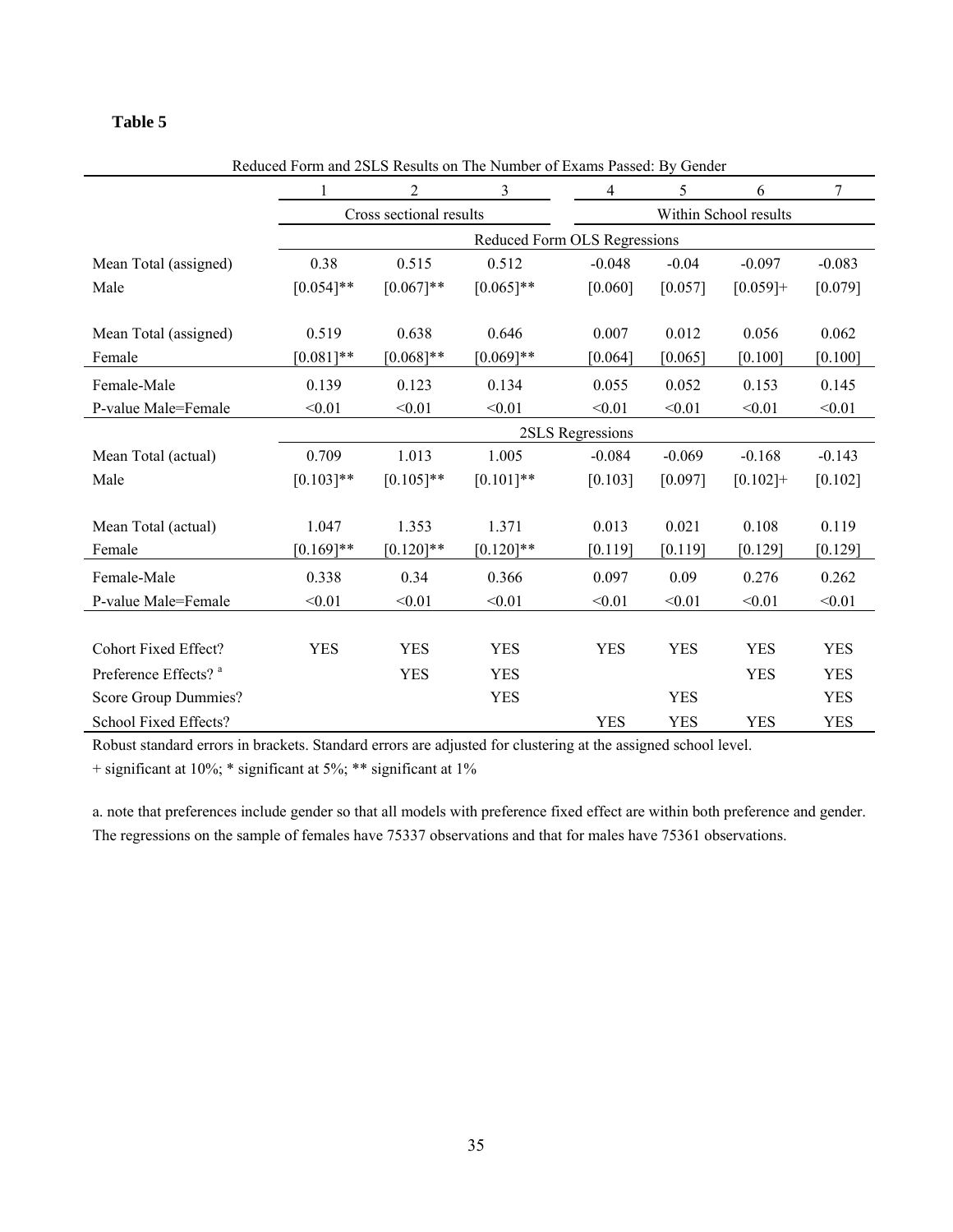## **Table 6**

|                         | <b>Across School Variation</b> |                           |                       |                                                     |                                                       |                                                        |                                                    |  |  |  |
|-------------------------|--------------------------------|---------------------------|-----------------------|-----------------------------------------------------|-------------------------------------------------------|--------------------------------------------------------|----------------------------------------------------|--|--|--|
|                         |                                | $\overline{2}$            | 3                     | 4                                                   | 5                                                     | 6                                                      | 7                                                  |  |  |  |
|                         | Schools<br>rank $1-30$         | Schools<br>rank 31-<br>90 | Schools<br>rank $91+$ | <b>Students</b><br>in top<br><b>SEA</b><br>quartile | <b>Students</b><br>in third<br><b>SEA</b><br>quartile | <b>Students</b><br>in second<br><b>SEA</b><br>quartile | Students<br>in<br>bottom<br><b>SEA</b><br>quartile |  |  |  |
| Reduced form            | 2.701                          | 0.453                     | 0.313                 | 1.308                                               | 0.466                                                 | 0.228                                                  | 0.028                                              |  |  |  |
|                         | $[0.254]$ **                   | $[0.041]$ **              | $[0.056]$ **          | $[0.084]$ **                                        | $[0.050]$ **                                          | $[0.056]$ **                                           | [0.032]                                            |  |  |  |
| Mean peer scores (2SLS) | 2.614                          | 0.853                     | 0.662                 | 2.438                                               | 1.052                                                 | 0.497                                                  | 0.057                                              |  |  |  |
|                         | $[0.635]$ **                   | $[0.113]$ **              | $[0.170]$ **          | $[0.195]$ **                                        | $[0.128]$ **                                          | $[0.129]$ **                                           | [0.038]                                            |  |  |  |
|                         |                                | Within School Variation   |                       |                                                     |                                                       |                                                        |                                                    |  |  |  |
| Reduced form            | 1.416                          | $-0.0913$                 | 0.005                 | $-0.03$                                             | $-0.157$                                              | $-0.084$                                               | $-0.06$                                            |  |  |  |
|                         | $[0.581]$ *                    | [0.099]                   | [0.122]               | [0.056]                                             | [0.118]                                               | [0.165]                                                | [0.243]                                            |  |  |  |
| Mean peer scores (2SLS) | 1.902                          | $-0.032$                  | 0.088                 | < 0.001                                             | $-0.166$                                              | $-0.330$                                               | $-0.075$                                           |  |  |  |
|                         | $[0.912]*$                     | [0.192]                   | [0.220]               | [0.480]                                             | [0.294]                                               | [0.246]                                                | [0.082]                                            |  |  |  |
| Observations            | 17811                          | 84740                     | 48144                 | 26454                                               | 50348                                                 | 42249                                                  | 27521                                              |  |  |  |
| Ratio (2SLS)            | 0.73                           | $-0.04$                   | 0.13                  | 0.00                                                | $-0.16$                                               | $-0.66$                                                | $-1.32$                                            |  |  |  |

Robust standard errors in brackets. Standard errors are adjusted for clustering at the assigned school level.

+ significant at 10%; \* significant at 5%; \*\* significant at 1%.

All models include preference fixed effects, and control for the total SEA score, its quadratic and its cubic, and gender.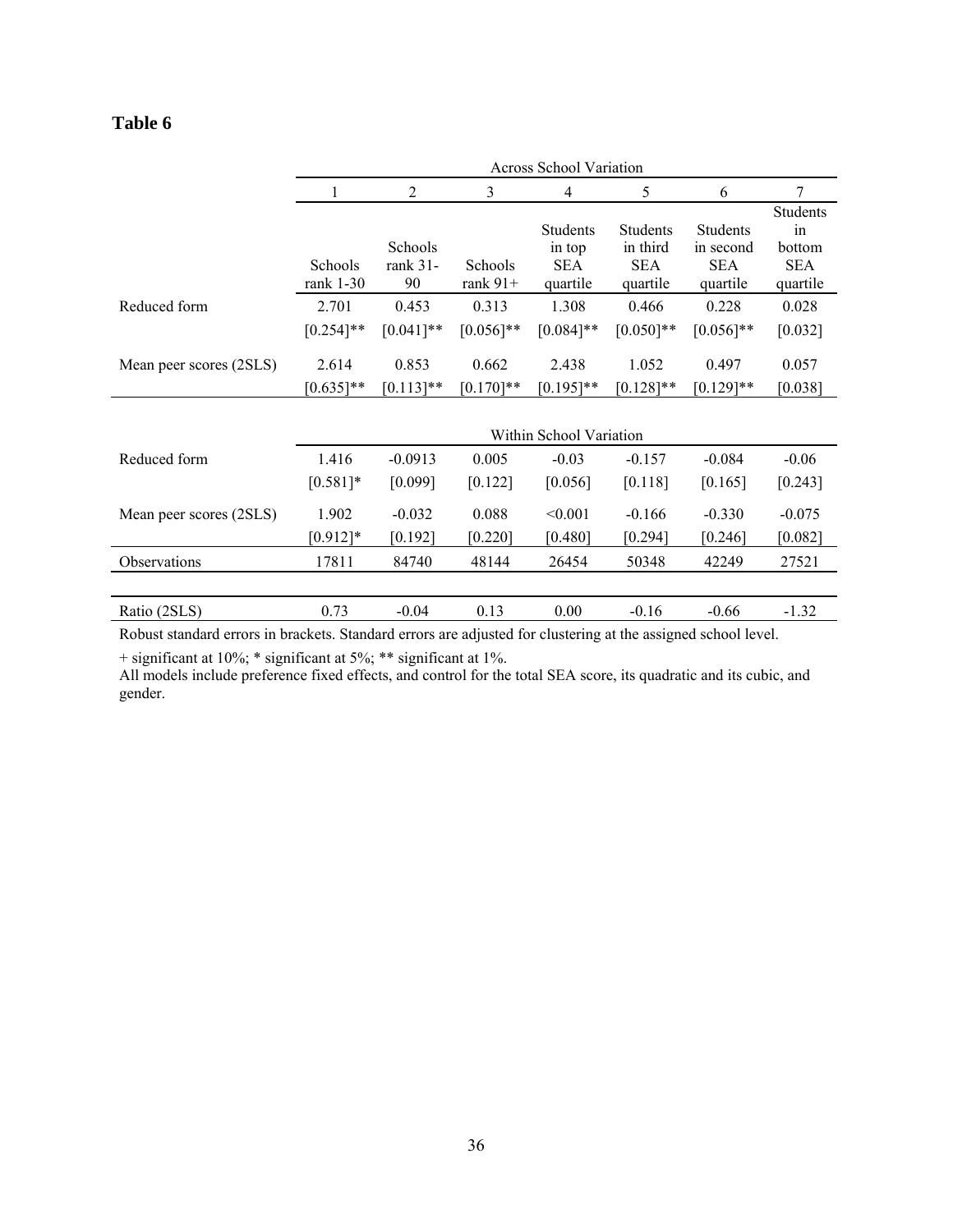

**Figure 1:** *Distribution of Peer Quality by School Choice Rank*



**Figure 2:** *Graphical evidence of non-linear peer effects*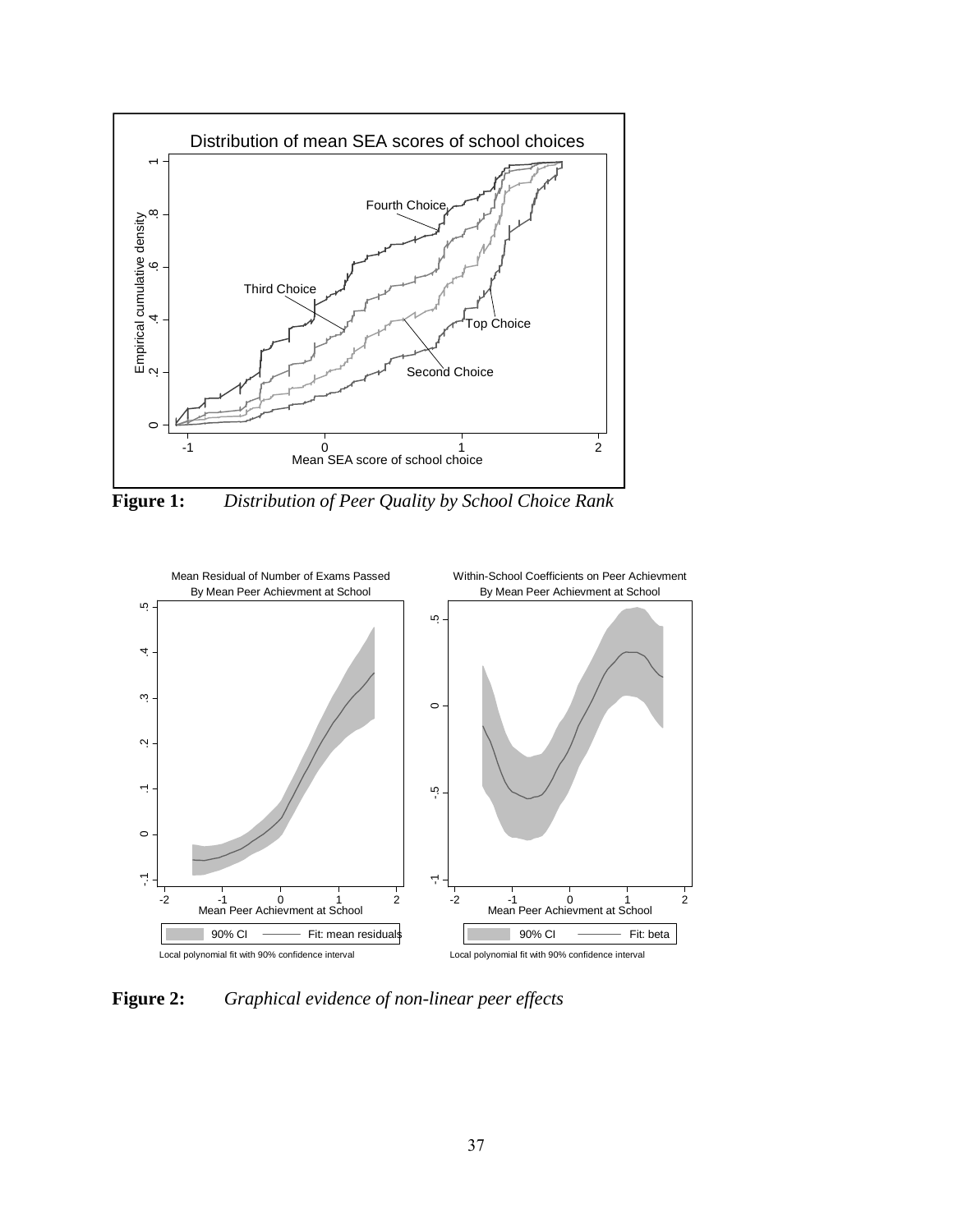### **Appendix**



**Figure A1**: *Distribution of total SEA scores by school rank*

#### **Appendix Note 1:** *Illustrating the Student Assignment Mechanism*

 For the purposes of identification in this paper, I only require that, within the subsample of government and comprehensive schools, school assignments are exogenous. In Section IV.3, I present empirical evidence that this is the case. However, it is helpful to show that the assignment mechanism does, in fact, operate as described. As discussed in Section III.1, the school assignment mechanism leads to cut-off scores below which assignment to a preferred school in one's choice set is low and above which it is high. Since (a) assisted school do not have to adhere to these cut-off scores for one fifth of their students, (b) non-compliance with the cutoff score at assisted schools affects the applicant pool for, and the cut-off for, lower ranked schools, and (c) the cut-off scores are not released, I cannot show that the school cut-offs fall mechanically out of the assignment rule, or that the actual school assignments reflect full compliance with the actual cut-offs. However, to show that the assignments operate as described in Section III.1, I can simulate where the cut-offs would be located if schools filled their spots sequentially, and all students and schools adhered to the cut-off rules, and then show that actual school assignments are very similar to those of the simulation.

To obtain the simulated cut-off for each school, I do the following. For each school student pair, I assume that the following rule is used for whether student *i* is assigned to school *s*.

0 if  $SEA_i \leq c_s$ 

 $[A]$  $Rule_{is} = 0$  if  $s \notin \{pref_i\}$ 

1 if  $SEA_i > c_s$  and  $s \in \{pref_i\}$  and  $Rule_{is'} \neq 1 \,\forall s' \succ_i s$ 

Where  $c_s$  is the cut-off score for school *s*, *pref<sub>i</sub>* is the set of school choices for student *i*, and  $s' \succ_i s$  if student *i* prefers school *s*' over school *s*. The first condition is that schools use cut-off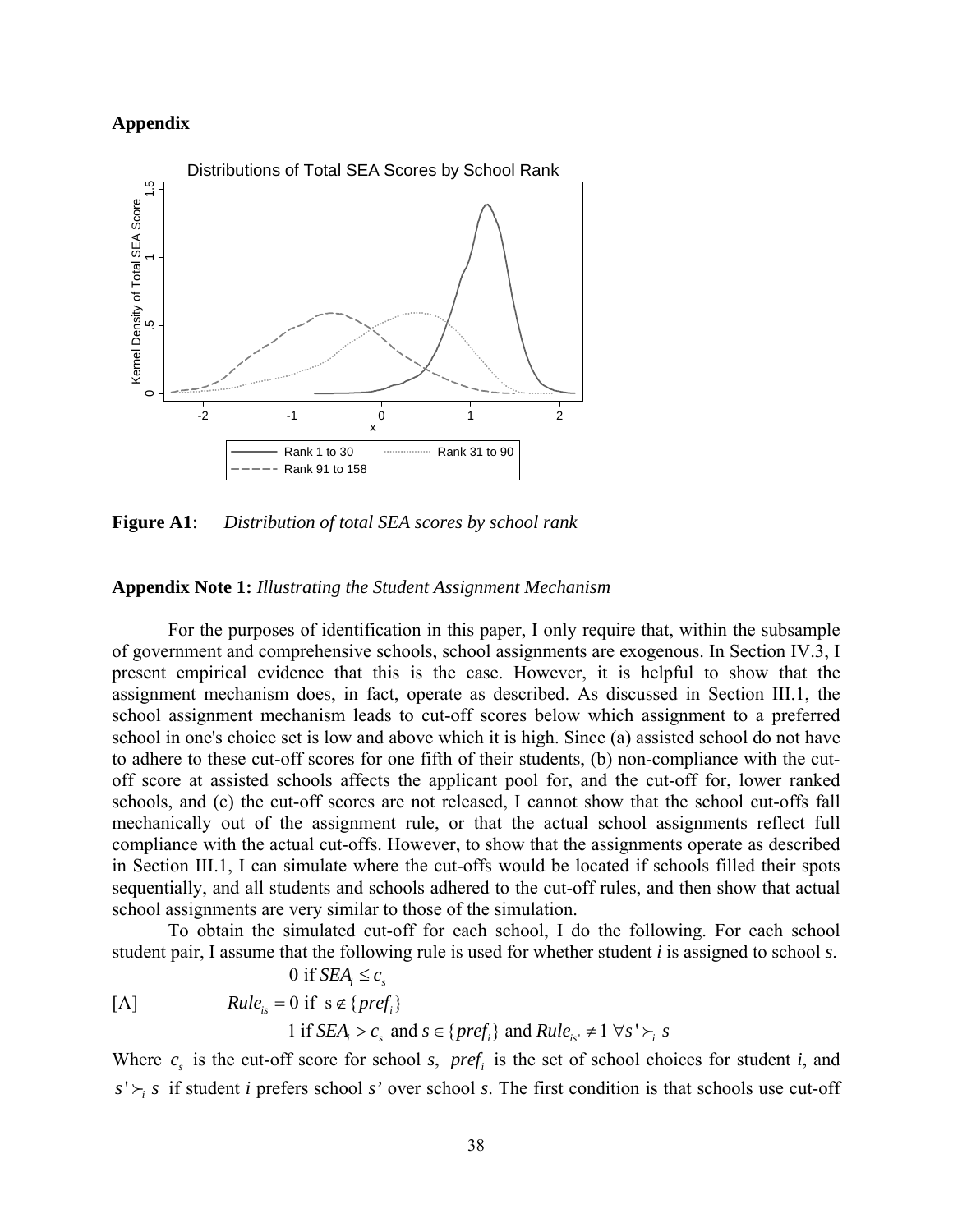scores to assign students. The second condition is that students are not assigned to schools that are not in their choice set. The third condition is that a student is assigned to a school if they have a score above the schools cut-off, the school is in their choice set, and the student has not already been assigned to a school they prefer. *Rule<sub>is</sub>* is, the school assignments that would prevail if students could not self-select into schools and schools could not hand pick students.

Since I want the cut-off that would prevail in the absence of any self-selection or handpicking, I model the cut-off score for school *s* as the cut off score that would prevail if all students were assigned to schools according to *Rule<sub>is</sub>*. Specifically the cut-off for school *s* is

$$
[B] \qquad \qquad c_s = [StA_{rank_{is} = T_s} \mid s \in \{pref_i\} \text{ and } Rule_{is'} \neq 1 \ \forall s' \succ_i s]
$$

Where *Rankis* is the rank of student *i* among those who are in the admission pool for school *s,* and  $T_s$  is the fixed capacity of school *s*, so that *SEA*<sub>*rank*  $=$ *T*</sub> is the SEA score of the  $T^{\text{th}}$  ranked students in school *s*'s applicant pool. With the simulated cut-offs, as long as the simulation is a reasonable approximation of the real world, I should be able to demonstrate that the student assignments operate as described in Section III.1.

Figure A2 shows the likelihood of being assigned to one's top choice school (among those students who are not assigned to assisted school that do not fully comply with the cut-offs). The location of the simulated cut-off (a relative score of zero) is indicated by the middle vertical line, and the left and right vertical lines show test scores within 50 points of the simulated cutoff. The figure shows the likelihood of being assigned to one's top choice school. It provides compelling visual evidence that there were cut-off rules used, and the simulated cut-offs are approximately in the same areas as the real cut-offs  $-a$  strong indication that the assignment rule operates as described in Section III.1

The second important aspect of the rule is that students be assigned to schools that are in their choice set, and are not assigned to schools that are not in their choice set unless they fail out of all their listed schools. Student who are handpicked by school principals may be assigned to assisted schools that are not in their choice set. However, it is important to establish that in general the stylized assumption driving the simulated assignments is supported by the data. Some statistics will show that this is the case. First, about 70 percent of the SEA takers were assigned to schools in their choice set (note that students with low scores may not get into any school in their choice set). Second, as shown in Figure A2, students were more much more likely to be assigned to their preferred school the higher their score. Third, among those students who were assigned to schools not in their choice set, average mean peer test scores were 0.638 standard deviations lower in the actual school assigned than in the student's fourth ranked school. In sum, the evidence strongly suggests that that the simulated rule is a good approximation of the actual mechanism, that the assignment mechanism operates as described, and the assignment rule results in the expected treatment differential.

Jackson (2009) exploits the discontinuities inherent in the assignment mechanisms to identify the effect of attending schools with higher achieving peers. In this paper, I use the school assignments (to government and comprehensive schools) that I know are not driven by any endogenous gaming or self-selection. In Section IV.1, I explain that the assignment rule generates much exogenous variation beyond that just above and just below a cut-off, and I explain that I use *all* exogenous variation inherent in the assignment rule. In Section IV.3, I present empirical tests supporting the assumption that among students assigned to government and comprehensive schools, the school *assignments* are exogenous.